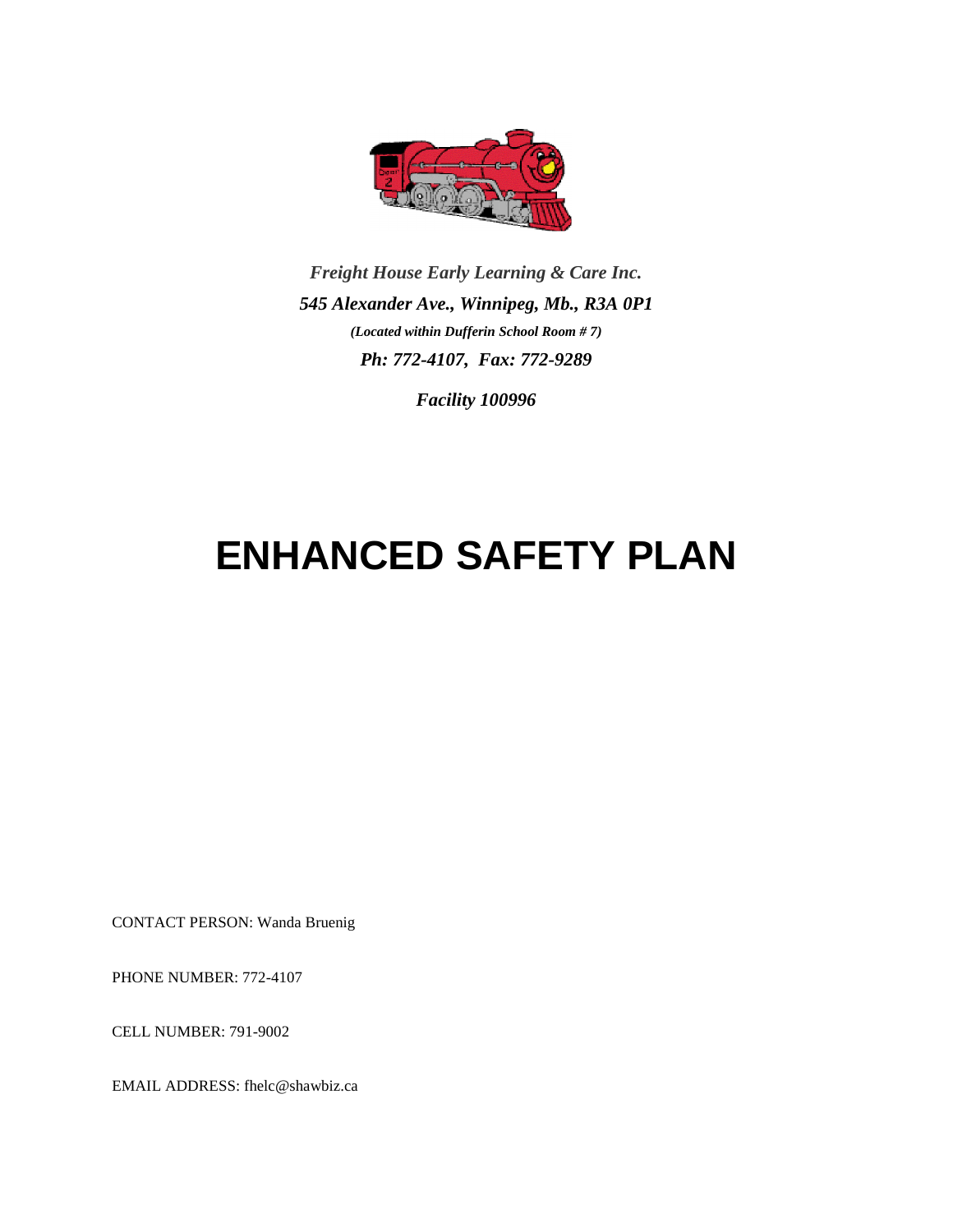## **FACILITY OVERVIEW**

**Freight House Early Learning & Care Inc.** *545 Alexander Ave., Winnipeg, MB (Located in Dufferin School)* Date Developed: Last Revised: **February 27, 2019** Last Reviewed: **June 2017** Reviewed and Approved by: \_\_ Fire authority \_\_ Child care coordinator \_\_ Board of directors Copies provided to: \_\_ all supervisory staff and designated alternates \_\_ child care coordinator \_\_ posted in each separate area for easy reference by all staff and the fire authority school principal

### **Purpose**

This safety plan is designed to provide guidance and direction to staff and the board of directors. This will help ensure the safety of the children, families, staff and visitors to our child care centre. It establishes clear and concise policy and procedures:

- to prepare staff on what to do in the event of different types of emergencies
- to evacuate safely to our designated place of shelter
- to shelter-in-place when it is safer to remain in the centre
- to close the centre due to severe weather, health-related or other emergencies
- to ensure the safety of children with anaphylaxis (life-threatening allergies)
- to ensure safe indoor and outdoor environments
- to control visitor access

## **Delegation of Authority**

The Supervisor or designated alternate maintains the authority to declare an emergency situation and implement evacuation, shelter-in-place or closure procedures. This responsibility includes communications with parents and the media. The Executive Director assumes responsibility when onsite.

As the centre is located in Dufferin School, we follow the emergency procedures as directed by the School Principal and/or the Winnipeg School Division. As school personnel are always present, they may be consulted or be delegated authority by the Supervisor/Executive Director (or designated alternate).

### **Communication between Child Care Rooms**

Staff use cell phones to communicate with each other when in different rooms or outside.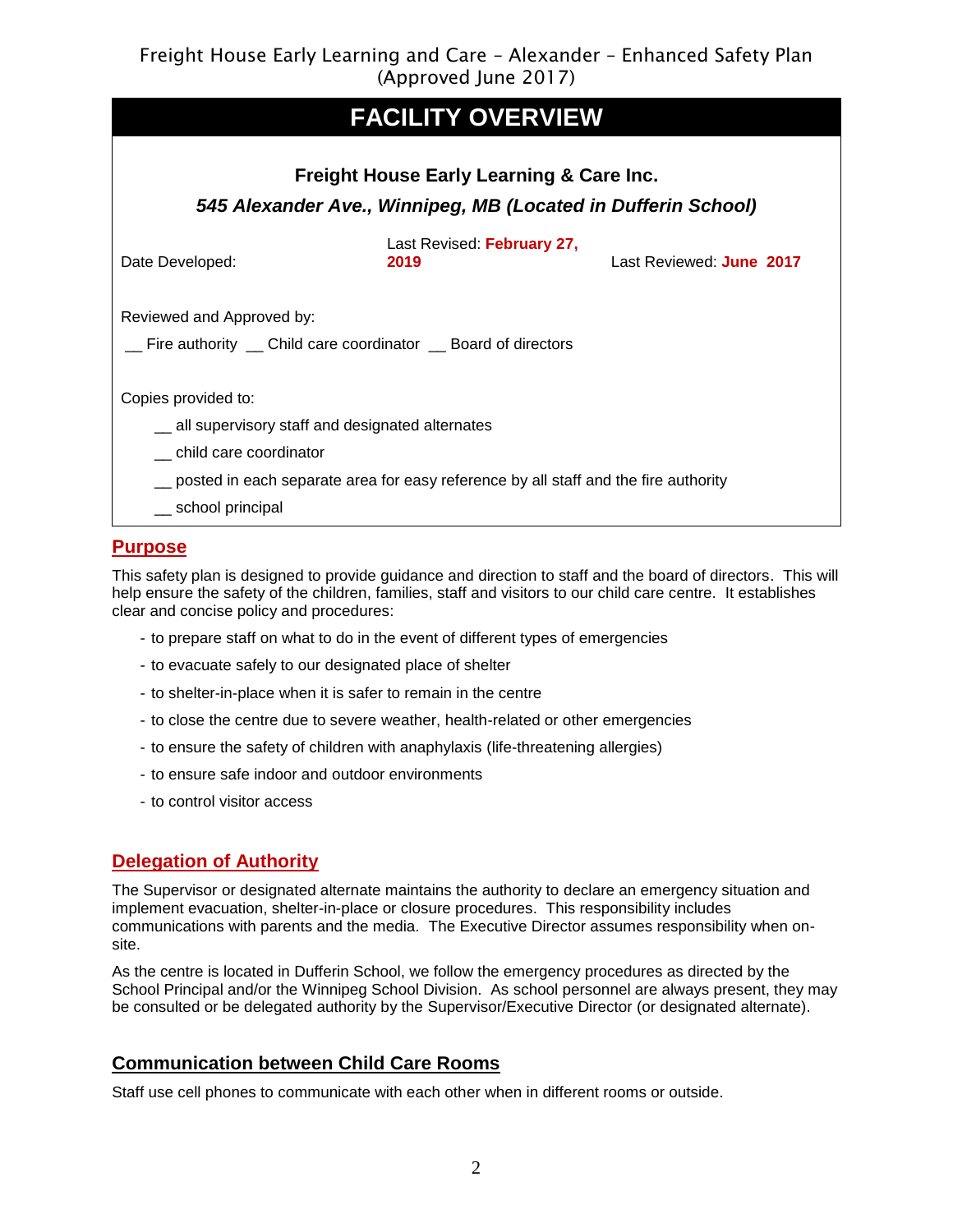## **Communication Procedures**

## **Freight House Early Learning & Care and Dufferin School**

In case of an emergency or threat of any kind to Freight House Early Learning & Care and Dufferin School, immediate communication must be ensured between the centre and the school.

Ongoing communication and updates are continued until the emergency or threat is over.

#### **When Freight House Early Learning & Care is aware of a threat or in an emergency state, the director (or designated alternate) will:**

- 1. Call the school by telephone at 774-3409 (when safe) or
- 2. Communicate with the school office by intercom or
- 3. Walk down to school office to communicate (when safe)

**Outside of school hours**, the director (or designated alternate) will contact the school custodian at 770-3409.

**Outside the centre's hours of operation**, the director will contact the principal at 232- 5032.

**When Dufferin School is aware of a threat or in an emergency state, the principal (or designated alternate) will:**

- 1. Call the centre by telephone at 791-2832 (when safe) or
- 2. Communicate using announcements over the school intercom or
- 3. Walk down to the centre to communicate (when safe)

**Outside of school hours**, the custodian will contact the centre staff at 791-4244 (or centre director at 791-9002).

**Outside the centre's hours of operation**, the principal will contact the centre director at 791-9002.

**Communication and safety procedures will be reviewed annually by the centre director and school principal and revised as needed.**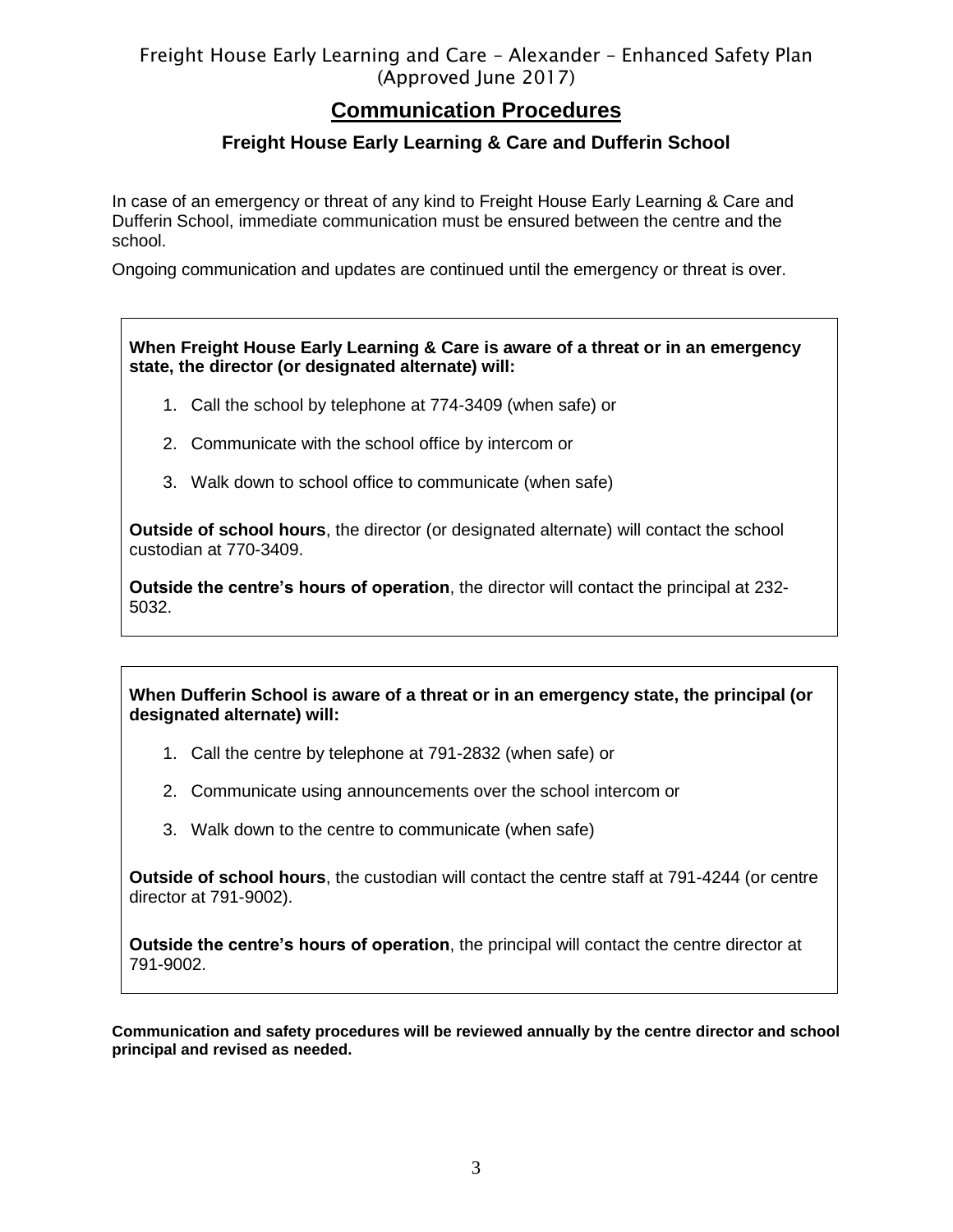## **Children, Staff and Building Personnel**

#### **Children**

Licensed for maximum of 47 spaces aged 3 years to 12 years including:

- 26 children aged 3 to 6 years
- 21 children aged 6 to 12 years

#### **Staffing**

7 staff including: 6 full-time, 1 part-time (including 1 Supervisor) Executive Director is responsible for 4 sites and is primarily located at the Ross Ave. site.

#### **Building personnel**

Owned by Winnipeg School Division 1 Winnipeg School Division - maintaining fire protection and security panels

#### **Building Description**

Brick structure, two story Elementary School

#### **Spaces Used by Centre**

5 rooms: on main level - Rooms 4, 5, 6, 7, kitchen, upper gym and washroom 1 room: lower level - lower gym

#### **Exits**

North Entrance - LOCKED East Entrance - Rear Entrance - West Entrance - LOCKED Main Entrance (South) - Front of school – UNLOCKED only when school or programs offered.

**Heating, Ventilation and Air Conditioning**  Heating **Boiler Forced Air** Air Conditioning **Forced Air** 

#### **Fire Safety Equipment and Locations**

**Fire Alarm System -** Edwards Systems Technology Panel - Signal is sent directly to Fire Department

**Fire Alarm System Control panel**  Located: Main Panel at North East Exit Door by Room 7 Monitored by: PROTELEC at 949-1415

**Fire Alarm Pull Stations located:** Across the hall from Room 7, down the hall by Room 5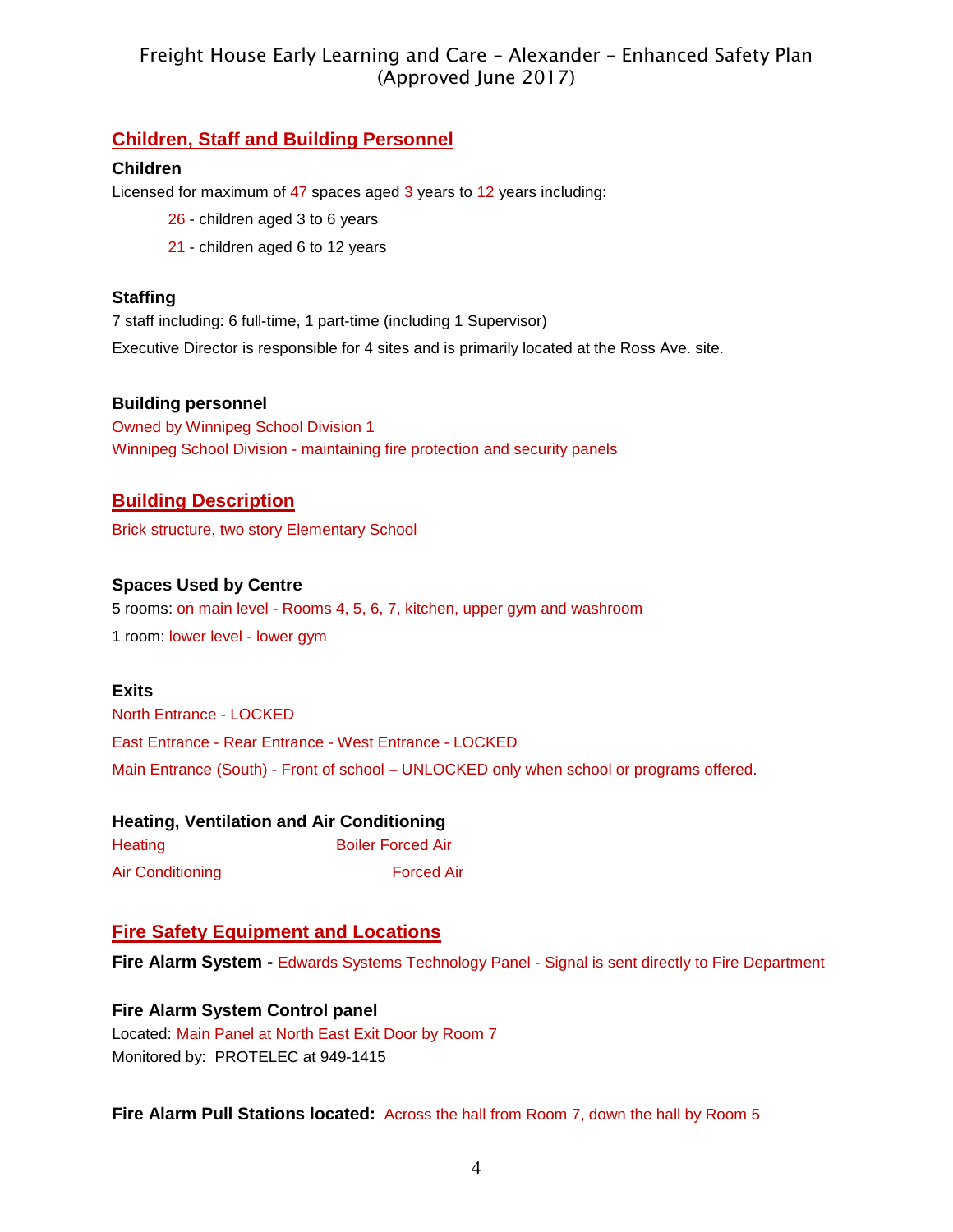down the hall by Room 10, across from Upper Gym/Front Entrance, hall to Lower Gym, stairwell to Lower Gym and NW corner in Lower Gym

**Fire Department Connection:** Front of school on Alexander Ave.

**Heat Alarms**: Hard Wired in all rooms

#### **Portable fire extinguishers**:

ABC - South Entrance (Front) ABC - North Entrance (Rear) ABC - Entrance to Room 7 ABC - Room 6 & 10 A - Upper Gym & Corridor

### **Utility Shut-off Locations**

The School Custodian (770-3409) is responsible for the maintenance and inspection of all utilities.

Child care staff do not have access to the utility shut offs. If a utility needs to be shut off in an emergency, staff must contact the School Principal or Custodian.

Water main: Basement - Centre does not have access

Main natural gas valve: Not Applicable

Boiler: Basement - Centre does not have access

Air conditioner: Roof - Centre does not have access

Water heater: Basement - Centre does not have access

Electrical panels: Throughout the school - Centre does not have access

The following are identified on the electrical panel: Centre does not have access

#### **EMERGENCY FLOOR PLAN**

See attached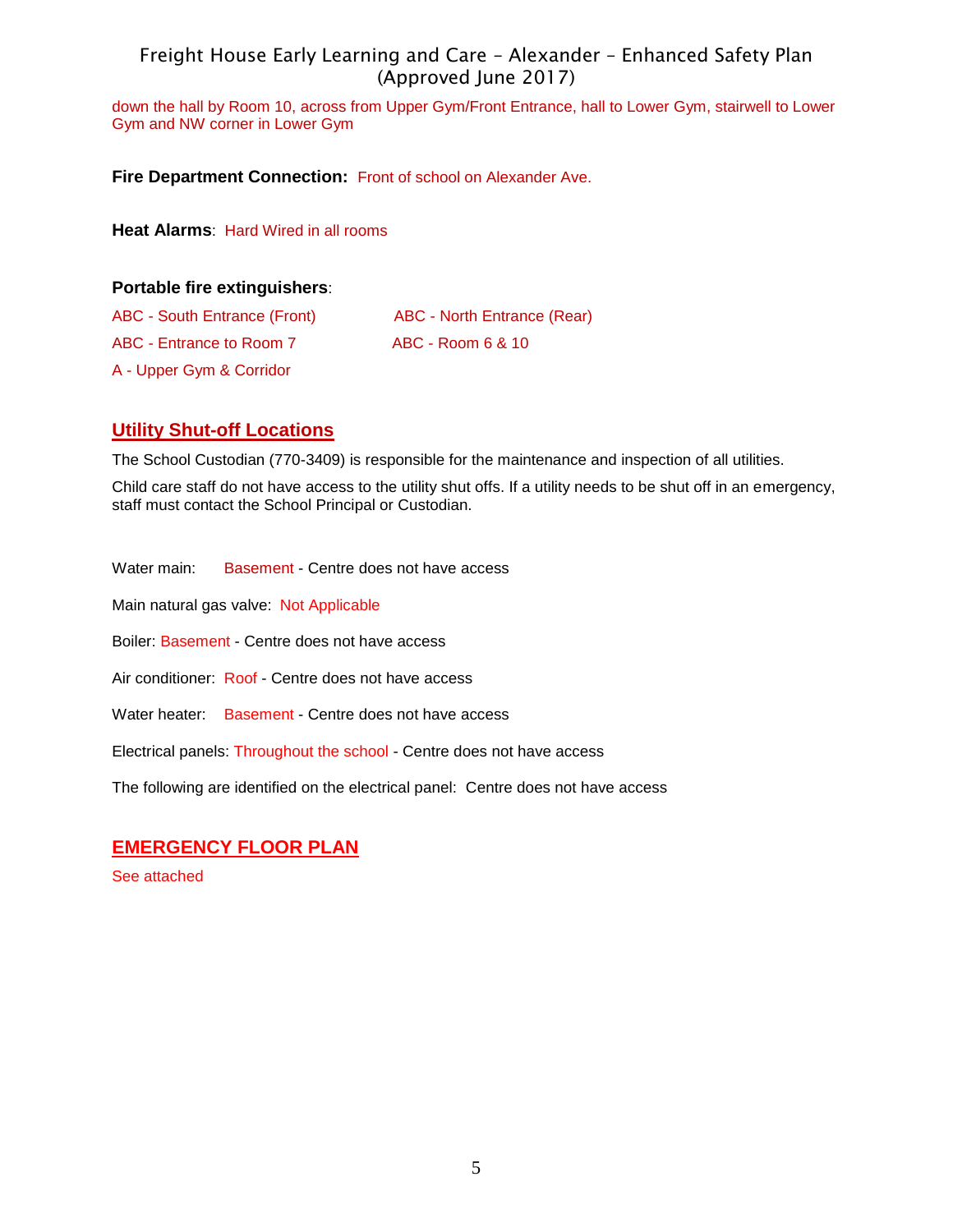

Freight House Early Learning and Care – Alexander – Enhanced Safety Plan (Approved June 2017)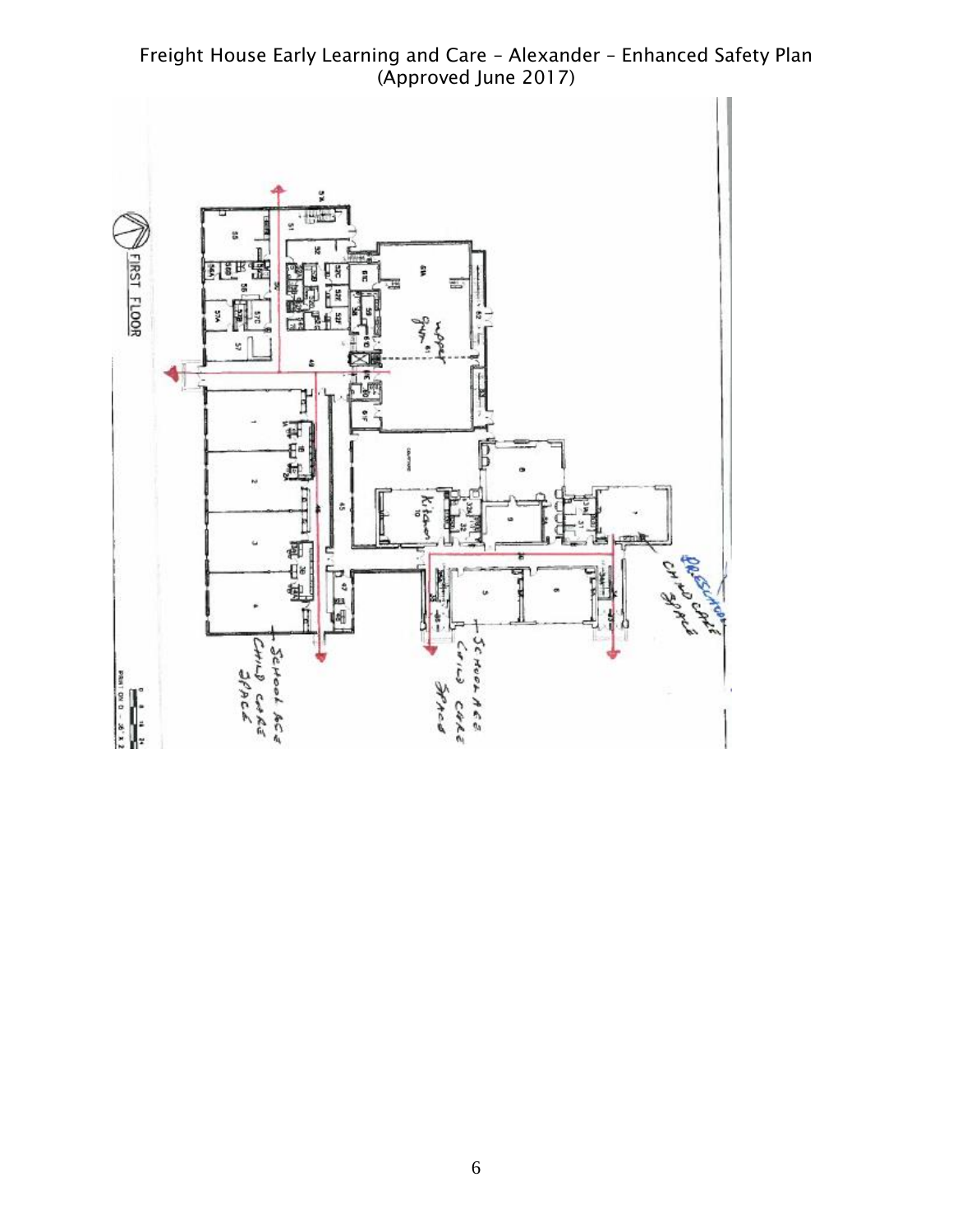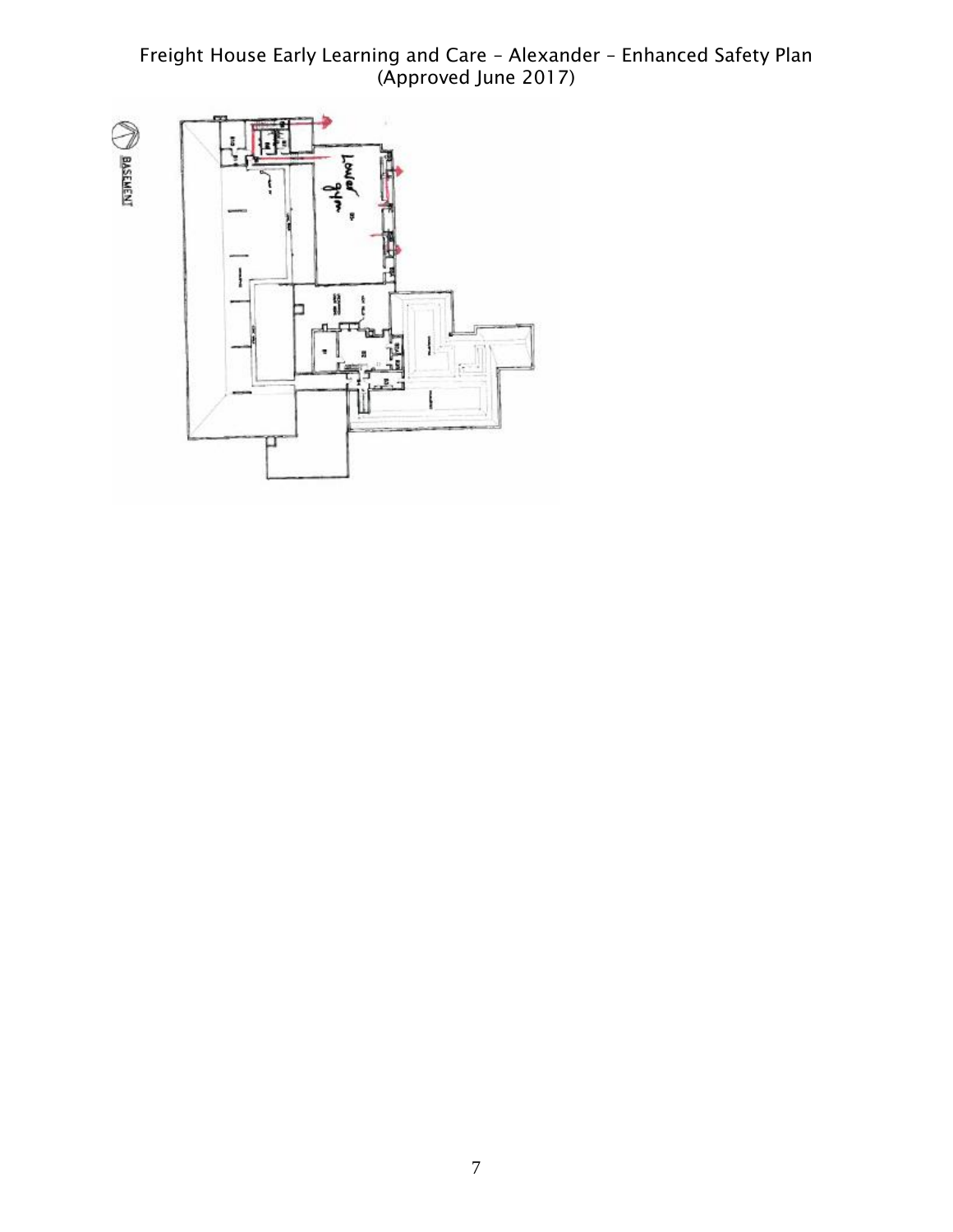## **EMERGENCY EVACUATION PROCEDURES**

Emergency evacuation procedures will be used in case of:

- fire
- a chemical or hazardous materials accident inside of the centre

Emergency evacuation procedures may be also used in situations such as:

- bomb threat
- threatening behaviour inside the building
- a chemical accident in the area outside of the centre
- a health-related emergency such as utility failure or sewage back up

#### **In Case of Fire**

#### **Staff should:**

- 1. Ensure everyone evacuates fire area immediately.
- 2. Close doors to fire area.
- 3. Pull fire alarm bell.
- 4. Notify Supervisor (or designated alternate).
- 5. Follow direction from Opening/Closing staff to evacuate all children, staff and visitors from building.

#### **Upon Hearing Fire Alarm**

#### **All children, staff and visitors should:**

- 1. Stop all activities immediately, calmly gather with children in area and walk to the closest, safest exit.
- 2. Follow directions of Opening/Closing staff to evacuate building.
- 3. Meet in the assembly area outside of the centre t**o the Playground using closest exit.**

#### **Opening/Closing shift staff should:**

- 1. Direct staff to gather with children and visitors by the inside of exit door. Feel the door for heat before opening.
- 2. Assign specific staff to: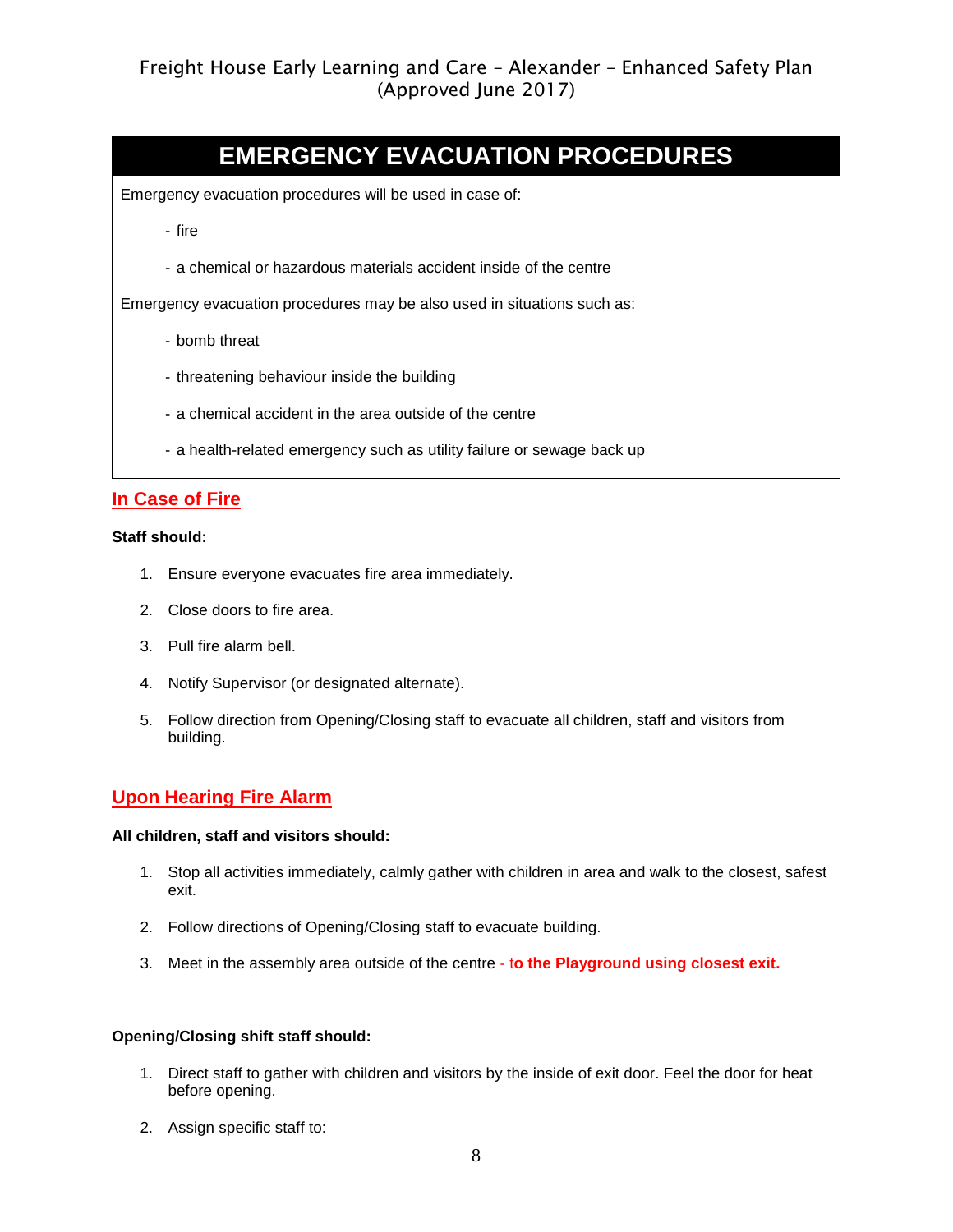- Conduct a sweep of the centre looking for any remaining children or adults.
- Lead evacuation out of the building.
- Bring the attendance record (with floor plan attached) and take attendance in the assembly area.
- Take the emergency backpack (including first aid kit, child information records, staff emergency information and contact information for school personnel, other schools/transportation services).
- Help children who require additional assistance.
- Take required medications and specialized equipment for children with additional support needs if essential to their immediate safety and it is safe to do so.
- 3. During winter have children or staff grab jackets if safe to do so.
- 4. Close all doors and windows, time permitting.
- 5. Report evacuation status to Supervisor (or designated alternate).

#### **Supervisor (or designated alternate) should:**

- 1. Call 911 to ensure fire department is aware of the situation (School may take this responsibility).
- 2. Review attendance record received from staff. Confirm that all children, staff and visitors are accounted for.
- 3. Notify Executive Director as soon as possible and advise of evacuation status.
- 4. Advise the fire department (or School Personnel) of evacuation status (for example, complete with no possibility that any child care staff, children or visitors are unaccounted for).
- 5. Take direction from fire department (or School Personnel).
- 6. Direct staff to return inside or proceed to designated place of shelter upon direction from fire department (or School Personnel).
- 7. If staff and children proceed to designated place of shelter before fire department arrives:
	- If possible, assign a staff member to remain at main entrance to advise fire department.
	- Call 911 to inform of evacuation status (School may take this responsibility).
- 8. Post the name, location and contact number of the designated place of shelter on the outside door.
- 9. Prepare a written statement to relay to parents by telephone, e-mail or text to let them know the children are safe, where to pick them up and whether they need to come early.
- 10. Assign specific staff to contact parents with prepared statement using centre's cell phone and office phone in designated place of shelter.
- 11. Record an outgoing message on the centre's voice mail system.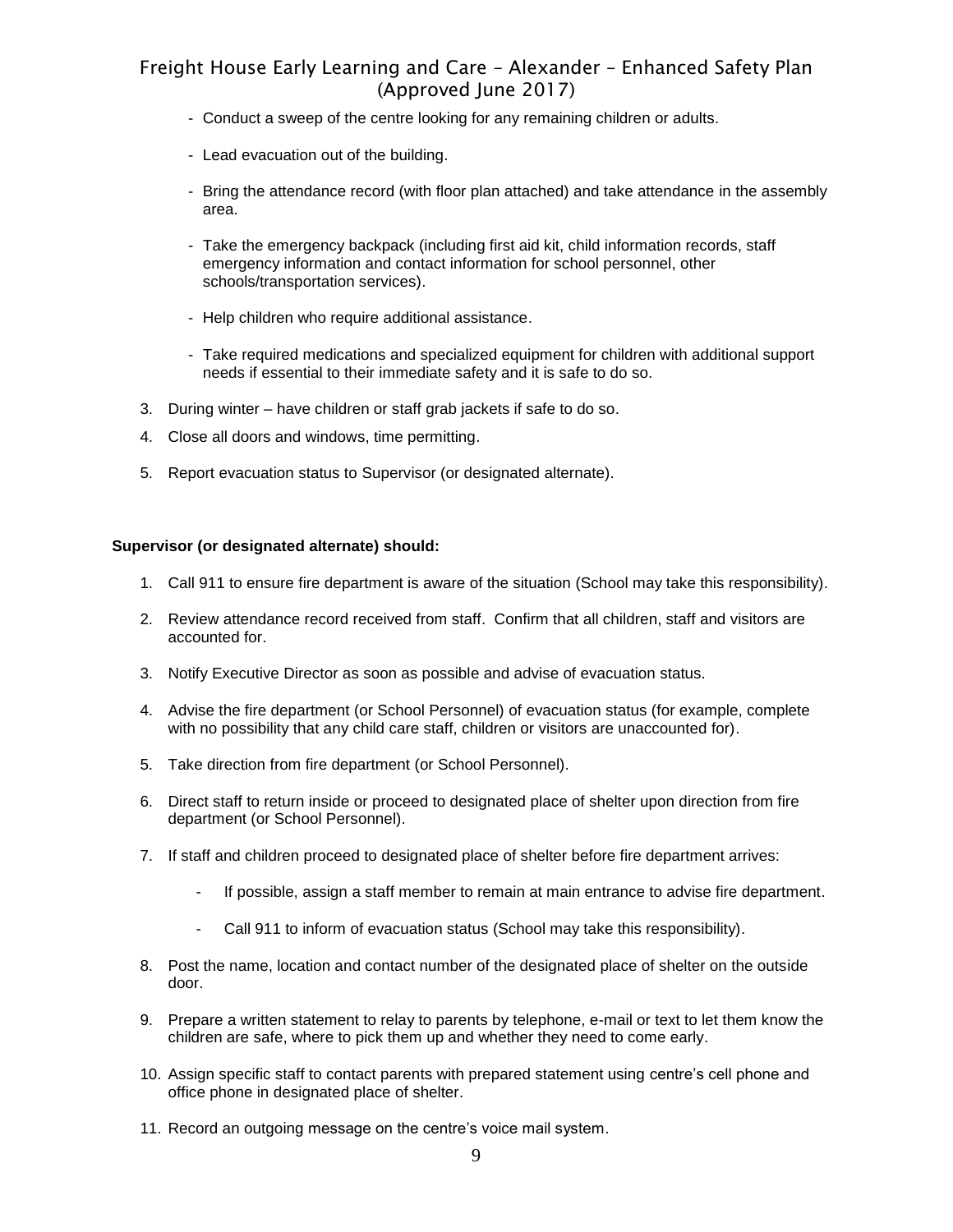- 12. Contact staff on outings to return to designated place of shelter, not the centre.
- 13. Contact other schools/transportation services and advise that the children cannot come to the centre until further notice. Make necessary arrangements for children's care.
- 14. Be available to discuss event with parents when they pick up children.

#### **After the event, the Executive Director (or designated alternate) should:**

- 1. Write and distribute a short letter telling parents about the event and any follow-up steps that will be taken.
- 2. Tell the Child Care Coordinator about the event.
- 3. Discuss incident with School Personnel.
- 4. If necessary, call the Regional Health Authority to access the community crisis/trauma response team within 24 hours of the event for advice, resources or in-person support.

## **DESIGNATED PLACE OF SHELTER AWAY FROM THE CENTRE**

**Freight House Early Learning & Care Inc. 505 Ross Ave. 772-4107 Wanda Bruenig 791-9002**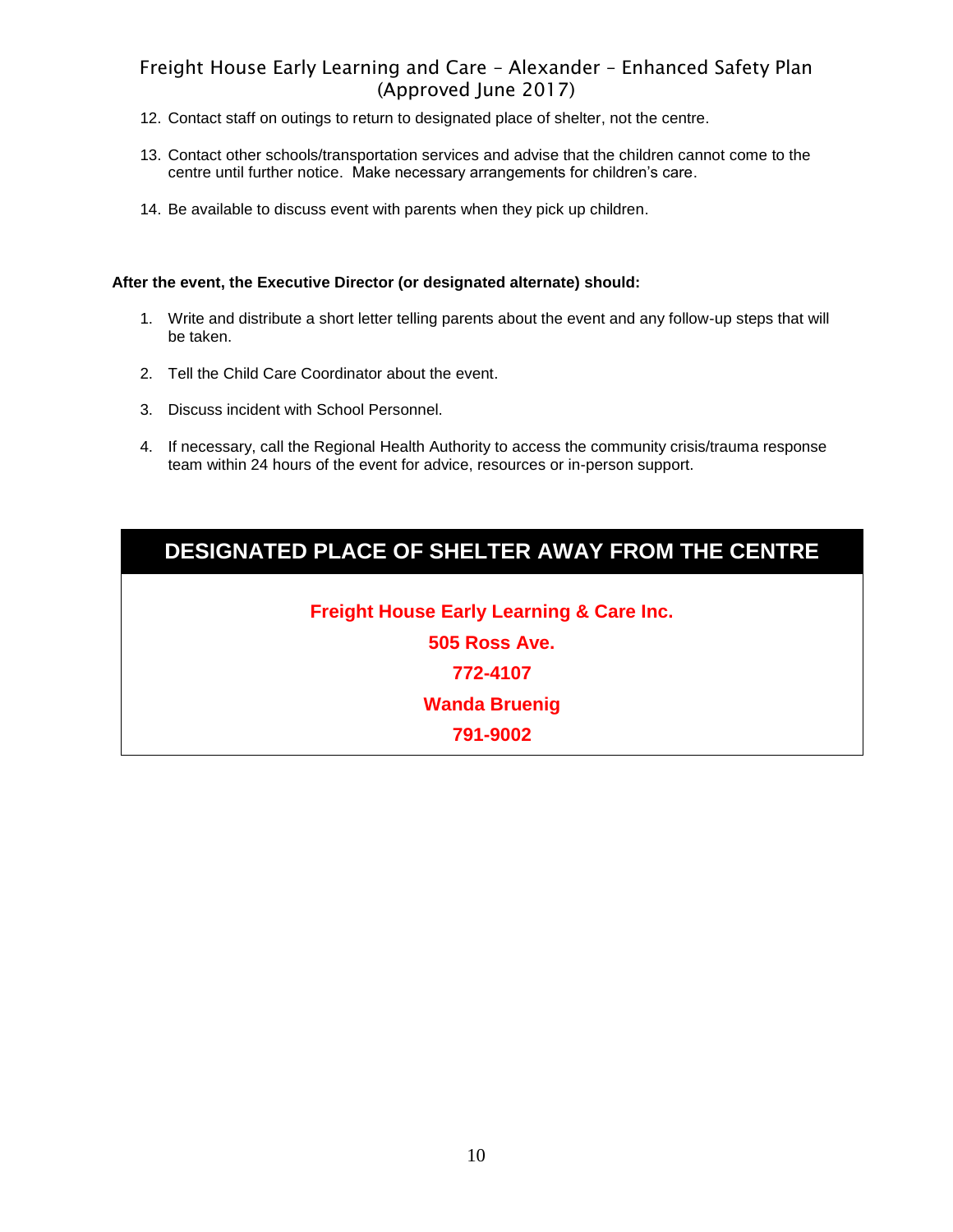## **EVACUATION AND SHELTER-IN-PLACE PRACTICE DRILLS**

The following procedures are used to ensure the safety of children and adults in our centre.

Evacuation and shelter-in-place practice drills are documented on the Evacuation and Shelter-in-Place Drill Record form and maintained on file for at least one year. Staff and children are not told in advance of the drills. Parents and visitors are required to participate in the drill when in the centre and follow the direction of staff.

### **Emergency Evacuation Drills**

Freight House Early Learning & Care Inc. has adopted an Emergency Evacuation Plan which designates an evacuation officer with responsibilities listed below.

- a minimum of 1 (one) fire drill per month
- using alternate exit routes
- at different times of the day with varying numbers of staff
- a nap-time evacuation at least once annually
- complete evacuation to our designated place of shelter at least once a year
- documentation of the drills including, date, time, number of children and staff present and the length of time for the evacuation

Our centre views Emergency Evacuations Procedures as a very important learning experience for children and staff.

During the warm months, the staff will guide the children to the safest exit at the time of the alarm (the fire evacuation officer will place a picture of a flame at exits to indicate unsafe passage) however, we realize that during the cold months it is not feasible for the children to meet outdoors due to the cold weather. Therefore, the staff will guide the children into the front foyer at the entrance to the centre, in order for the children to become aware of the fire alarm and the appropriate procedure of exiting the building.

Opening/Closing Staff are responsible to ensure that the attendance sheets, emergency contacts (containing the children's files) and rescue (essential) medications are also brought out during the evacuation.

### **Use of Fire Alarm Manual Pull Stations**

Freight House - Alexander participates in school fire drills using fire alarm system. School personnel are responsible for contacting fire department and/or alarm company about the drill so they will not respond.

### **Shelter-in-Place Drills**

- minimum of one shelter-in-place drill every year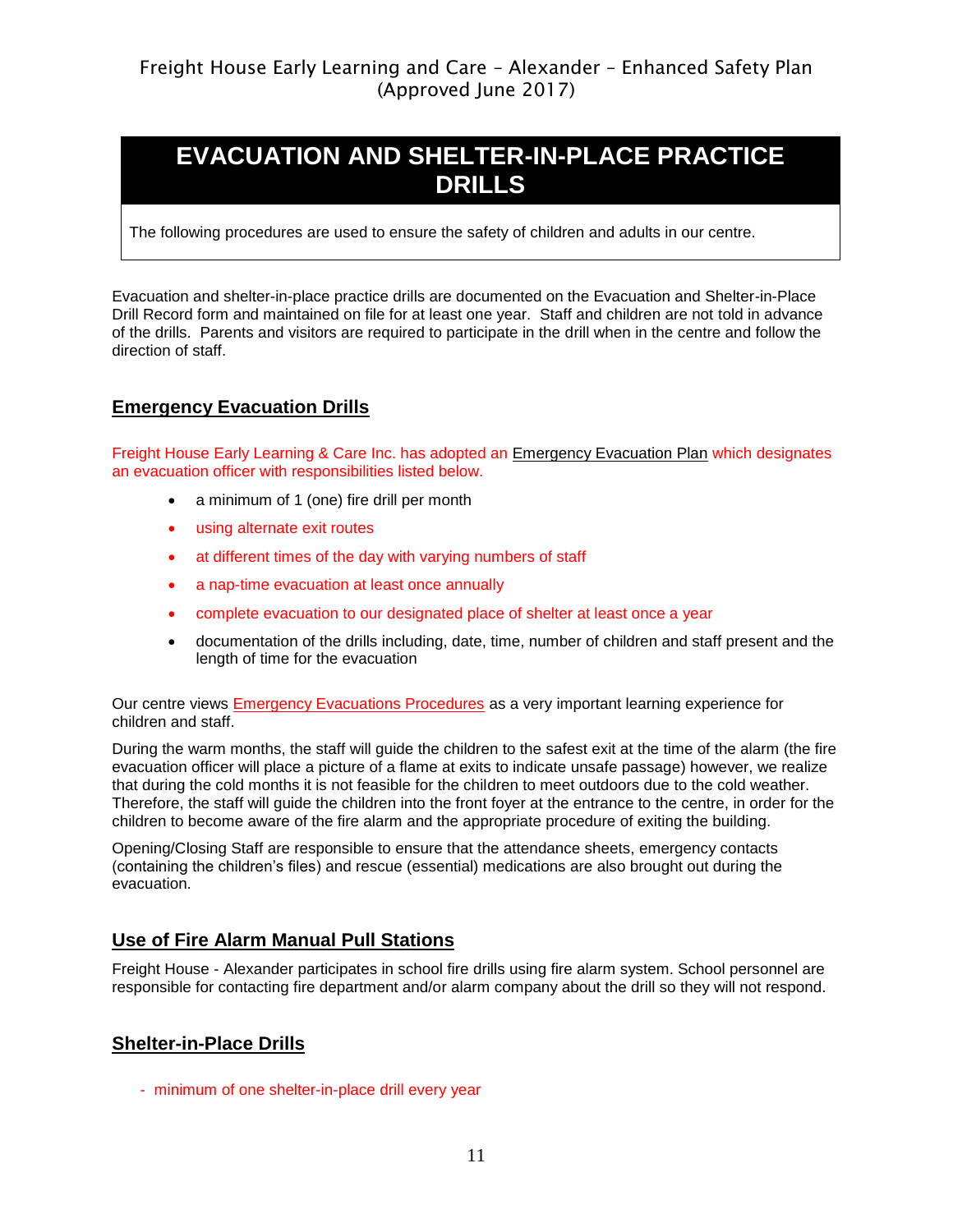## **After Evacuation or Shelter-in-Place Practice Drills**

- Supervisor (or designated alternate) will post this information for families
- Staff will try to discuss the drill with each family at departure time, particularly if their child found it interesting or upsetting

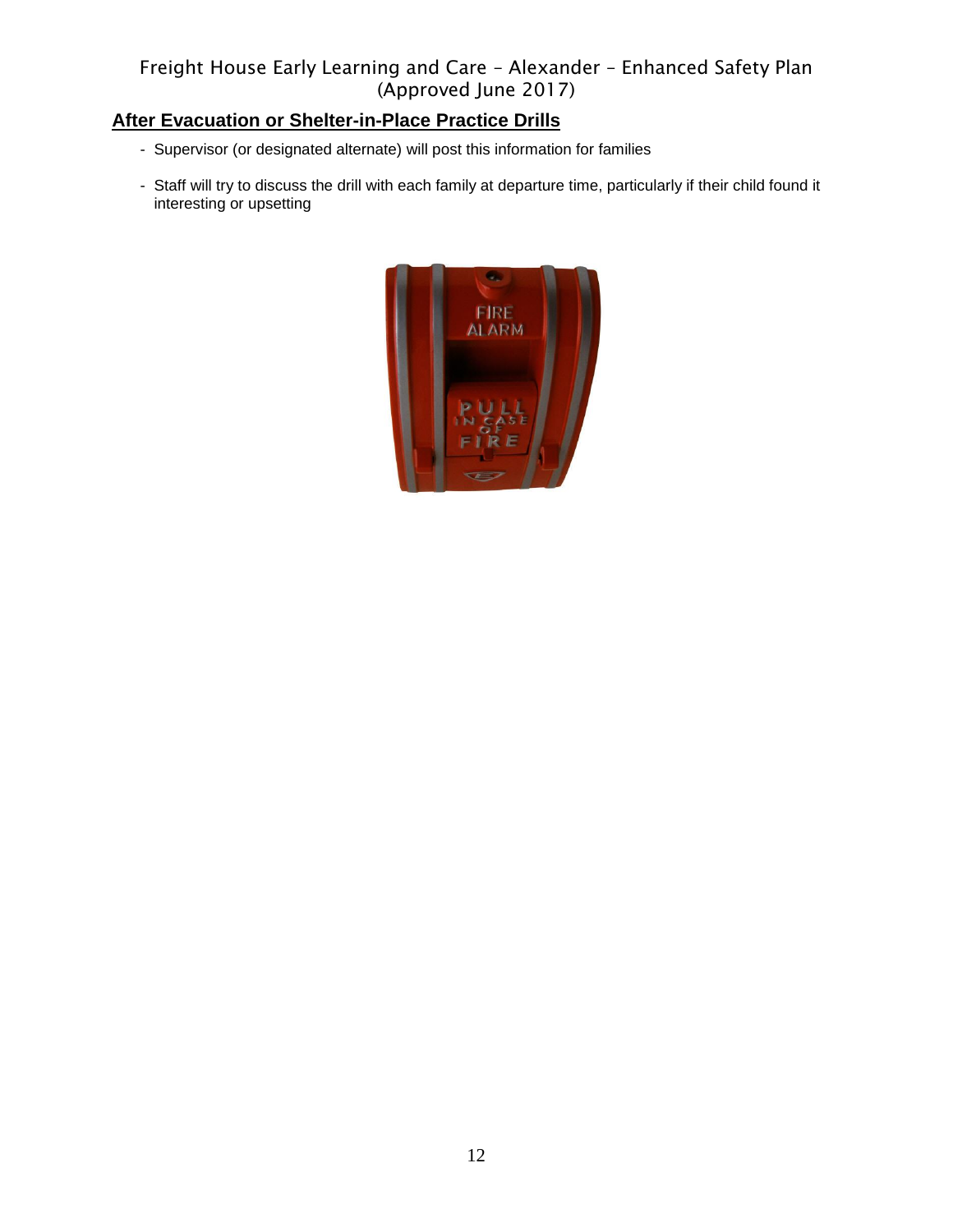## **CENTRE CLOSURE PROCEDURES**

The following procedures and communication policies will be used in the event of partial or full day closure of the centre due to:

- weather-related emergencies such as a severe winter storm
- health-related emergencies such as a utility failure or the outbreak of illness
- floods
- forest fires

**In the event Dufferin School is closed, the centre will be closed. If possible, children will be accommodated at 505 Ross Ave. Preschool Facility.**

### **Emergency Closure Procedures**

- Staff are expected to try and make it in to work in the safest way possible. The Board of Directors does not want any staff members to put themselves in a dangerous position to get to work. Assume that the centre parking lots won't be cleared and the best way to get to work will be by bus. If the buses are not running, you will be advised of this either by listening to the radio or calling Transit. No exceptions will be made for staff living outside the city limits.
- Parents should call the centre before bringing their children in. This is to make sure the centre is open and accepting children.
- The first staff person in will handle the phones and let parents know that the centre cannot take any children until two staff members are in. This is for safety reasons; should anything happen to one child then one staff can be with the emergency and one with the remaining children. In the event that one staff arrives from each centre only one centre will open and the closed centre will be posted CLOSED on the door. The children will then proceed to the other centre. Once sufficient staff have arrived both centres will open again.
- Parents maybe be asked to be understanding in giving priority of care based on ratios of children to staff as listed below.
- No children are to be accepted into care until two staff members are in. Preschool/School age ratio for these days are 2:8, 3:16,4:24, and infant ratio is 2:4, 3:8 etc., thus allowing for one staff to be available to deal with phones and emergencies.
- No children will be accepted into care past noon or over ratio to the number of staff in.
- Staff are expected to notify the centre of their status so parents can be kept well informed.
- The answering machine is to be left on every night and weekends.
- Parents will be asked by staff members on that day to pick up their children by 4:00 P.M. If it appears that the storm is intensifying during the day this time can be changed. It will be the decision of the Executive Director (or designated alternate) or Opening/Closing staff member on duty to determine any change to closing time. If the time is changed, staff will notify all parents.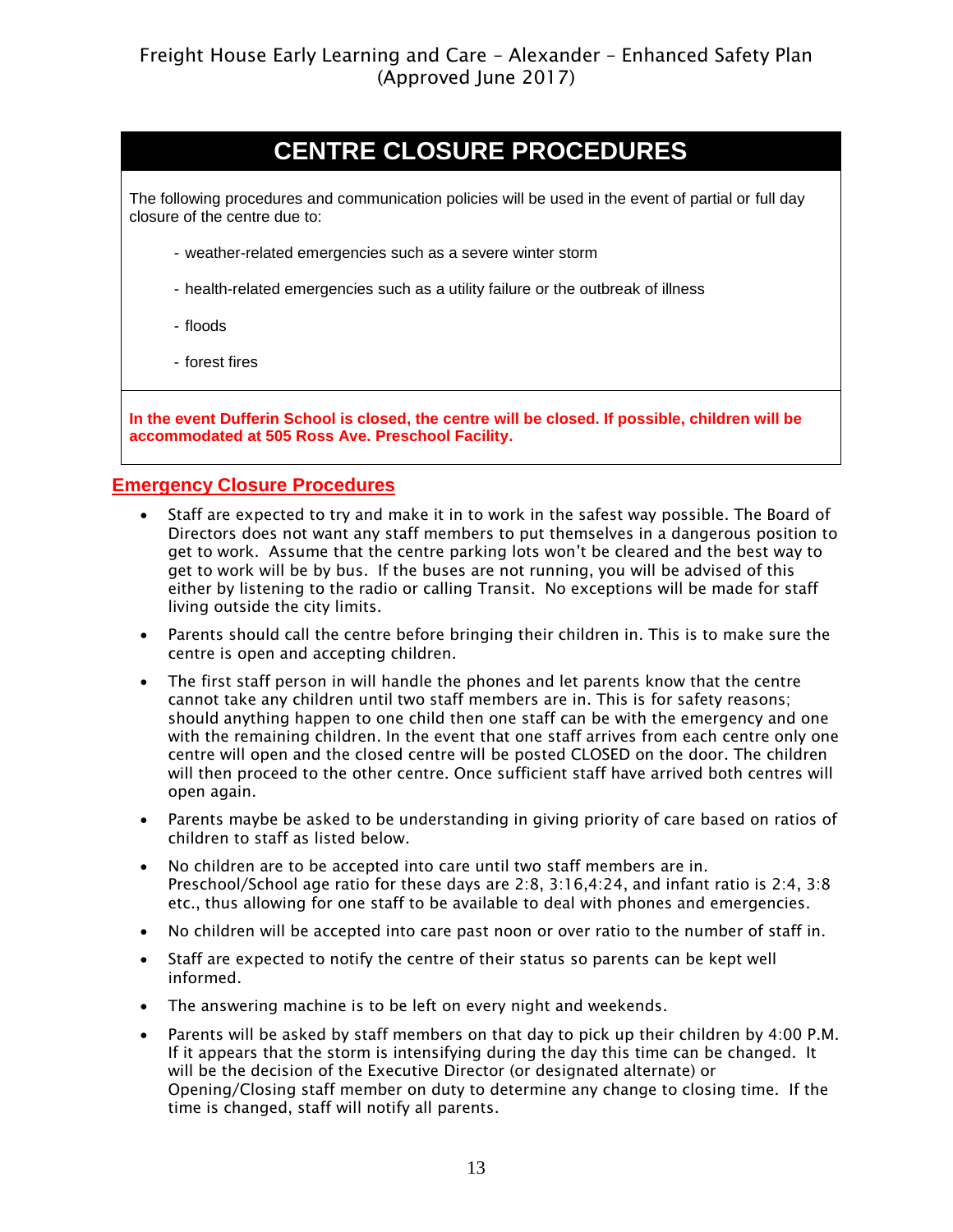- Staff will make sure that all parents who leave their children at the centre on stormy days leave a telephone number where they can be reached or the phone number of an alternate who can be responsible for child pick-up that day.
- Staff are advised to be tolerant of stragglers on stormy days. Parents will be advised to keep the centre posted as to when they anticipate being able to pick up their child by calling the centre and leaving a message as to what time they are leaving work or school.
- If at any time the centre has no water, heat or no electricity, the centre will automatically be considered closed until service can be restored.

### **Closure of centre for portion of day**

#### **Executive Director (or designated alternate) should:**

- 1. Contact parents by telephone, e-mail or text message. Advise them to pick up their children early at centre or at designated place of shelter. Provide staff with a scripted statement to use if helping notify parents.
- 2. Contact emergency contacts designated by parents, if parents cannot be reached.
- 3. Post a note on the outside door with the name, location and phone number for the designated place of shelter. Include the centre's cell number.
- 4. Advise all staff not there at the time.
- 5. Tell School Principal (or Custodian).
- 6. Inform other schools/transportation services used by school-age or kindergarten children.

### **Closure of centre for the full day**

#### **Director (or designated alternate) should:**

- 1. Attempt to contact all families and staff the previous evening or early in the morning by telephone, e-mail or text message. Provide staff with a scripted statement to use if helping notify parents.
- 2. Arrange to have the closure announced on CJOB-68 AM, 103.1 FM (local radio station).
- 3. Record an outgoing message on the centre's voice mail system.
- 4. Post a note on the outside door, if possible.
- 5. Tell School Principal (or Custodian).
- 6. Inform other schools/transportation services used by school-age or kindergarten children.

#### **Additional steps to prepare for closure due to flooding or forest fire**

1. The School Principal and Custodian are responsible to make sure the building is prepared for closure (eg. turning off furnace, main power switch and the outside gas valve, time permitting.)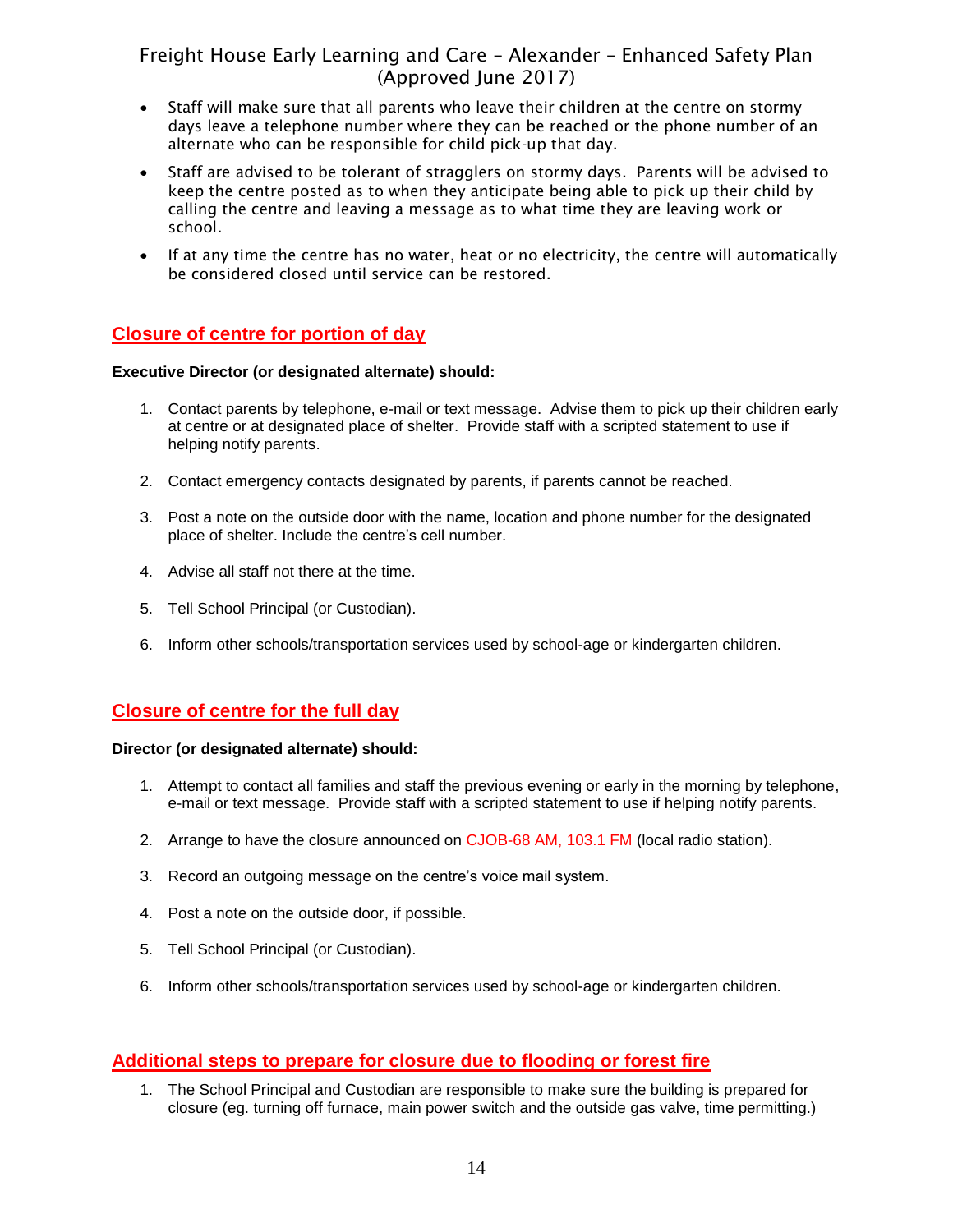2. Director (or designated alternate) should take important documents such as child and staff information and financial records, time permitting.

## **Additional steps if our building is flooded**

#### **Director (or designated alternate) should:**

- 1. Contact the School Principal (or Custodian) to make sure it is safe to re-enter the centre and that all necessary inspections and cleaning have been completed.
- 2. Contact parents with an expected reopening date as advised by school personnel.

## **After partial or full day closure**

#### **Executive Director (or designated alternate) should:**

- 1. Write and distribute a short letter telling parents about the event and any follow-up steps that will be taken.
- 2. Tell the Child Care Coordinator about the event.
- 3. Discuss incident with School Personnel.
- 4. If necessary, call the Regional Health Authority to access the community crisis/trauma response team within 24 hours of the event for advice, resources or in-person support.
- 5. Contact fire and public health inspectors and the child care coordinator. Depending on the reason for closure, there may be requirements or recommendations to reopen centre.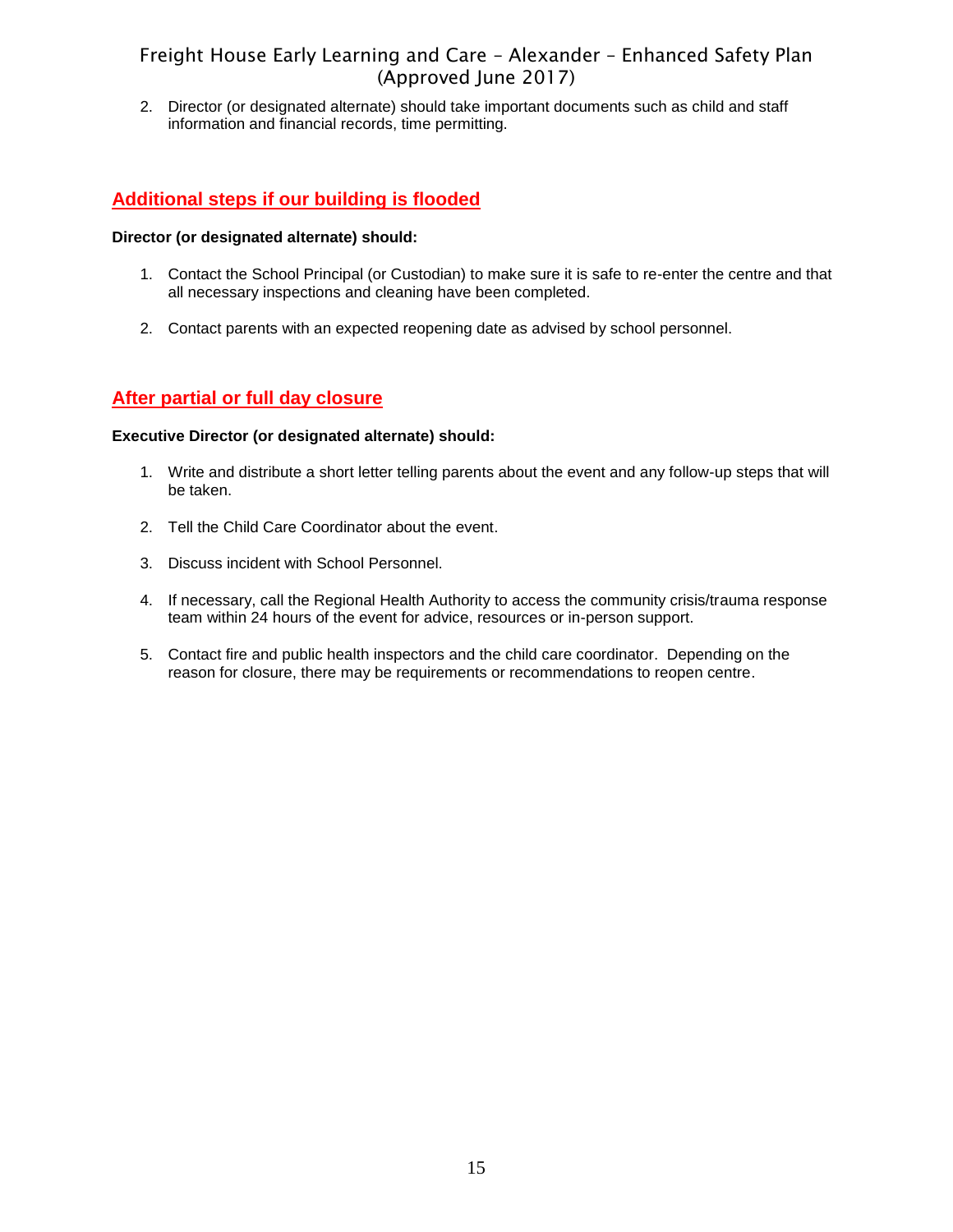## **CONTROLLING FIRE HAZARDS and INSPECTION AND MAINTENANCE OF FIRE SAFETY EQUIPMENT**

The following procedures will be used to ensure requirements under the Manitoba Fire Code are met to reduce and prevent the risk of fire by:

- controlling fire hazards
- inspecting and maintaining fire safety equipment

## **Documentation File**

The following documentation will be maintained by the Supervisor for review by the fire inspector. The designated alternate will know the location of this file, which will contain:

- copies of safety checklists used to document daily, monthly and annual checks to control fire hazards and inspect and maintain fire safety equipment
- evacuation and shelter-in-place practice drill record

The Supervisor (or designated alternate) will refer the fire inspector to the School Custodian for the following documentation:

- fire extinguishers annual inspection report by a certified agency
- fire protection system annual inspection report by a qualified technician
- rotating use of fire alarm manual pull stations
- heating system annual inspection report by a qualified heating contractor

These following items have been integrated into our Safety Checklists to document the checks required on a daily, monthly and annual basis. The school custodian is responsible for the inspection and maintenance of the many of the items however child care staff are to be aware and notify custodial staff of any issues noted during their inspections.

#### **Daily Inspections and Maintenance**

- 1. Evacuation procedures and floor plans are prominently posted in each room used by the centre.
- 2. Exit signs used by the centre are easy to see and lit.
- 3. Corridors, stairs and exits are unobstructed and properly lit.
- 4. Exits are free of snow and ice. There is a minimum of three meters (about 10 feet) cleared of snow outside of exit. There is a cleared path so that everyone can move further away from the building.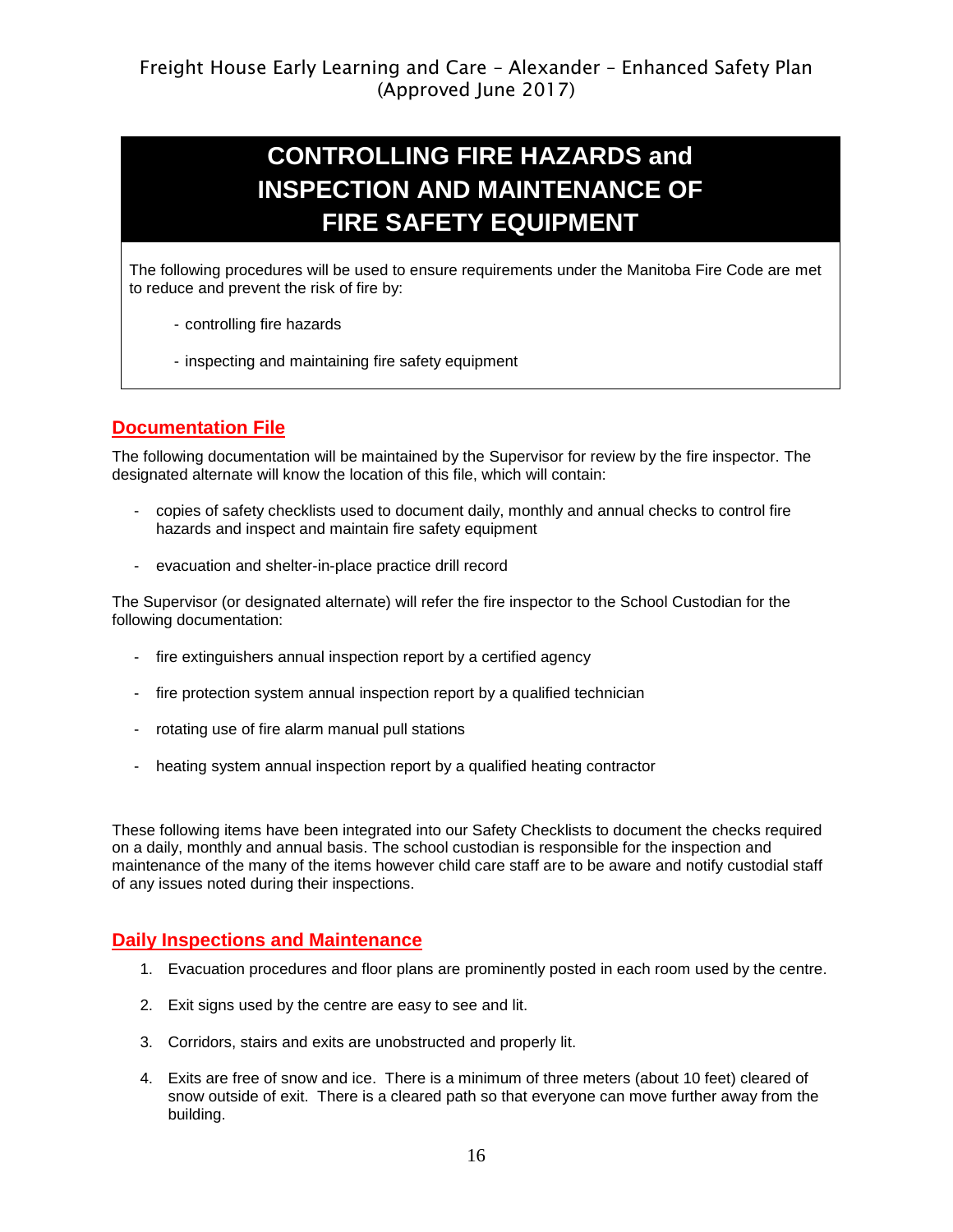- 5. Fire doors and stairway doors are NOT wedged or blocked open.
- 6. Electrical appliances are unplugged when not in use (toaster, coffee maker, etc.)
- 7. All electrical outlets have covers in place.
- 8. Lint traps in laundry equipment are cleaned after each use.

### **Monthly Inspections and Maintenance**

- 1. Exit doors are readily opened from the inside without the use of keys or other locking devices.
- 2. Fire department access is unobstructed. Exterior fire department connections are easy to see and unobstructed (if applicable). For example, no vehicles may be parked in a fire route/lane. There is no excessive vegetation, snow or other obstructions to access routes and fire hydrant.
- 3. All fire extinguishers are checked by centre and school custodian to make sure:
	- proper type
	- hung in required locations
	- labelled
	- ready for use
	- tagged
	- properly charged (arrow in green zone)
	- monthly check documented on tag and on practise drill record
- 4. Storage areas used by centre are checked to make sure combustible materials have not built up.
- 5. Inspection documentation for fire alarm system and equipment is maintained by the School Custodian for review by fire inspector

#### **Annual Inspections and Maintenance**

The following inspection documentation is maintained by the School Custodian for review by fire inspector:

- 1. Fire extinguishers are inspected by certified agency (also documented on tag).
- 2. Heating system is inspected by qualified heating contractor.
- 3. Fire alarm system and emergency lighting are inspected by a certified technician.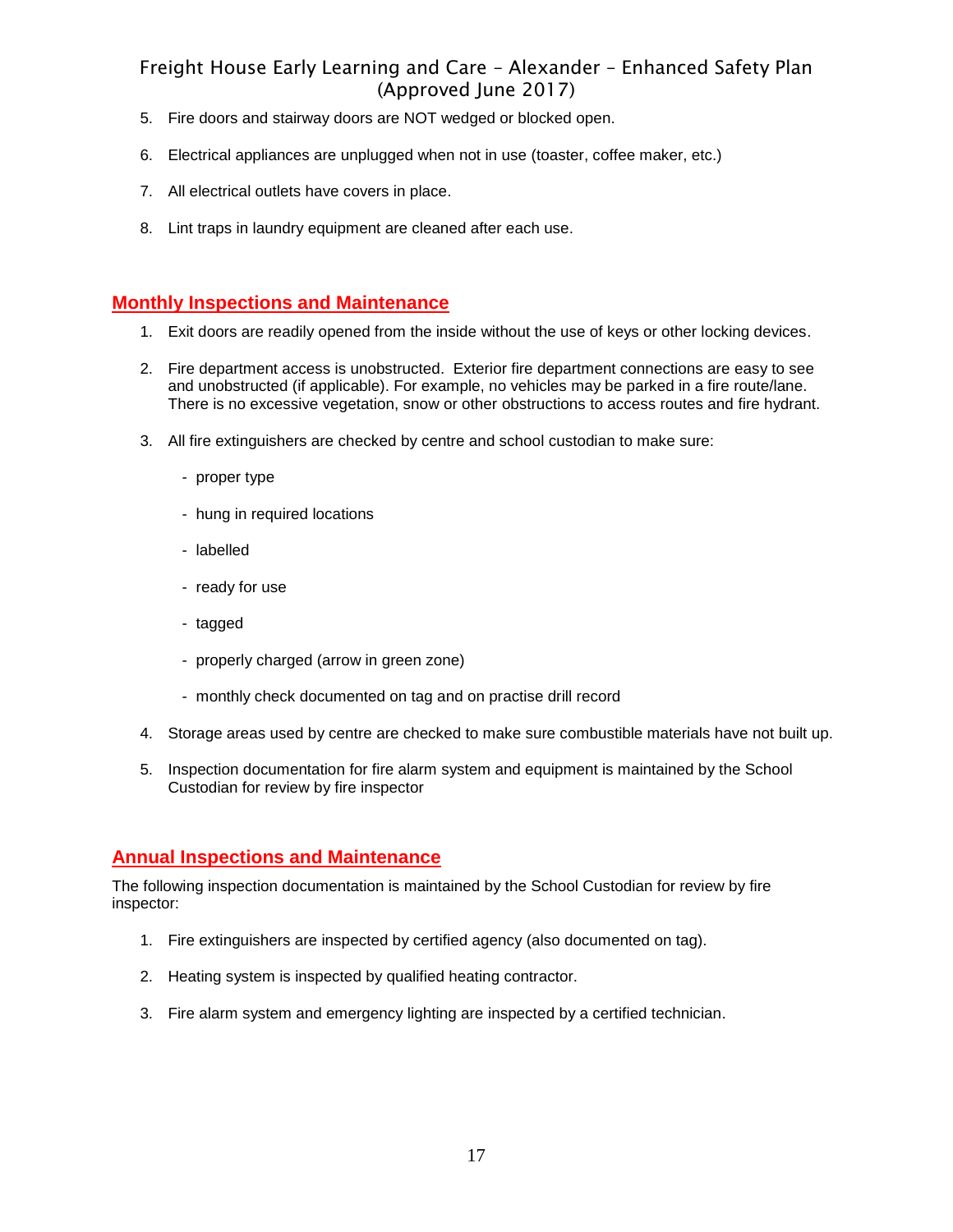## **WEATHER-RELATED EMERGENCIES**

The following procedures will be used in the event of the following in our area:

- winter storms
- flooding
- forest fires
- tornadoes
- severe thunderstorms

**In the event Dufferin School is closed, the centre will be closed. If possible, children will be accommodated at 505 Ross Ave. Preschool Facility.**

#### **Preparation**

To prepare to care for children outside of regular centre hours or during a utility failure, the director (or designated alternate) will ensure that:

- non-perishable food and water is stored and replenished at least annually
- flashlights and battery operated lights with fresh batteries are available in all areas of the centre
- fresh batteries are available for the weather radio or portable radio

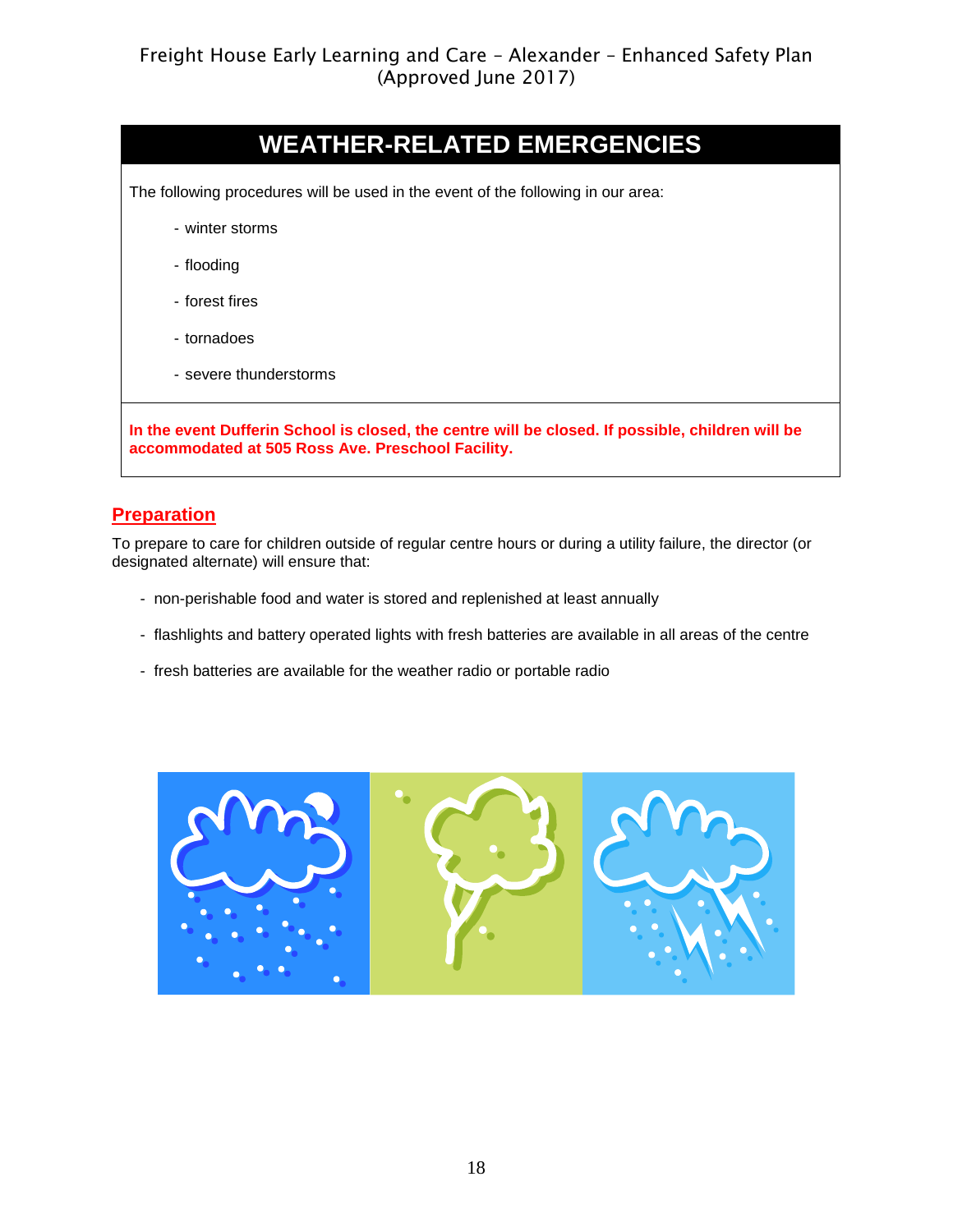## **Winter Storm, Flood and Forest Fire Procedures**

#### **Supervisor (or designated alternate) should:**

- 1. Monitor appropriate source listed below when there is potential for severe weather, flooding or forest fires:
	- Environment Canada for weather watches and warnings on weather radio or local media
	- Manitoba Water Stewardship's Hydrologic Forecast Centre website [\(manitoba.ca/waterstewardship/floodinfo\)](http://www.gov.mb.ca/waterstewardship/floodinfo) and local media during the spring run off period and during other high water advisories for the area
	- Manitoba Conservation Fire Program website [\(manitoba.ca/conservation/fire/\)](http://www.gov.mb.ca/conservation/fire/) as well as local media during forest fire season from April to October
- 2. Notify and consult with Executive Director.
- 3. Notify staff in playground to bring children inside in the event of a severe weather warning.
- 4. Notify any groups on outings to return or take indoor shelter immediately.
- 5. Reschedule outdoor play and all outings away from the centre.
- 6. Post information indicating that there may be a need for closure and reminding parents how the closure will be communicated.

#### **Additional steps for severe winter weather watch/warning or a blizzard warning**

- 1. Executive Director and the board chair will consult on the need for emergency closure. Decision may be made by the School Principal or Division.
- 2. Follow *Emergency Closure Procedures* if required.

#### **Additional steps when there is potential for flooding or forest fire**

- 1. Executive Director and the board chairperson will consult on the need for an emergency closure based on the information available from emergency response officials. Decision may be made by the School Principal or Division.
- 2. Executive Director (or designated alternate) will:
	- advise parents if a decision is made to close the centre
	- follow all instructions from emergency response officials
	- remind parents to listen to local media and emergency response officials for evacuation orders and assume that the centre will be closed until further notice
- 3. Follow *Emergency Closure Procedures* if required.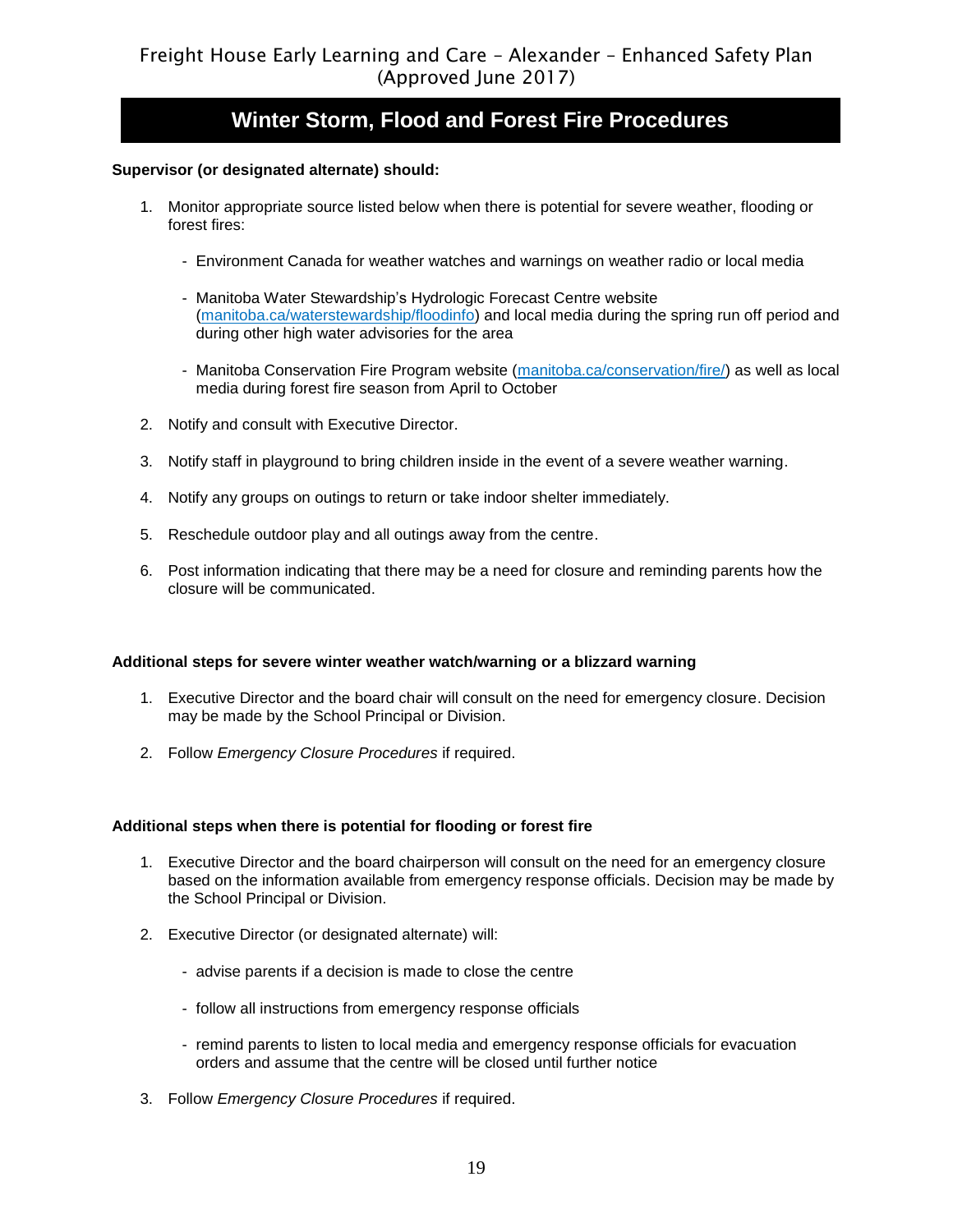## **Tornado or Severe Thunderstorm Procedures**

#### **Staff should:**

1. Immediately contact the Supervisor (or designated alternate) if aware of a severe thunderstorm or tornado warning/sighting in the area.

#### **Supervisor (or designated alternate) should:**

- 1. Monitor the situation using information from Environment Canada on the weather radio.
- 2. Consult with School Personnel.
- 3. Make decision to enact *Shelter-in-Place Procedures*: *Tornado.* Decision may be made by School Principal.
- 4. Notify Executive Director of decision to shelter-in-place and status of procedure.

#### **Opening/Closing staff should:**

- 1. Remind staff not to use electrical equipment and avoid using the telephone.
- 2. Direct staff to move children away from doors and windows.
- 3. Make sure flashlights and battery operated lights with fresh batteries are available in all areas of the centre.
- 4. Unplug all electrical appliances such as TVs, radios and toasters.

#### **Staff should:**

- 1. Follow directions from Opening/Closing staff.
- 2. Guide children to stay away from windows, doors, radiators, stoves, metal pipes, sinks or other electrical charge conductors.

## **Shelter-in-Place Procedures: Tornado**

Shelter-In-Place: Tornado is to be implemented if a severe thunderstorm or tornado warning/sighting is in the area.

**Protective Space for a tornado** is located in the Lower Gym (access is at the North West Corner) under the staircase. All children and staff must go to the protective space, sit down and gather closely together. All staff must remain calm and guide the children safely where they will remain until it is safe to move back to the general area.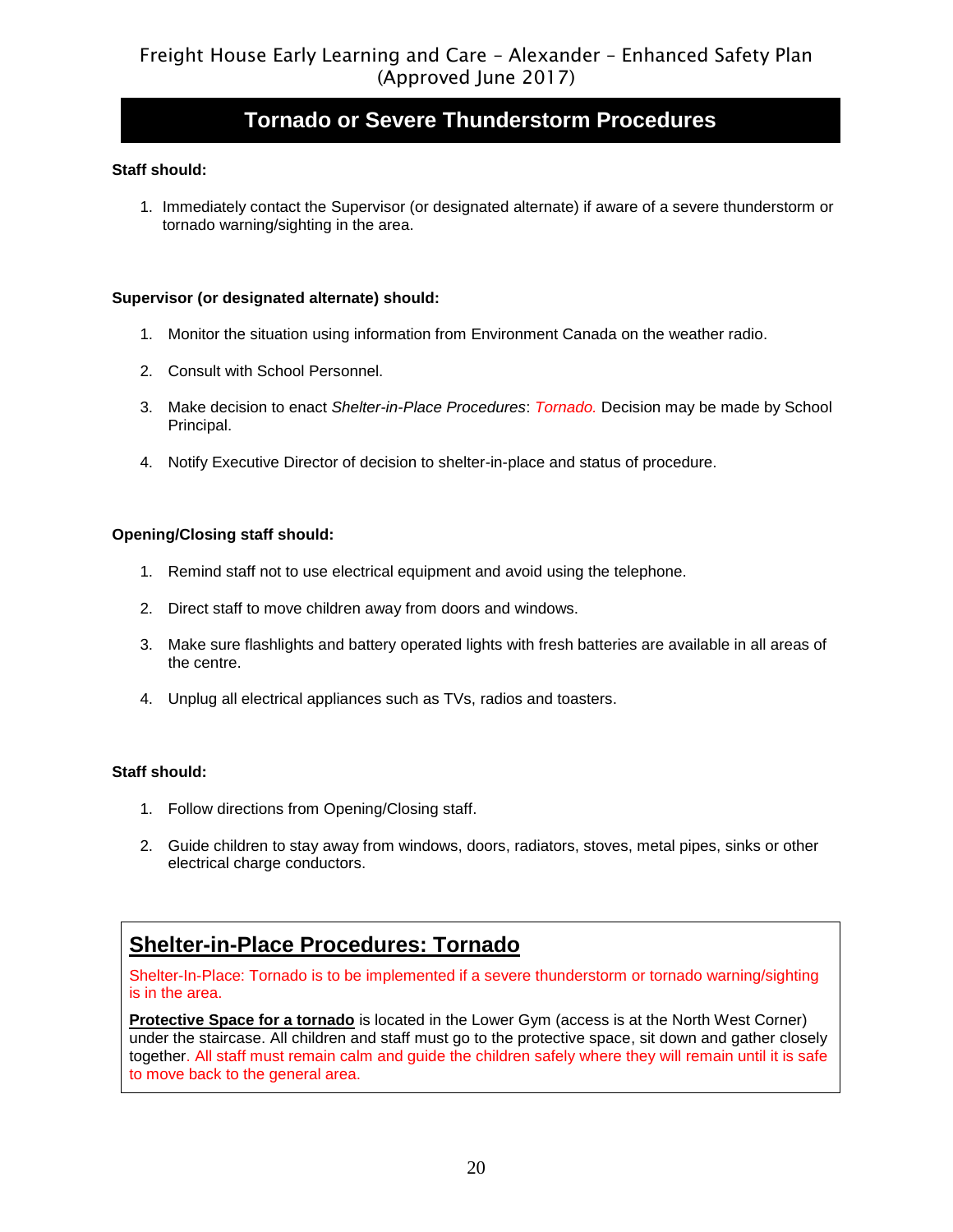#### **Supervisor (or designate alternate) should:**

- 1. Direct Opening/Closing staff to lead *Shelter-in-Place Procedures*: *Tornado*
- 2. Notify staff in playground to return indoors immediately.
- 3. Notify staff on outings away from centre to immediately seek the closest indoor shelter. Remind them to call back with their location.
- 4. Notify other schools/transportation services that the children cannot come to the centre until further notice. Make arrangements for the children's care.
- 5. Bring the weather radio operating on battery back up and cell phone to protective space to monitor when it is safe to leave the protective spaces.

#### **Opening/Closing staff should:**

- 1. Direct staff and children to gather in the protective spaces.
- 2. Assign specific staff to:
	- bring the emergency backpack into the protective spaces (including the first aid kit, child information records, staff emergency information, contact information for School Personnel and other schools/transportation services)
	- take attendance to make sure all children and staff are accounted for
	- help children who require additional assistance
	- take required medications and specialized equipment for children with additional support needs if it is possible to do so safely and if essential for the immediate safety of a child
- 3. Advise Supervisor (or designated alternate) of the status of *Shelter-in-Place Procedures*.

#### **After the event, Executive Director (or designated alternate) should:**

- 1. Write and distribute a short letter telling parents about the event and any follow-up steps that will be taken.
- 2. Tell the Child Care Coordinator about the event.
- 3. Discuss the incident with School Personnel.
- 4. If necessary, call the Regional Health Authority to access the community crisis/trauma response team within 24 hours of the event for advice, resources or in-person support.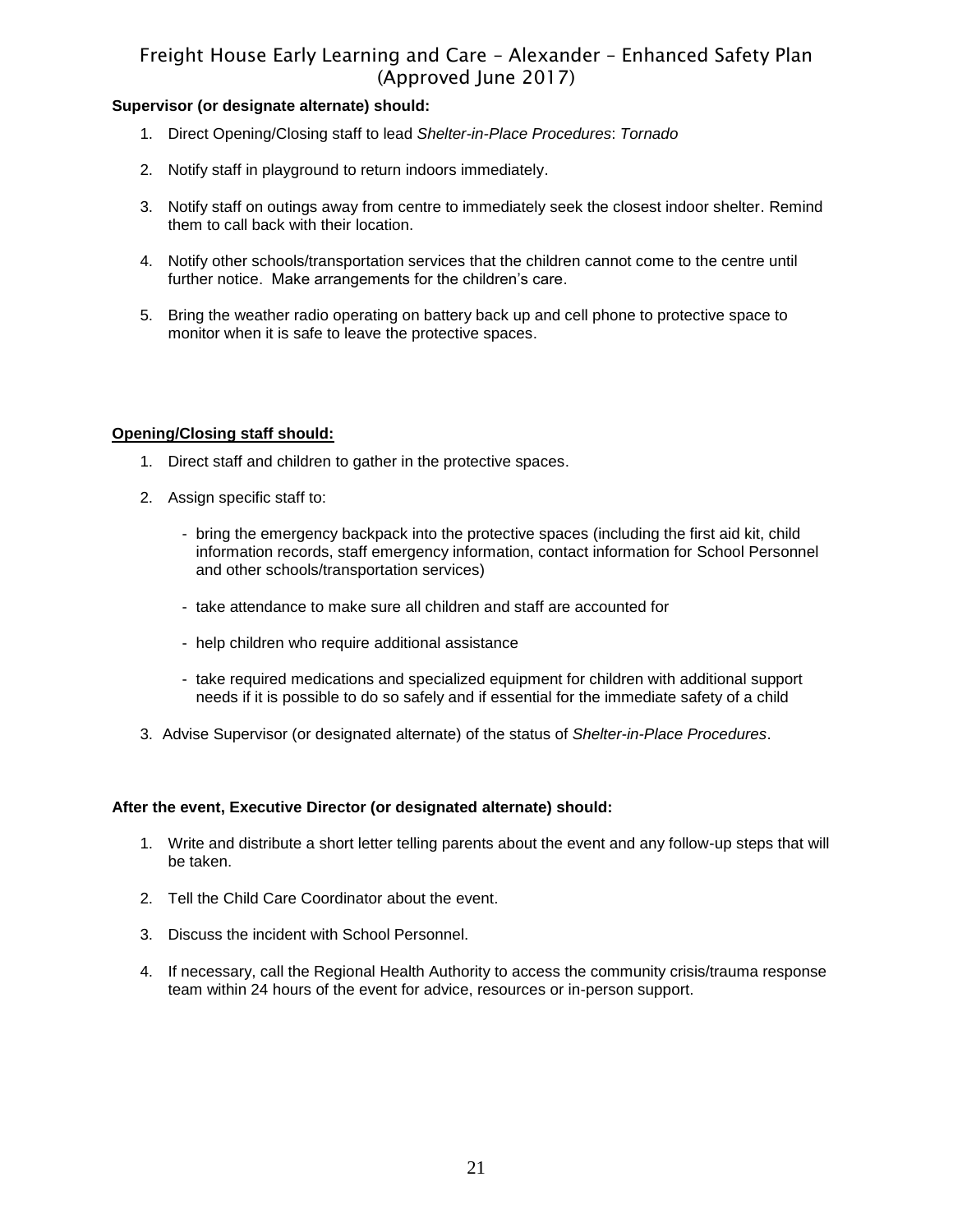## **HEALTH-RELATED EMERGENCIES**

The following procedures and communication policies will be used in the event of an emergency due to:

- a child's medical condition
- communicable or food-borne illness in the centre or larger community
- serious injury of a child
- utility failure or sewage backup

Freight House Early Learning & Care Inc. developed a Pandemic Plan which is reviewed annually by the Executive Director, board and staff. The plan outlines guidelines in the event of a Pandemic: Plan is attached as an appendix to this document.

## **A Child's Medical Condition**

#### **When a child enrols with a medical condition or is diagnosed while attending the centre the director (or designated alternate) should:**

- 1. Make sure Unified Referral Intake System (URIS) applications are submitted.
- 2. Arrange staff training by a registered nurse related to the URIS *Individual Health Care Plan/Emergency Response Plan*.
- 3. Update the centre's safety plan with any special considerations required for the child.
- 4. Store *Individual Health Care Plan/Emergency Response Plans* in the appropriate staff communication area while considering the importance of confidentiality.
- 5. Make sure there are processes to monitor when a child's URIS plan will expire.
- 6. Arrange for plan to be updated and staff retraining to be conducted every year.
- 7. See the Anaphylaxis section for additional policies and procedures related specifically to lifethreatening allergies.
- 8. Forms attached in appendix for reference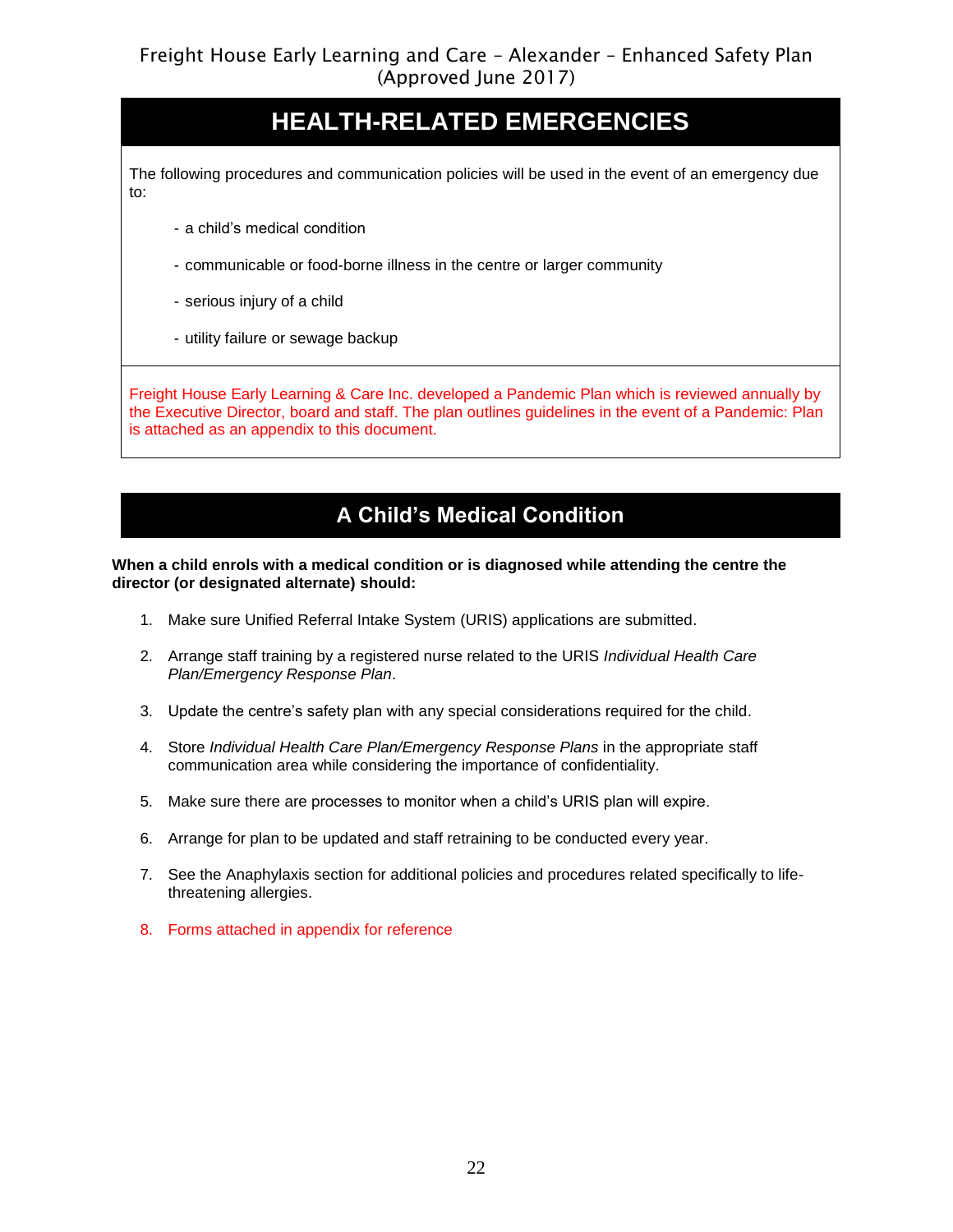## **Communicable or Food-Borne Illness**

### **Prevention**

The following procedures are used to prevent outbreaks of communicable or food-borne illness:

- routine health practices
- cleaning and sanitizing schedules
- safe food handling practices
- disposable gloves are worn any time staff's hands may come in direct contact with blood (or body fluids containing blood) or staff have open cuts or sores on their hands
- staff monitor children's health and ask parents about unusual symptoms observed in children (diarrhea, vomiting, abdominal pain, etc.)
- staff encourage parents to inform the centre of diagnosed illness after a visit to the doctor
- staff document symptoms, diagnosed illnesses or absences due to illness in the daily incident record
- a toileting log book is maintained to help identify children with diarrhea as a simple warning system of an illness outbreak

### **Outbreak of communicable or food-borne illness in centre**

#### **Executive Director (or designated alternate) should:**

- 1. Contact the public health nurse for requirements for specific illnesses. Be sure to ask about any special precautions for non-immunized children or pregnant staff/family members.
- 2. Contact the public health inspector if directed to do so by the public health nurse.
- 3. Inform the child care coordinator of the situation and public health authority's requirements and recommendations.
- 4. Notify School Principal of situation and public health authority's requirements and recommendations.
- 5. Provide regular updates to the child care coordinator and public health authorities.
- 6. Review the following procedures with all staff and make sure procedures are diligently followed:
	- proper sneezing and coughing etiquette
	- adult hand washing procedures
	- children's hand washing procedures
	- diapering and toileting procedures
	- cleaning and sanitizing procedures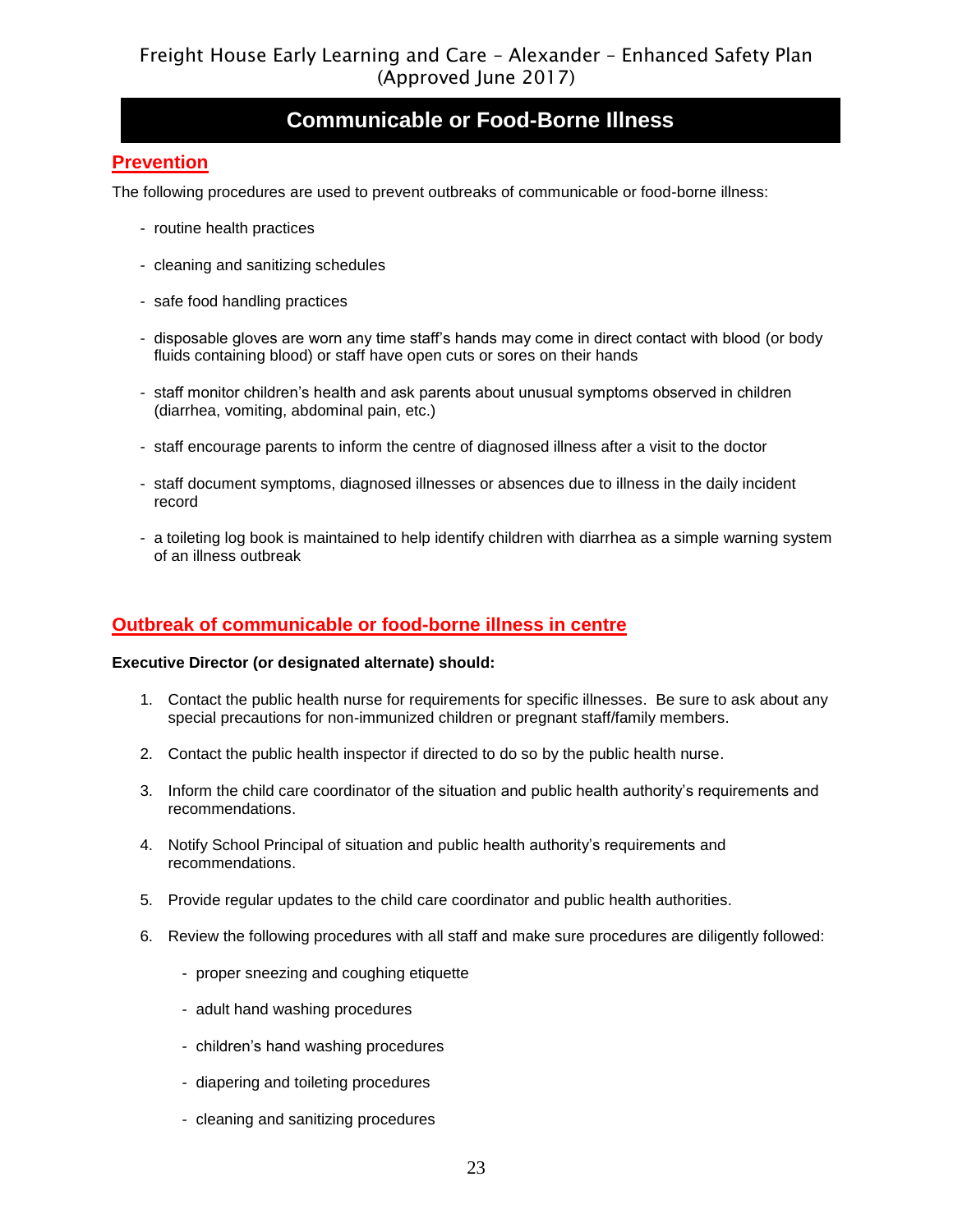- procedures for the proper storage, handling and serving of food
- 7. Notify parents of illnesses present in the centre and the symptoms to look for in their child.
- 8. Share resources and information with parents.
- 9. Advise staff of requirements from public health or other authorities and make sure requirements are followed.

#### **Staff should:**

- 1. Review proper hand washing procedures with the children.
- 2. Go over sneezing and coughing techniques with the children.
- 3. Monitor bathroom visits to make sure procedures are followed.
- 4. Clean and sanitize toys, equipment and surfaces.
- 5. Encourage parents to discuss any health concerns, symptoms or diagnosed illnesses.
- 6. Document health concerns, symptoms or diagnosed illnesses in the daily incident record.

#### **Parents should:**

- 1. Discuss any health concerns or symptoms with staff.
- 2. Tell staff about any diagnosed illnesses.

### **Contact with Public Health**

The public health authority will be contacted for advice and direction if any of the following illnesses are present in the centre:

- any illness prevented by routine immunizations: diphtheria, measles, mumps, pertussis (whooping cough), polio and rubella
- gastrointestinal infections such as a diagnosed case of campylobacter, E. coli, giardia, rotavirus, typhoid fever, salmonella gastroenteritis, shigella gastroenteritis and yersinia gastroenteritis
- diarrhea, if there are 2 to 3 or more children within 48 hours, because it could be a serious gastrointestinal infection
- group A streptococcus (invasive diseases such as toxic shock syndrome and flesh-eating disease)
- haemophilus influenzae type b (Hib)
- hepatitis A virus (HAV)
- impetigo, if there is more than one diagnosed case in the same room within a month
- meningitis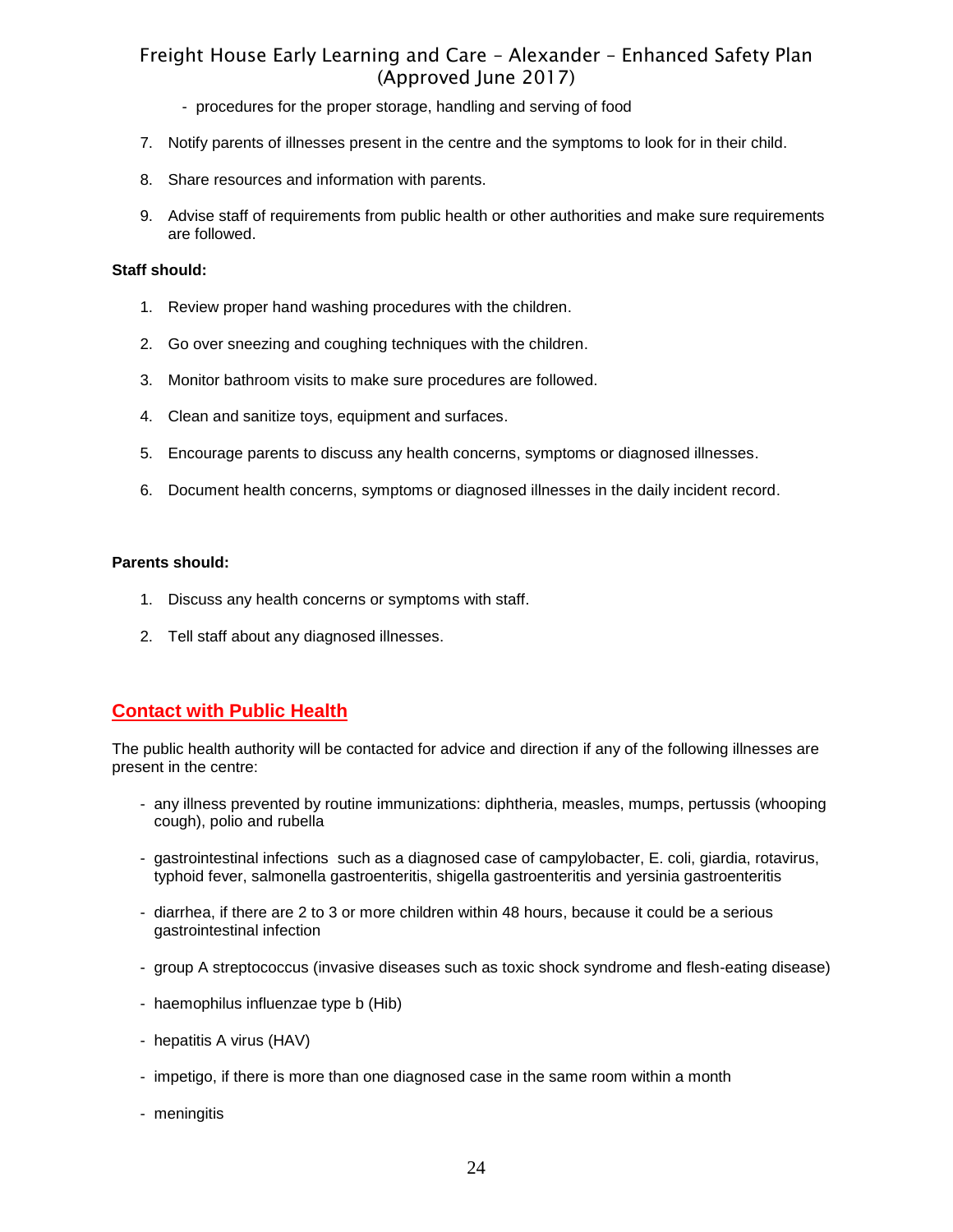- meninggococcal disease
- strep throat and scarlet fever, if there are more than two diagnosed cases within a month
- tuberculosis

Public health will also be contacted about any bite that breaks the skin as blood tests may be required.

### **Notification to Parents and Staff**

- 1. Parents and staff will be advised of any of the illnesses requiring contact with public health (above).
- 2. The notice will specifically advise parents to talk to their doctor and check their own child's immunization records about the following illnesses prevented by routine immunizations:
	- diphtheria
	- measles
	- mumps
	- pertussis (whooping cough)
	- polio
	- rubella
- 3. The notice will specifically advise staff or family members who are or may become pregnant that they should talk to their doctor and check their immunization status for the following illnesses:
	- chicken pox
	- parvovirus B19 (fifth disease or "slapped cheek" syndrome)
	- rubella
	- measles
	- mumps
	- CMV (cytomegalo virus)

### **Additional steps: Outbreak of communicable or food borne illness in larger community**

#### **Executive Director (or designated alternate) should:**

- 1. Monitor and respond to warnings from Manitoba Health and Healthy Living, Health Canada or the Canadian Food Inspection Agency. Be sure to visit their websites for additional information.
- 2. Consult with the School Principal and School Division.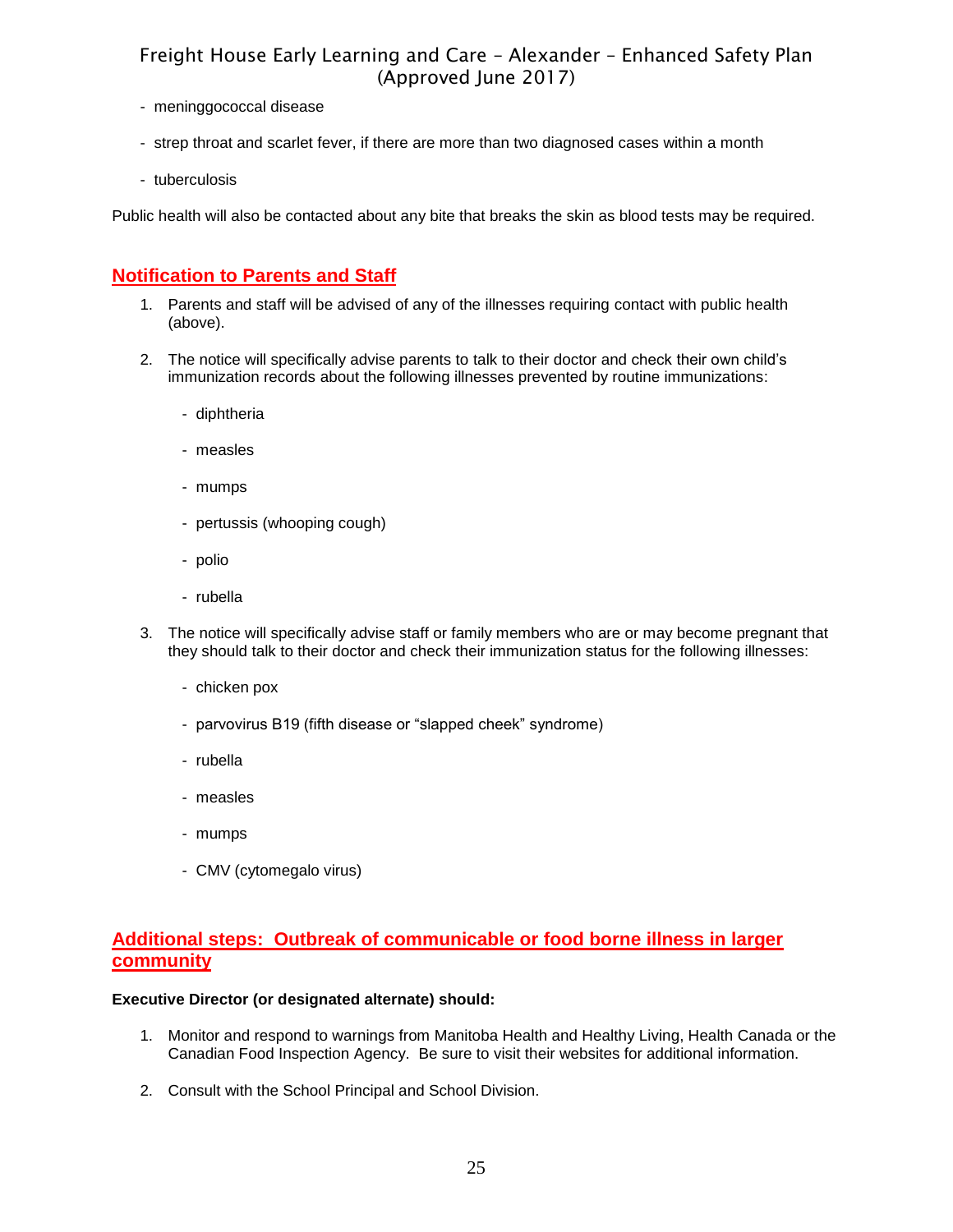3. Advise all staff of recommendations from Manitoba Health, Health Canada, the Food Inspection Agency, the public health inspector, the child care coordinator or School Division. Make sure staff follow recommendations.



## **Serious Injury of a Child**

#### **Supervisor (or designated alternate) should:**

- 1. Help make the decision to provide first aid at the centre or call an ambulance.
- 2. Contact the parents or emergency contacts if parents cannot be reached.

### **Injury requiring first aid**

#### **Staff should:**

- 1. Provide first aid according to the principles learned in their first aid training.
- 2. Document the incident as quickly as possible and provide an incident report to the Supervisor (or designated alternate).
- 3. Complete an assessment of the factors related to the incident. If necessary, make changes to prevent injuries.

#### **Injury requiring medical attention**

#### **Supervisor (or designated alternate) should:**

- 1. Call 911 for an ambulance.
- 2. Provide a copy of the parent's permission for emergency medical treatment.
- 3. Accompany the child to the hospital with a copy of the parent's permission for emergency medical treatment, if parents are not at the centre.
- 4. Notify Executive Director as soon as possible. Provide copy of incident report to parents and Executive Director (or designated alternate).

#### **Staff should:**

- 1. Attend to the child according to the principles learned in their first aid training until paramedics arrive.
- 2. Document the incident as quickly as possible.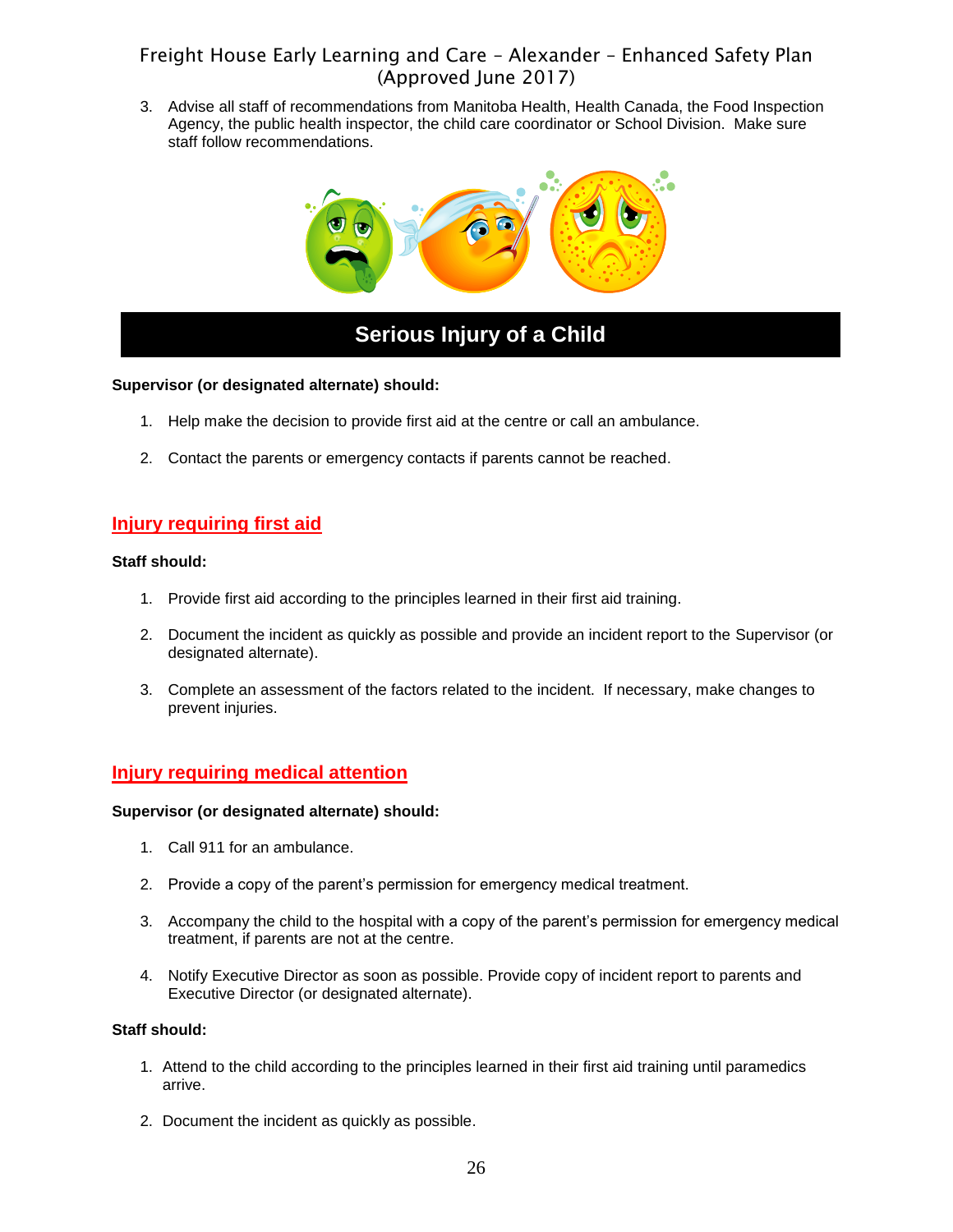3. Provide an incident report to the Supervisor (or designated alternate).

#### **After the event, Executive Director (or designated alternate) should:**

- 1. Complete an assessment of the factors related to the incident. If necessary, make changes to prevent future injuries. Work with School Personnel when action required is their responsibility.
- 2. Notify the child care coordinator within 24 hours by submitting a Serious Injury Notification on-line or by telephone, the centre's insurance provider and the board chair.

## **Utility Failure or Sewage Back up**

The following procedures will be used in the event of sewage back-up or the loss of one of the following utilities:

- heat
- water
- hot water
- electricity

#### **Supervisor (or designated alternate) should:**

- 1. Contact School Principal (or Custodian) to:
	- figure out if a loss of electrical power is specific to the school or if the area is without power. If it specific to the school, see if it is a breaker that has blown and restore power.
	- contact the appropriate utility or repair service immediately to report the problem and get an estimated length of time without service.
- 2. Notify and consult with Executive Director.

#### **Executive Director/Supervisor (or designated alternate) should:**

- 1. Based on the information provided by the school, contact the public health inspector to complete a risk assessment. The loss of any utility or sewage back-up may present a health risk to the children, staff and families.
- 2. Based on the information provided by the school, contact the local fire authority to determine if the loss of the utility or sewage back-up presents a fire safety risk (for example, fire protection systems/life safety equipment or access to exits is compromised) and if there are alternative requirements during a loss of fire protection.
- 3. Advise staff on procedural changes required by public health (for example, the use of hand sanitizers and single-use food handling and service items) or the fire authority (such as the requirement for a fire watch).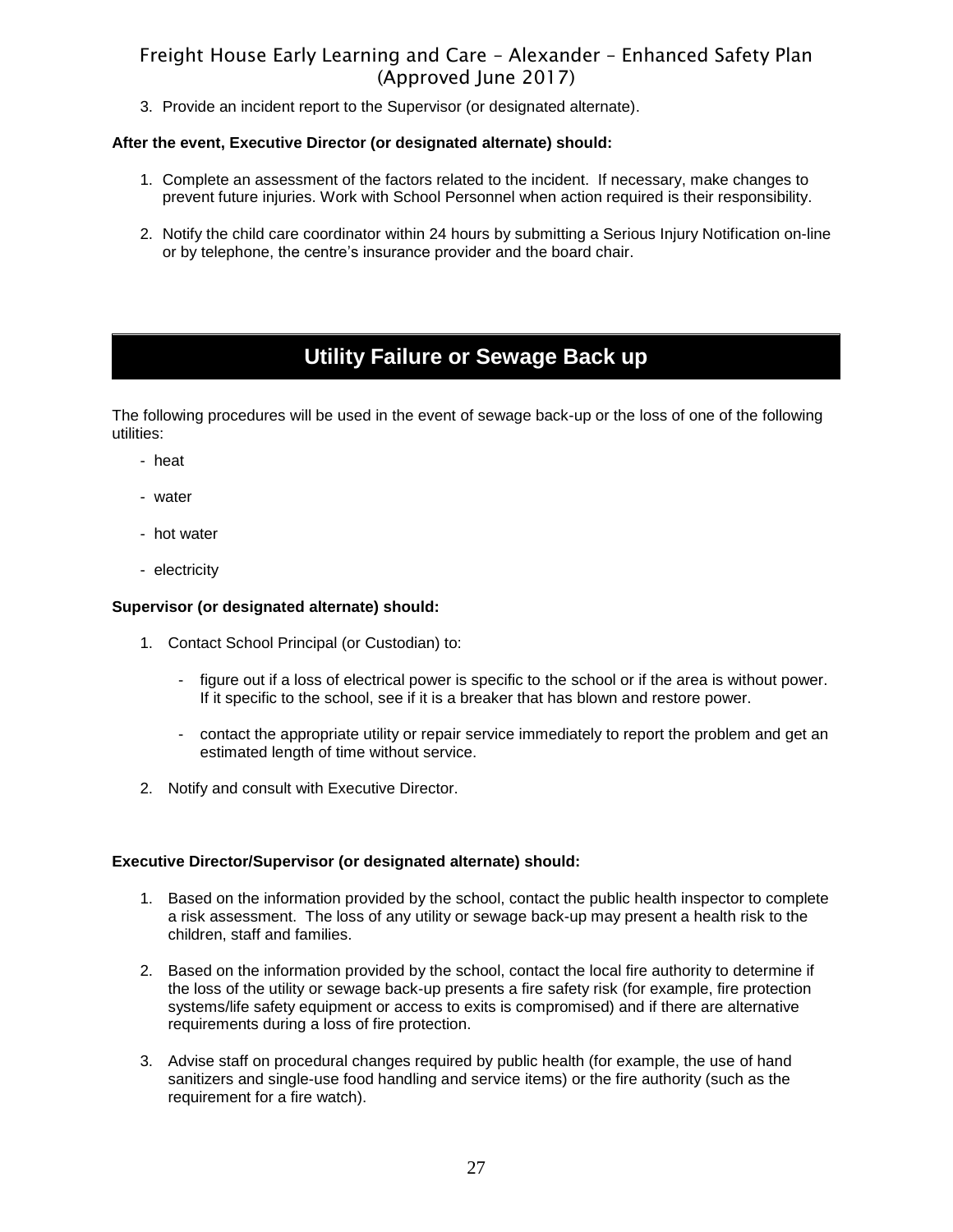- 4. Enact *Evacuation Procedures or Emergency Closure Procedures* if required by the public health authority or fire authority.
- 5. Follow *Evacuation Procedures or Emergency Closure Procedures*, if required.
- 6. Inform the child care coordinator of situation and the requirements and recommendations from public health or fire authority.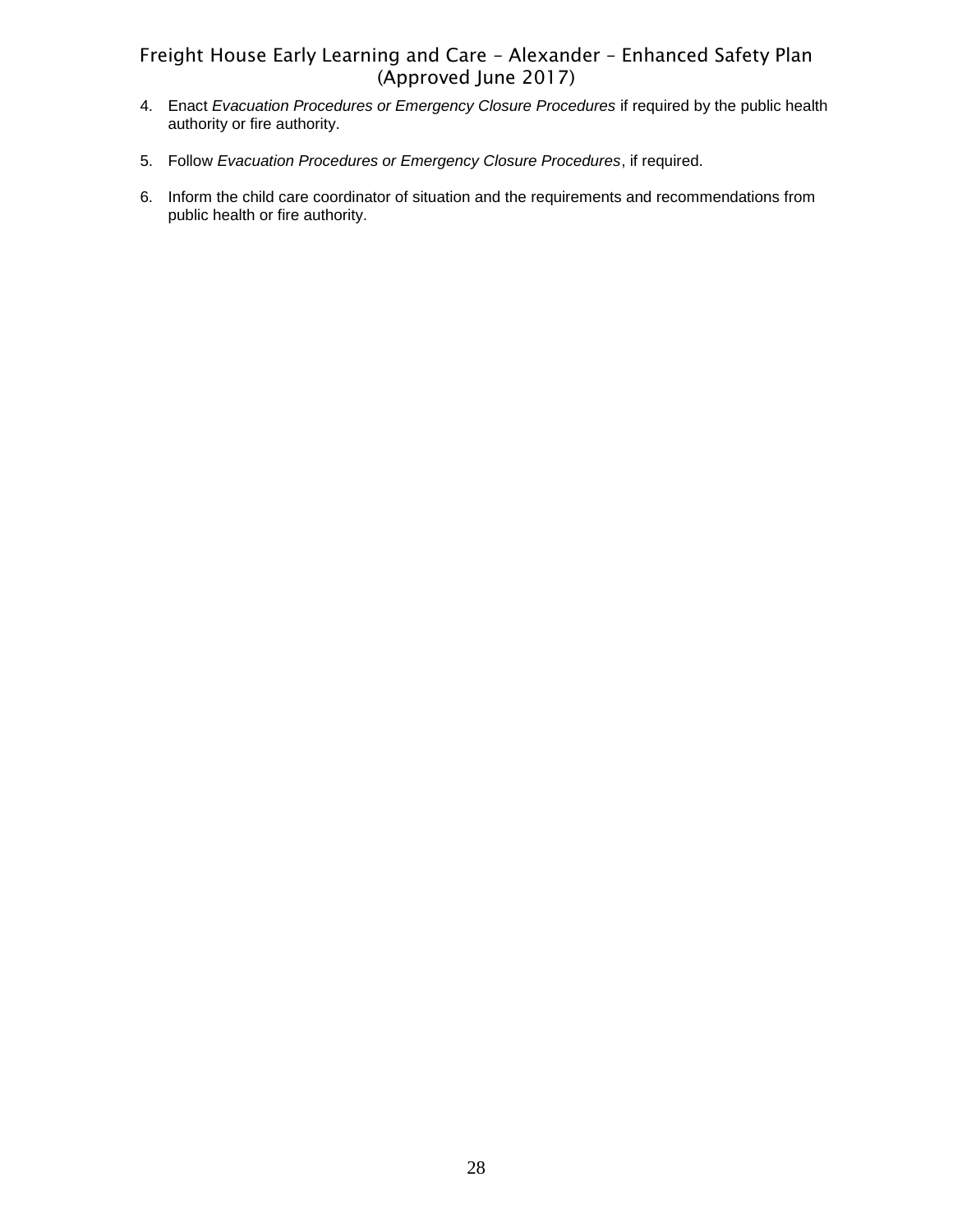## **ANAPHYLAXIS (LIFE-THREATENING ALLERGIES)**

The following roles and responsibilities outline the procedures that will be followed if:

- a child currently in the centre has been diagnosed with a life-threatening allergy

- a child about to enrol in the centre has been diagnosed with a life-threatening allergy

#### **IMPORTANT**

**Call an ambulance immediately to take the child to the hospital when an adrenaline auto-injector is used.**

When planning field trips, be aware of the distance to the nearest Hospital. If more than 10 mins, child will be required to carry 2 epipens.

NOTE: child specific avoidance strategies will be detailed in each individual Health Care Plan

## Child Care Facility **Response**

When *Freight House Early Learning & Care Inc*. is notified that a child has been diagnosed with a life-threatening allergy and may require the immediate injection of adrenaline by autoinjector, the following procedure will be implemented:

- 1. When *Freight House Early Learning & Care Inc.* is notified that a child has a life-threatening allergy and carries an adrenaline auto-injector, appropriate planning can begin. Based on this information, a URIS application should be submitted.
- 2. *Freight House Early Learning & Care Inc.* will advise the Parents/Guardians of the child that:
	- (a) A URIS (Unified Referral and Intake System) application will be completed on an annual basis.
	- (b) Parents/Guardians of the child with the life-threatening allergy are required to sign an *"Authorization for the Release of Information"* form to *Freight House Early Learning & Care Inc.*  on behalf of URIS, Regional Health Authority and/or nursing agency.
	- (c) Parents/Guardians of the child with the life-threatening allergy must complete the *Authorization Form for Administration of Adrenaline Auto-Injector"* form.
	- (d) A Health Care Plan/Emergency Response Plan will be developed in consultation with the Parents/Guardians of the child on an annual basis.
	- (e) When an adrenaline by auto-injector is used, an ambulance is to be called immediately and the child will be transported to the hospital.
	- (f) **Freight House Early Learning & Care Inc. Executive Director (or designate) will submit the URIS Application to URIS for approval.**
- 3. Once the URIS application has been approved, the Freight House Early Learning & Care Inc. Executive Director (or designate) is responsible for telephone contact with the nurse to notify him/her of the approved URIS application and request their services for staff training and Health Care Plan development. The director (or designate) will ensure that the Public Health Nurse (or contracted nursing agency if Public Health Nurse is not available) develops an Individual Health Care Plan /Emergency Response Plan. This is completed in collaboration with the Parents/Guardians, administration/provider and other appropriate and relevant personnel. The plan will be specific to the age and maturity level of the child, the specific properties of the allergen and the parameters of the program.

## **Roles and Responsibilities**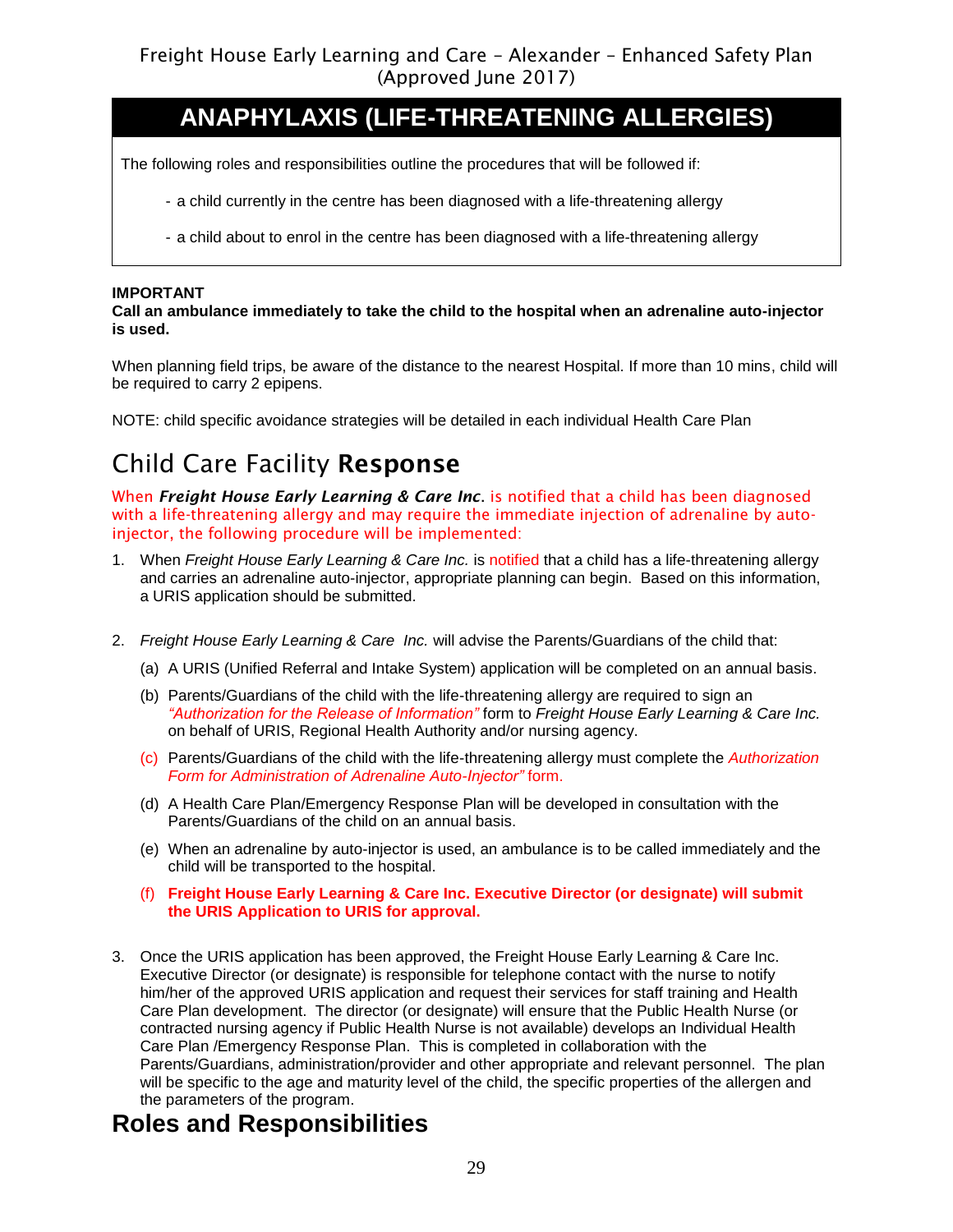Ensuring the safety of children with known risk of anaphylaxis in a community setting depends on the cooperation of the entire community. To minimize risk of exposure, and to ensure rapid response to an emergency, parents/guardians, children and program personnel/provider must all understand and fulfil their responsibilities. The interrelatedness of these roles is vital, for failure of any group to respond appropriately will negatively impact upon all others.

### **1. Responsibilities of the child with a life-threatening allergy:**

- (a) Take as much responsibility as possible for avoiding allergens, including checking labels and monitoring intake (developmentally appropriate).
- (b) Eat foods provided by the daycare and all foods brought from home must be in unopened labelled packaging.
- (c) Wash hands before and after eating.
- (d) Learn to recognize symptoms of an anaphylactic reaction (developmentally appropriate).
- (e) **Promptly** inform an adult, as soon as accidental exposure occurs or symptoms appear (developmentally appropriate).
- (f) Keep an auto-injector on their person at all times i.e. fanny pack (developmentally appropriate).
- (g) Know how to use the auto-injector (developmentally appropriate).

### **2. Responsibilities of the Parents/Guardians of a child with a "life-threatening allergy":**

- (a) Identify their child's allergies and needs to *Freight House Early Learning & Care Inc.* Executive Director, prior to their start date at the centre.
- (b) Ensure that their child has and carries an up-to-date auto-injector (developmentally appropriate), the auto-injector is in a specified location, or on the person of the adult responsible for the care of the child.
- (c) Ensure their child has and wears a medical identification bracelet.
- (d) Submit all necessary documentation as required.
- (e) Provide the centre with adrenaline auto-injectors (pre-expiry date).
- (f) Ensure that auto-injectors are taken on field trips.
- (g) Participate in the development of a written Individual Health Care Plan for their child, updated annually.
- (h) The day care will provide food for field trips.
- (i) Provide support to the facility and staff as required.
- (j) Teach their child: (developmentally appropriate)
	- $\triangleright$  to recognize the first signs of an anaphylactic reaction;
	- $\triangleright$  to know where their medication is kept and who can get it;
	- $\triangleright$  to communicate clearly when he or she feels a reaction starting;
	- $\triangleright$  to carry his/her own auto-injector on their person (e.g. fanny pack); developmentally appropriate
	- $\triangleright$  not to share snacks, lunch or drinks
	- $\triangleright$  to understand the importance of hand washing;
	- $\triangleright$  to cope with teasing and being left out;
	- $\triangleright$  to report bullying and threats to an adult in authority; and
	- $\triangleright$  to take as much responsibility as possible for his/her own safety. (developmentally appropriate)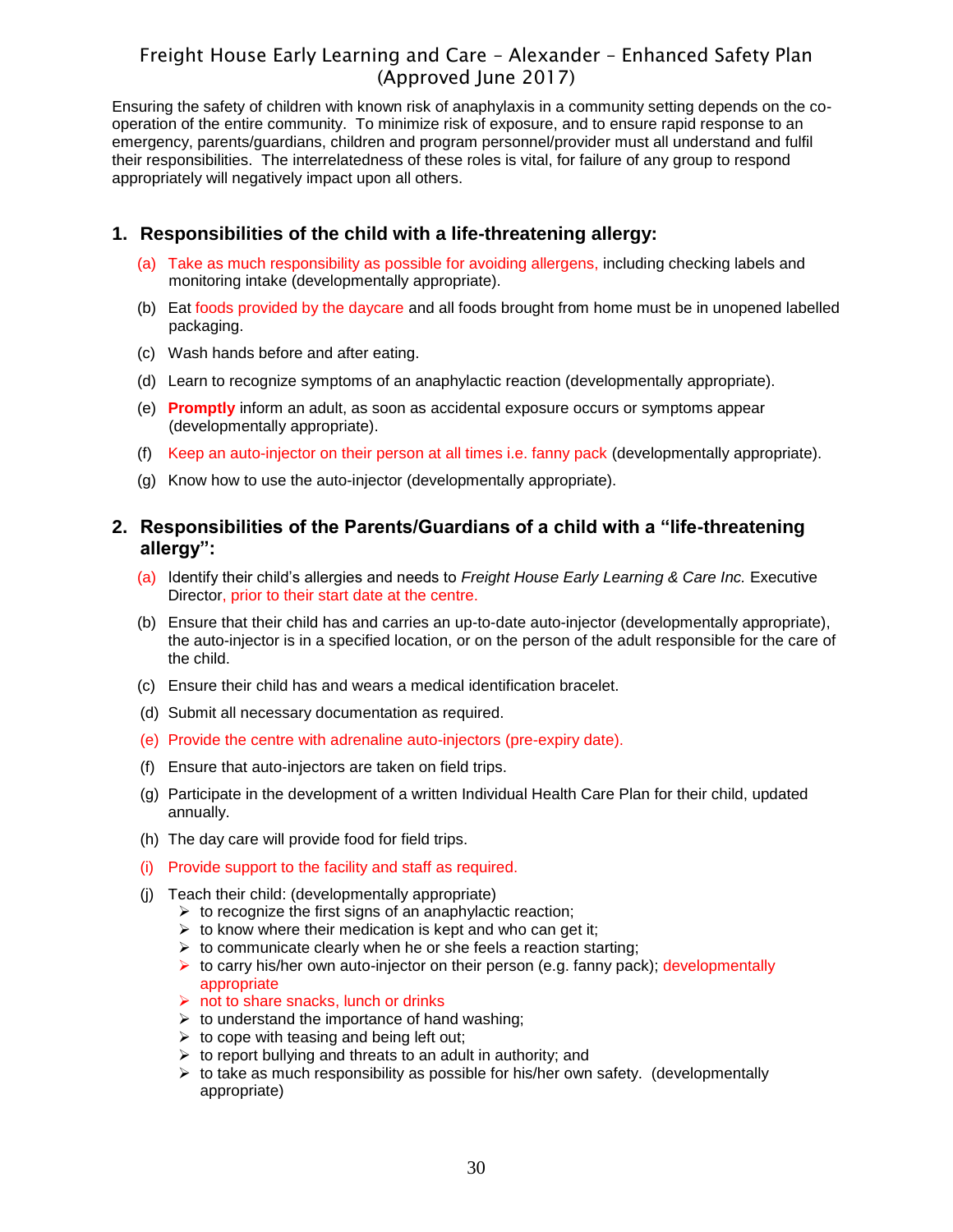### **3. Responsibilities of the Executive Director (designate)**

- (a) Obtain a signed Release of Information Form from parent/guardian.
- (b) Annually submit a URIS Application form to URIS.
- (c) Ensure the parents/guardians have completed all the necessary consent and authorization forms.
- (d) Identify a contact person to liase with the contracted health care professional, if other than him/herself.
- (e) Assist with the implementation of policies and procedures for reducing risk in the centre.
- (f) Work as closely as possible with the Parents/Guardians of the child with known risk of anaphylaxis.
- (g) Notify staff of the child with known risk of anaphylaxis, the allergens and the treatment.
- (h) Post allergy alert forms with photograph, in the staff room and/or appropriate location (with parent approval).
- (i) Maintain up-to-date emergency contacts and telephone numbers.
- (j) Ensure all staff have received instruction in the use of the auto-injector.
- (k) Ensure all substitute staff are informed of the presence of a child with known risk of anaphylaxis, and that appropriate support/response is available should an emergency occur.
- (l) Inform Parents/Guardians that a child with a life-threatening allergy is in direct contact with their child, and ask for their support and co-operation (with parent approval).
- (m) Arrange an annual in-service through the Public Health Nurse/Nursing Agency to train staff and monitor personnel involved with the child with life-threatening allergies.
- (n) Ensure an Individual Health Care Plan, which includes an Emergency Response Plan, is completed and reviewed annually for each child with a life-threatening allergy.
- (o) If it is not developmentally appropriate for the child to carry an auto-injector, ensure the adult responsible for that child wears it in a fanny pack, or it is in a safe, UNLOCKED location accessible only to the adult(s) responsible. Ensure that child is not separated from staff carrying auto-injector.
- (p) Ensure safety procedures are developed for field trips and extra-curricular activities. When planning field trips, be aware of the distance to the nearest Hospital. If more than 10 mins, child will be required to carry 2 epipens.
- (q) *Freight House Early Learning & Care Inc.* provides all meals and will provide safe foods for special occasions.

#### **4. Responsibilities of the Child Care Staff**

- (a) Ensure you receive annual training in caring for a child with anaphylaxis.
- (b) Display a photo-poster in the centre (with parent approval).
- (c) Discuss anaphylaxis with the other children, in age-appropriate terms.
- (d) Encourage children not to share lunches or trade snacks.
- (e) Choose products that are safe for all children in the program (parental input is recommended).
- (f) Reinforce hand washing to all children before and after eating.
- (g) Facilitate communication with other parents.
- (h) Follow policies for reducing risk. Ensure that foods and other products containing allergens are not brought into the centre. Example- hand lotions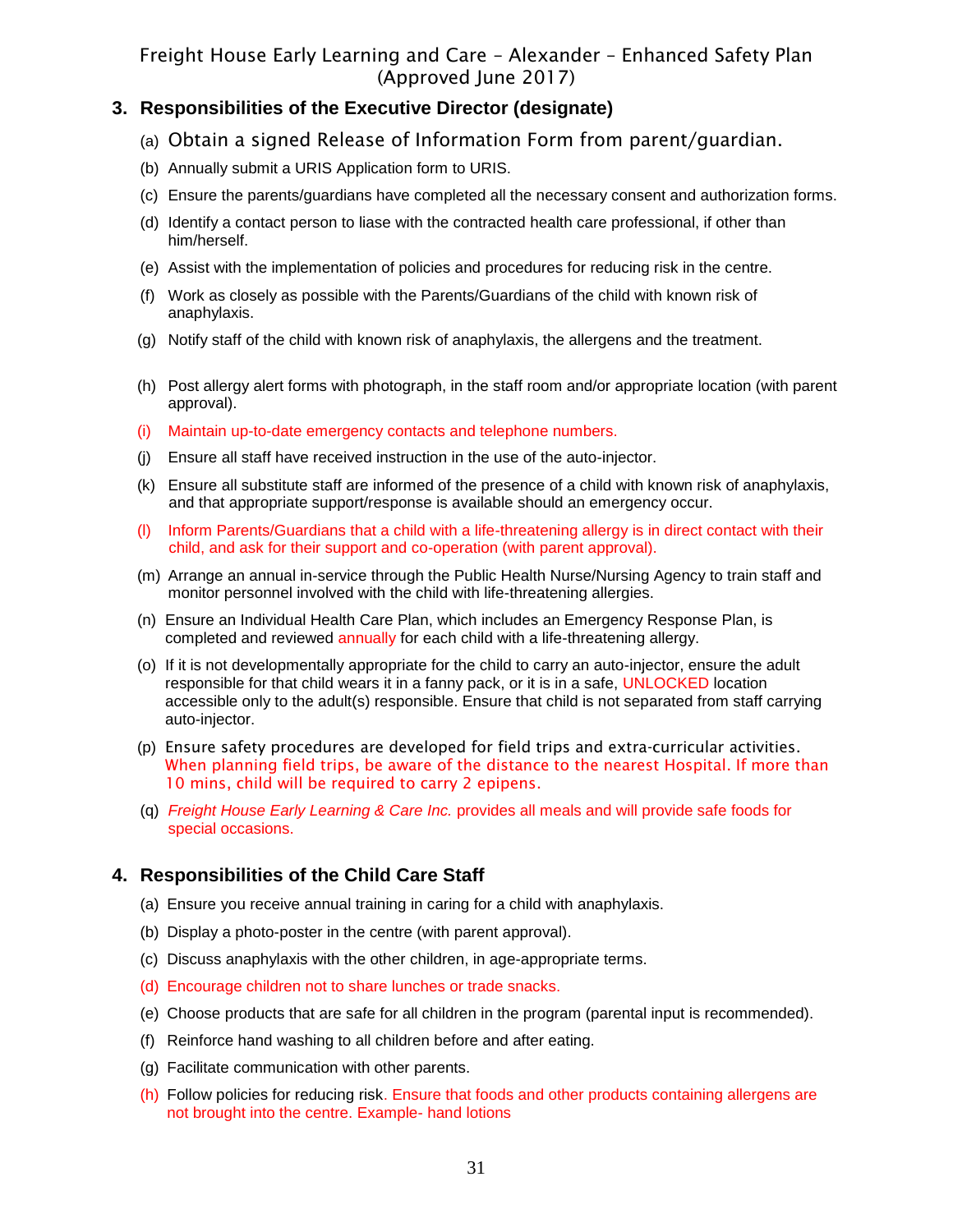- (i) Enforce rules about bullying and threats.
- (j) Leave information in an organized, prominent and accessible format for staff.
- (k) Plan appropriately for field trips. Ensure that auto-injectors are taken on field trips and emergency response plans are considered when planning the trip. Location of nearest Hospital If more than 10 mins 2 auto-injectors required.

## **5. Responsibility of Registered Nurse:**

- (a) **Consult with and provide information to parents/guardians, children and centre personnel/providers.**
- (b) **Provide anaphylaxis training to personnel.**
- (c) In collaboration with Parents/Guardians, develop an Individual Health Care Plan and an Emergency Response Plan for the child with known risk of anaphylaxis.
- (d) Facilitate staff training and provide monitoring to personnel involved with children with known risk of anaphylaxis.

### **6. Responsibilities of All Parents:**

- (a) **Respond co-operatively to requests from the centre/family home to eliminate allergens from any food brought to the centre.**
- (b) Participate in parent information sessions.
- (c) Encourage children to respect the child with known risk of anaphylaxis and program policies.
- (d) Parents/Guardians will not distribute food products to any children in the Program all food brought into the centre must be in unopened labelled packaging.

### **7. Responsibilities of All Children (developmentally appropriate):**

#### (a) **Learn to recognize symptoms of anaphylactic reaction.**

- (b) Avoid sharing food, especially with children with known risk of anaphylaxis.
- (c) Follow rules about keeping allergens out of the centre/home and washing hands (developmentally appropriate).
- (d) Refrain from bullying or teasing a child with known risk of anaphylaxis.

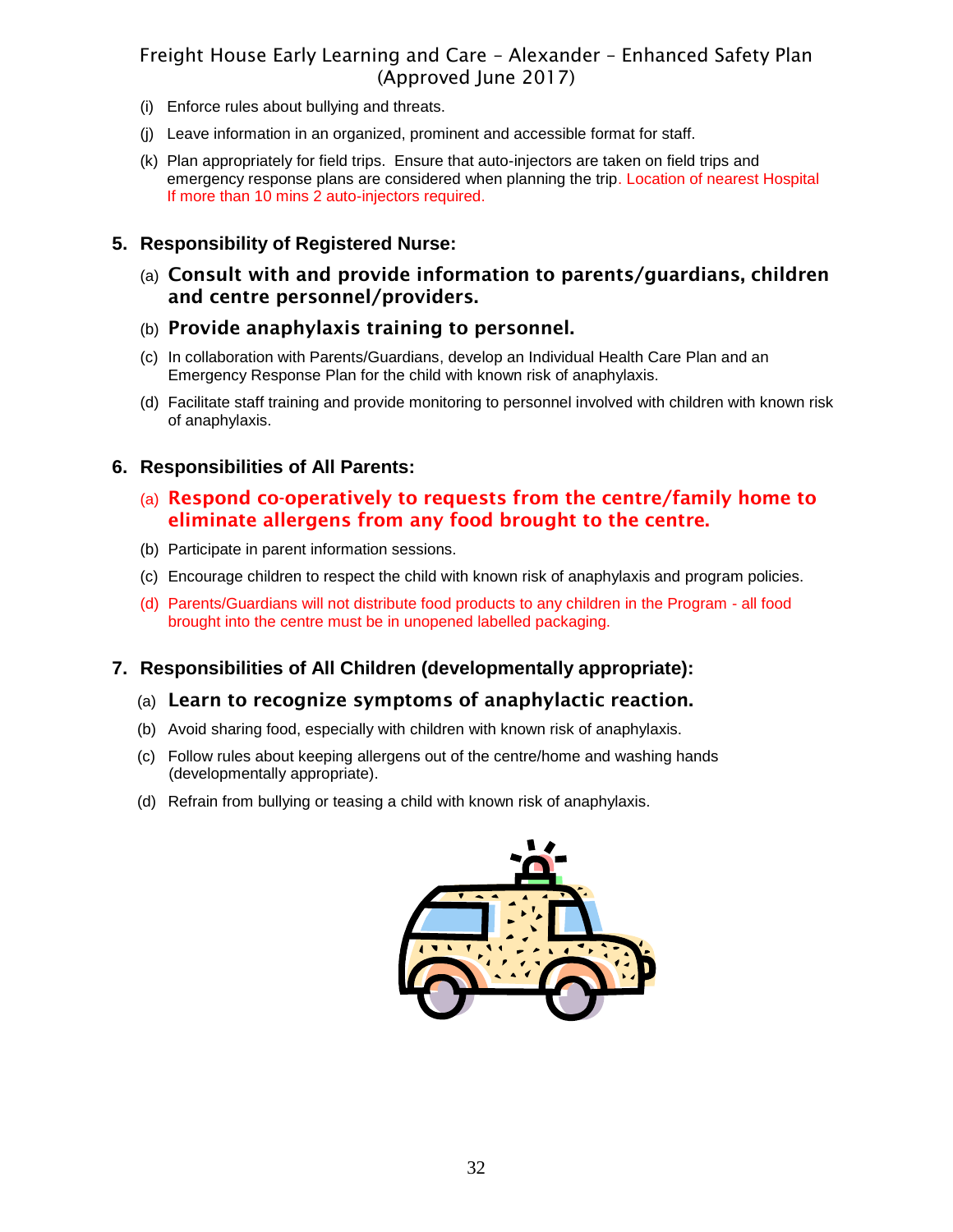## **CHEMICAL ACCIDENT PROCEDURES**

The following procedures will be used in the event of a chemical accident:

- inside of the centre (for example, the inappropriate mix of household cleaners)
- in the area outside of the centre

## **Chemical Accident Inside of Child Care Building**

#### **Supervisor (or designated alternate) should:**

- 1. Enact evacuation procedures immediately.
- 2. Direct staff to follow *Evacuation Procedures*.
- 3. Notify School Principal (or Custodian).
- 4. Call 911 for the fire department (School may take this responsibility).
- 5. Notify Executive Director as soon as possible.

## **Chemical Accident Outside of Child Care Building**

#### **Supervisor (or designated alternate) should:**

- 1. Enact *Shelter-in-Place Procedures* **or** *Evacuation Procedures* based on instructions from the emergency response personnel
- 2. Follow: *Evacuation Procedures* **or** *Shelter-in-Place Procedures: Chemical Accident Outside of Building*

#### **Shelter-in-Place Procedures: Chemical Accident Outside of Building**

Shelter-In-Place: Chemical Accident Outside the building is to be implemented upon direction from emergency response personnel. Shelter-In-Place procedure is to lock all doors, windows and turn off all systems that move air in and out of the building. Ensure all staff and children outside or away from the centre are informed to come into the centre or go to the nearest building of shelter. All staff must remain calm and prepare in case an evacuation is ordered by emergency response personnel.

**You must wait until you are told it is safe to leave the building by emergency response personnel.**

#### **Supervisor (or designated alternate) should:**

- 1. Notify Executive Director to make sure that all Freight House centres are aware of the situation.
- 2. Verbally direct Opening/Closing staff to lead *Shelter-in-Place Procedures* and close windows and as many internal doors as possible.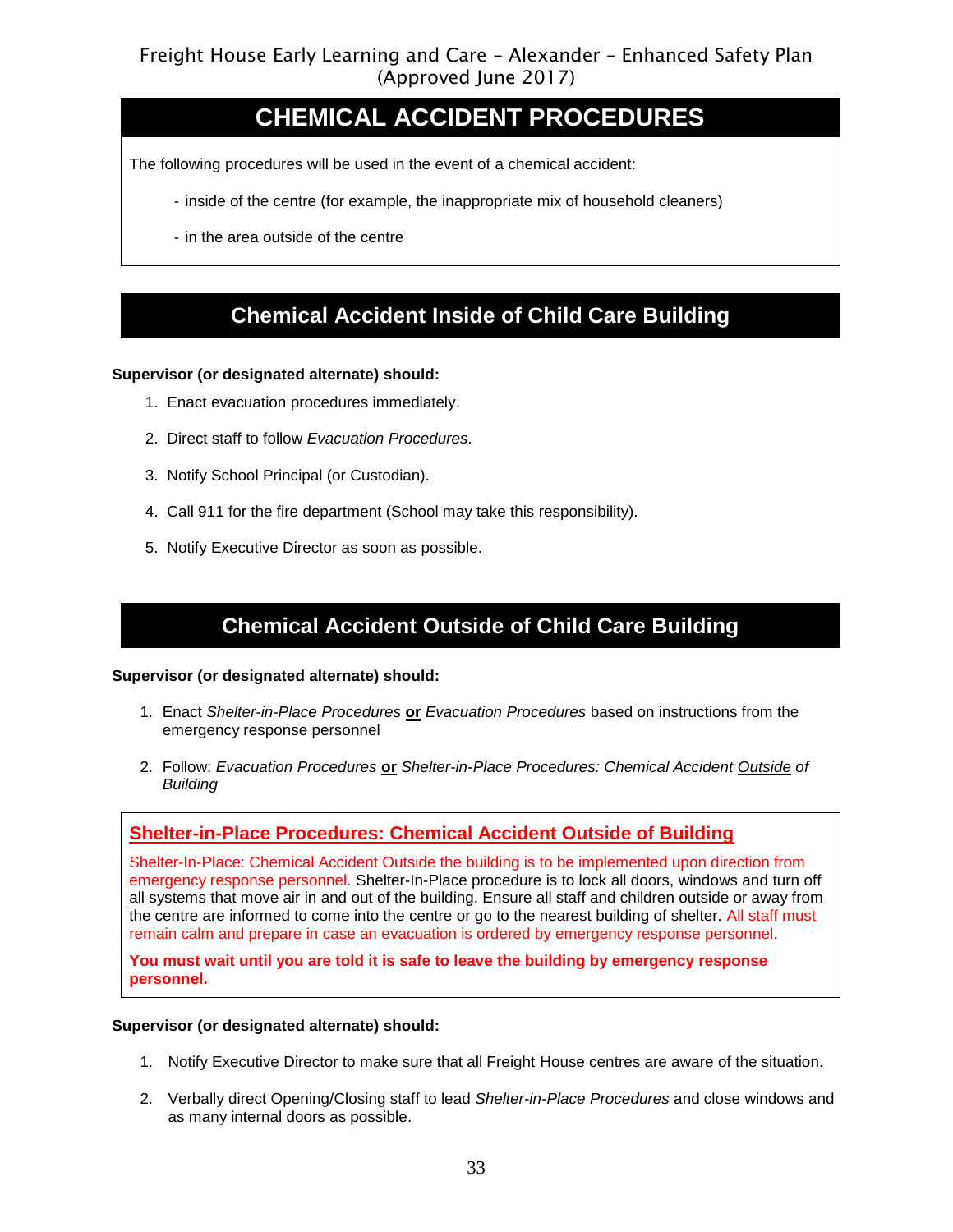- 3. Notify staff in playground to return indoors immediately.
- 4. Notify staff in playground to return indoors immediately.
- 5. Notify School Principal (or Custodian) to:
	- Close and lock all exterior doors.
	- Turn off breakers that control air flow.
- 6. Notify staff on outings away from centre to immediately seek the closest indoor shelter and call back with their location.
- 7. Notify other schools and transportation services that the children cannot come to centre until further notice. Make arrangements for the children's care.
- 8. Inform parents by phone, e-mail or text message as quickly as possible. Use a scripted message, if possible.
- 9. Direct parents to stay away from the area and listen to the local media for further updates on the situation.
- 10. If there is time and it is needed, place a rolled up damp towel at the floor space at bottom of doors.
- 11. Inform staff and children when emergency response personnel say it is safe to leave the building.

#### **Opening/Closing staff should:**

- 1. Lead *Shelter-in-Place Procedures*.
- 2. Direct specific staff to close and lock exterior windows and to close as many internal doors as possible.
- 3. Take attendance to account for all children, staff and visitors.
- 4. Advise the Supervisor (or designated alternate) of the status of *Shelter-in-Place Procedures*.
- 5. Assign specific staff to prepare for evacuation by:
	- Having the emergency backpack (including the first aid kit, child information records, staff emergency information, contact information for School Personnel and other schools/transportation services) ready to go, should evacuation be ordered
	- Having required medications and specialized equipment for individual children with additional support needs ready.

#### **After the event, Executive Director (or designated alternate) should:**

- 1. Write and distribute a short letter telling parents about the event and any follow-up steps that will be taken.
- 2. Tell the Child Care Coordinator about the event.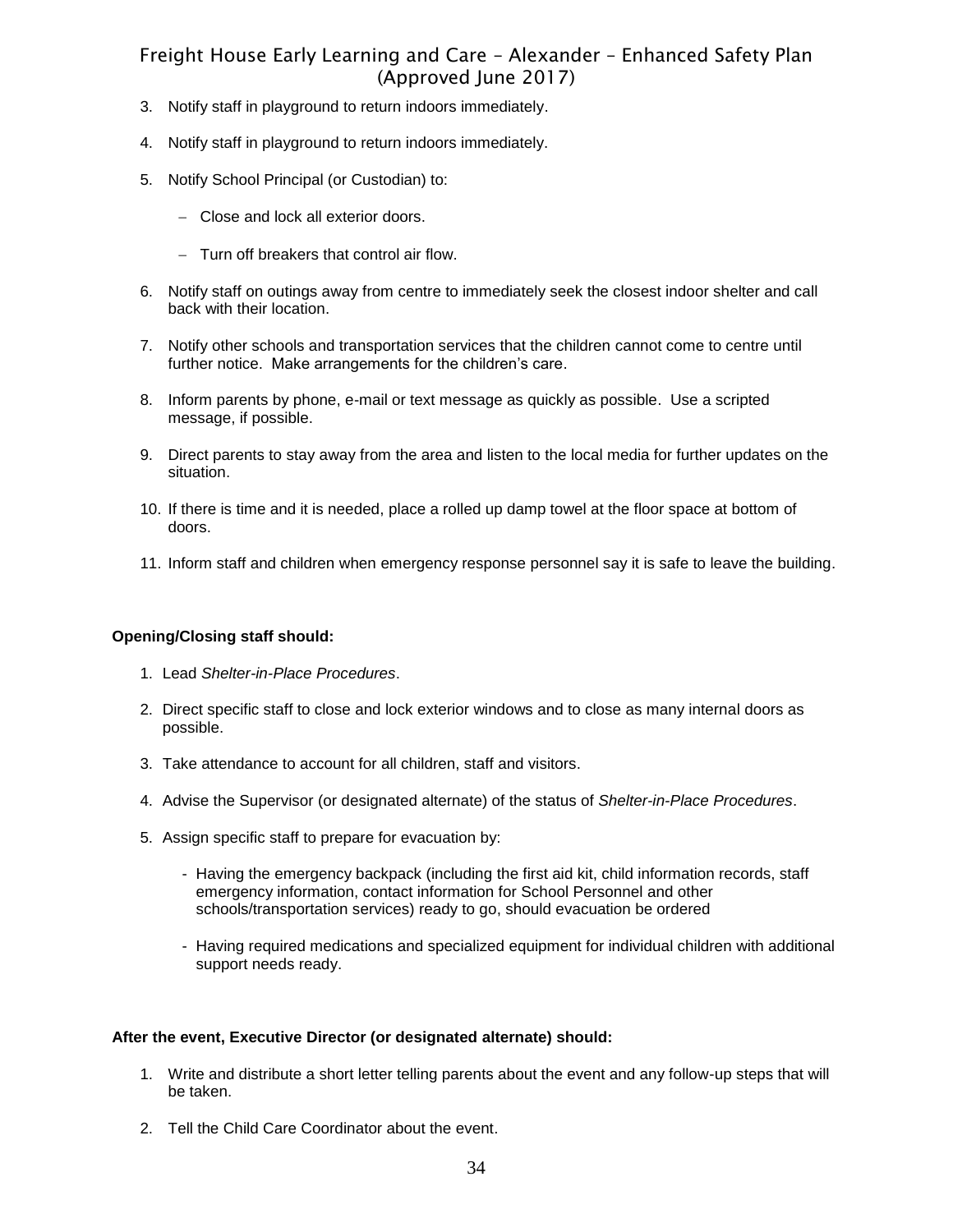- 3. Discuss incident with School Personnel.
- 4. If necessary, call the Regional Health Authority to access the community crisis/trauma response team within 24 hours of the event for advice, resources or in-person support.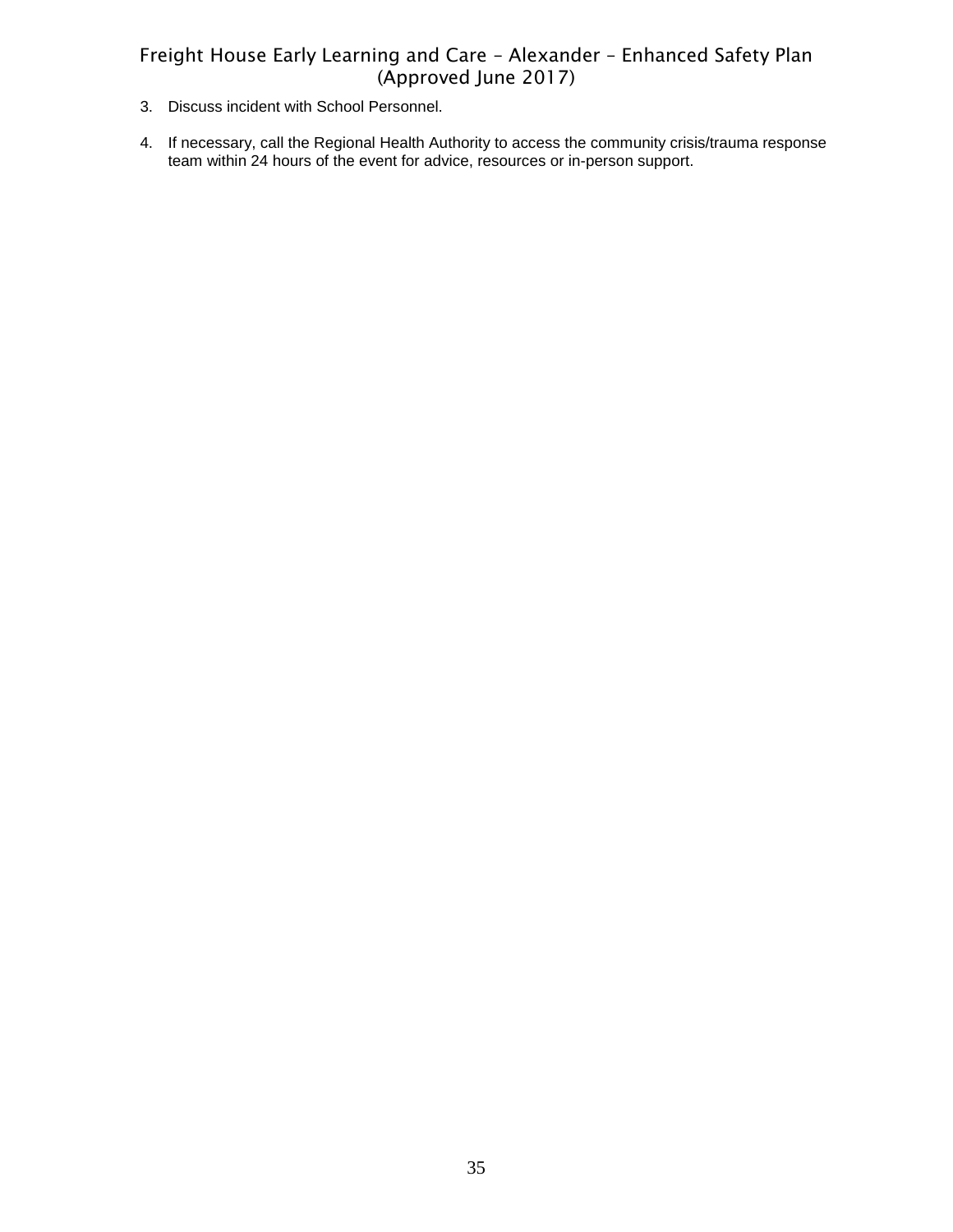## **BOMB THREAT PROCEDURES**

The following procedures describe how we will respond to:

- a bomb threat received by telephone or in writing
- a bomb threat received and suspicious item found

**IMPORTANT -** If a bomb threat is received and/or a suspicious package is found:

- DO NOT use any form of wireless communication (cordless phones, pagers, cell phones, Blackberries, two-way radios, etc.).
- Contact the Supervisor (or designated alternate) immediately to assess the situation.

**Stationary Phone** – located school office (contact custodian if locked)

## **Bomb Threat Received by Telephone or in Writing**

#### **Staff member receiving a bomb threat by telephone should:**

- 1. Use the *Threatening Telephone Call* form to record as much information as possible.
- 2. Notify Supervisor (or designated alternate) IMMEDIATELY after the call and discuss information on the *Threatening Telephone Call* form.

#### **Staff member finding a bomb threat in writing should:**

- 1. Leave the note where it is and do NOT touch or move it (even if it has already been moved).
- 2. Notify Supervisor (or designated alternate) IMMEDIATELY.

#### **Supervisor (or designated alternate) should:**

- 1. Direct staff NOT to use any form of wireless communication.
- 2. Notify other programs in the building, our centres, school or summer programs.
- 3. Consult with Executive Director and School Personnel. Determine if there is an immediate threat to safety based on the information available.
- 4. Call **911** using a stationary phone. Consult with police for further steps.
- 5. In consultation with police, determine if there is an immediate threat to safety based on the information available and decide whether or not to evacuate.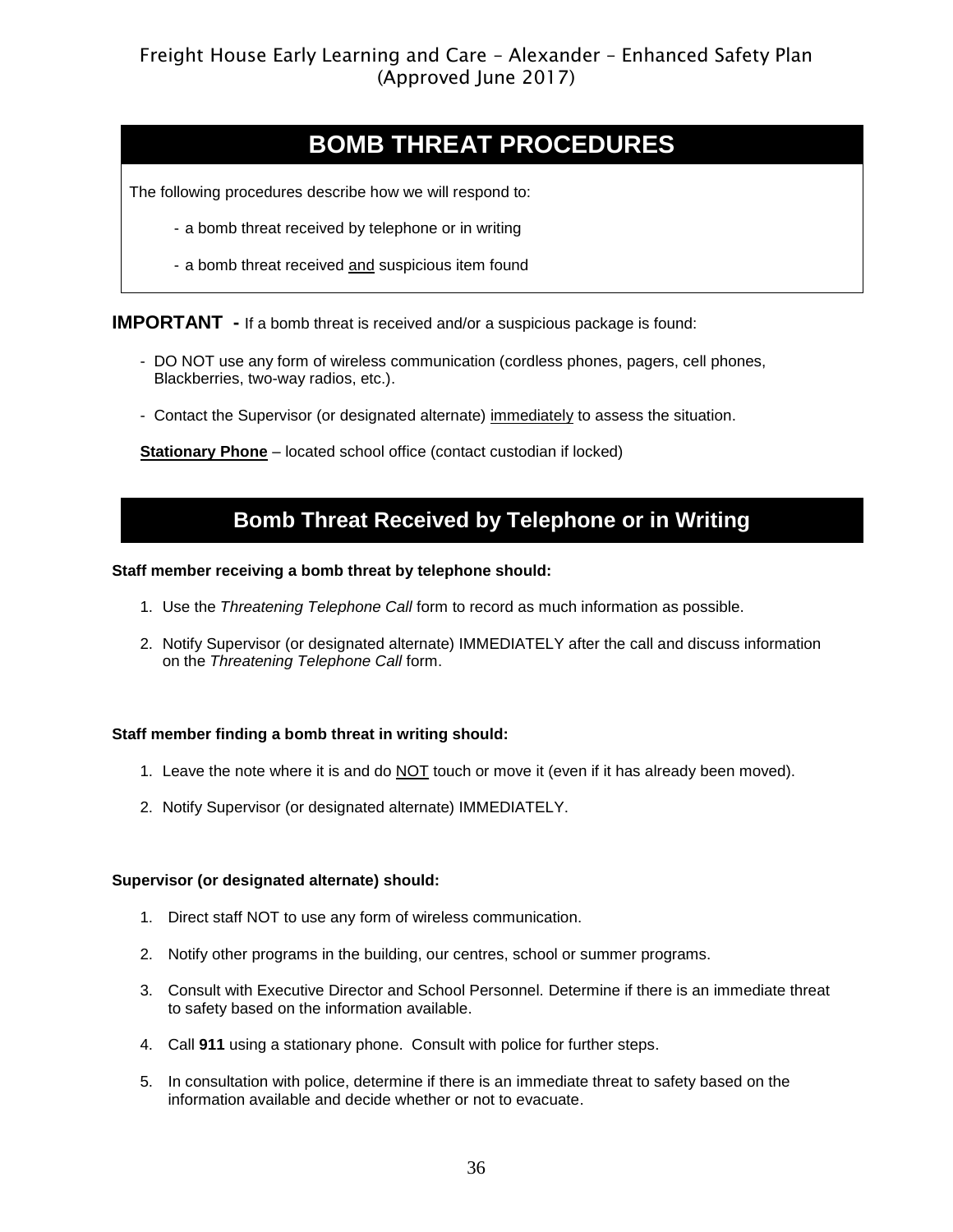- 6. Notify police of the caller's phone number if call display or call trace was successful.
- 7. Make sure the person who answered the threatening phone call or found the written message is available to be interviewed by police.
- 8. If there is an imminent threat to safety:
	- Enact Evacuation Procedures. Do NOT use fire alarm.
	- Direct **Opening/Closing** staff to lead *Evacuation Procedures*.
- 9. Assign specific staff to:
	- Go to the playground and tell staff to remain there or proceed to designated place of shelter.
	- Call staff and children on outings away from centre (using a land line). Advise staff not to return to centre until further notice or to proceed to designated place of shelter.

#### **Opening/Closing staff should:**

1. Lead *Evacuation Procedures* if enacted.

#### **After the event, the Executive Director (or designated alternate) should:**

- 1. Write and distribute a short letter telling parents about the event and any follow-up steps that will be taken.
- 2. Tell the Child Care Coordinator about the event.
- 3. Discuss incident with School Personnel.
- 4. If necessary, call the Regional Health Authority to access the community crisis/trauma response team within 24 hours of the event for advice, resources or in-person support.

#### **If suspicious item is found but no bomb threat has been received, the Supervisor (or designated alternate) should:**

- 1. Advise staff NOT to touch or move it (even if it has already been moved).
- 2. Evacuate the immediate area and close door.
- 3. Consult Executive Director and School Personnel. Try to determine if it is suspicious and dangerous or if it is an ordinary item.
- 4. Call 911 using a land phone and consult with police for further steps.
- 5. In consultation with police, determine if there is an immediate threat to safety based on the information available and decide whether or not to evacuate.

**In the case of a suspicious powdery substance, all persons believed to have had contact with it must:**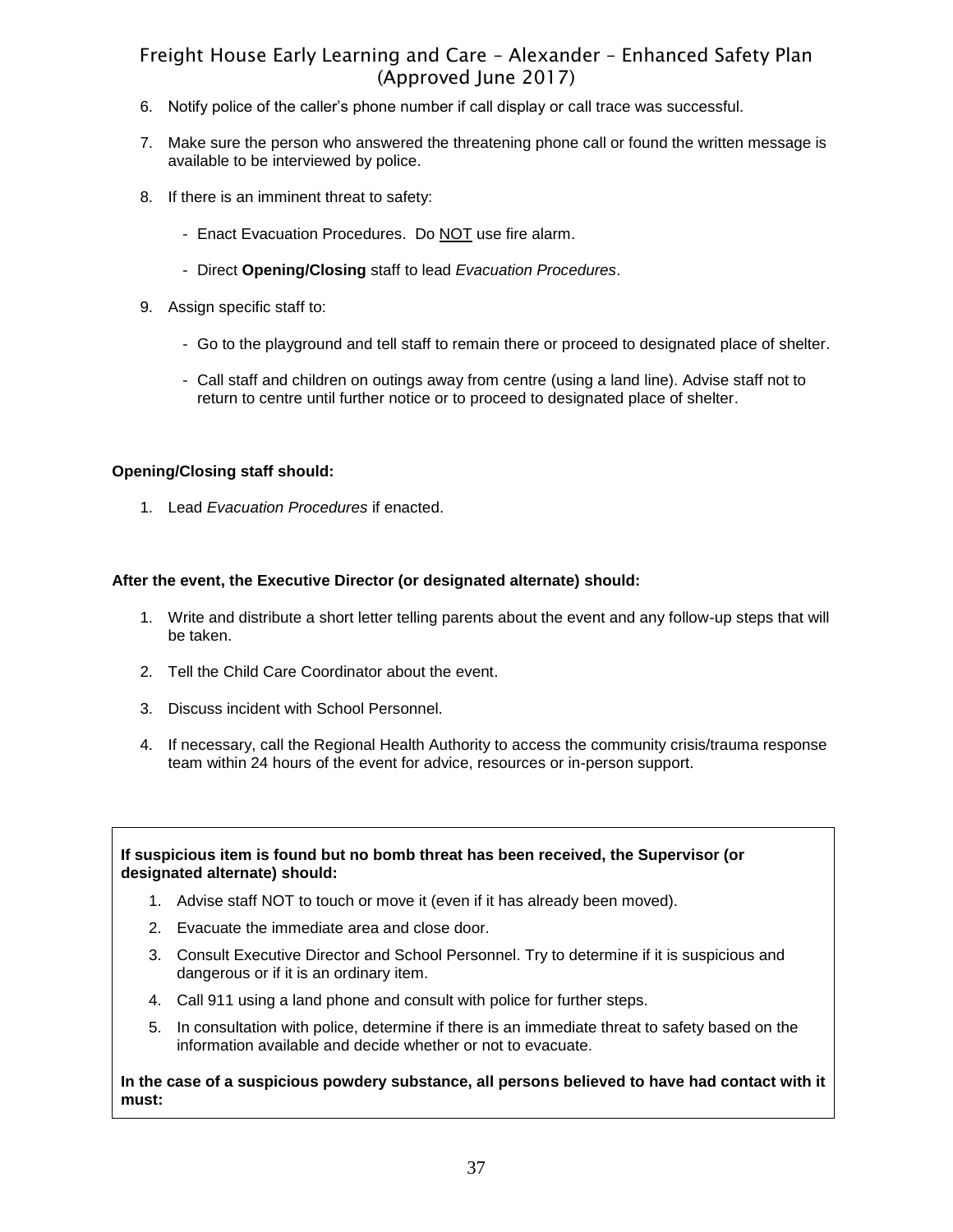- 1. Gather together in a separate area away from those who did not have contact.
- 2. Stay to get the appropriate medical assessment and treatment.

## **Bomb Threat and Suspicious Item**

If a bomb threat is received and suspicious package, letter or object is found, there is an immediate threat to safety.

#### **Supervisor (or designated alternate) should:**

- 1. Evacuate the immediate area where the suspicious item was found. Close the door to the area.
- 2. Direct staff not to use any form of wireless communication.
- 3. Enact the *Evacuation Procedures*. Do NOT use fire alarm.
- 4. Direct Opening/Closing staff to lead *Evacuation Procedures* using only exits routes and areas that are free of suspicious items.
- 5. Send staff to tell School Principal (or Custodian) about the situation and that the Supervisor is calling the police.
- 6. Call **911** using a land phone and state the nature of the emergency.
- 7. Notify police of the caller's phone number if call display or call trace was successful.
- 8. Make sure the person who answered the threatening phone call (or found the written message) and found the suspicious package is available to be interviewed by police.

#### **Opening/Closing staff should:**

- 1. Lead the *Evacuation Procedures*.
- 2. Assign specific staff to:
	- Notify other programs in the building, our centres, school or summer programs.
	- Go to playground and advise staff to remain there or proceed to designated place of shelter.
	- Call staff and children on outings away from centre using a land line and advise staff not to return to centre and to proceed to designated place of shelter.

#### **After the event, the Executive Director (or designated alternate) should:**

- 1. Write and distribute a short letter telling parents about the event and any follow-up steps that will be taken.
- 2. Tell the Child Care Coordinator about the event.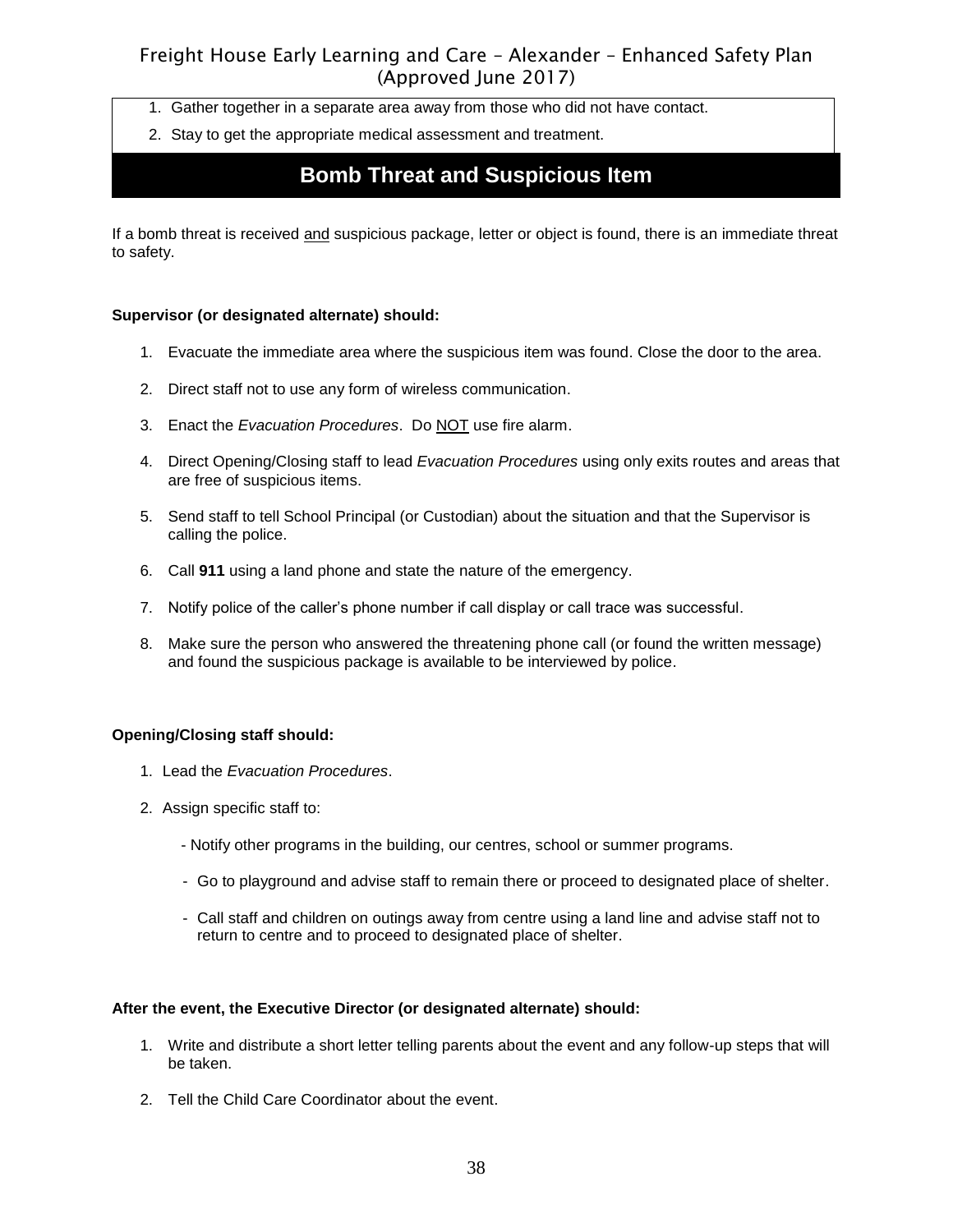- 3. Discuss incident with School Personnel.
- 4. If necessary, call the Regional Health Authority to access the community crisis/trauma response team within 24 hours of the event for advice, resources or in-person support.

## **THREATENING BEHAVIOUR PROCEDURES**

The following procedures describe the response to threatening behaviour:

- inside the centre or on the property
- in the neighbourhood

#### **Staff should:**

- 1. Notify the Supervisor (or designated alternate) immediately when aware of:
	- threatening behaviour inside the centre or on the property
	- threatening behaviour in the neighbourhood (either by seeing it or being told by the police)
	- a threat made in writing or received by telephone (do not move, touch or delete the evidence)
- 2. Call **911** for the police immediately if there is a threat to safety.

#### **Supervisor (or designated alternate) should:**

- 1. Remind the staff of **The Protocol** to contact the school office immediately if a person who may become threatening arrives at the school. Describe the current situation accurately. There is no code phrase. Contact the director (or designated alternate) immediately. Notify other programs in the building, our centres, school or summer programs. For example, if a person has made a threat or is extremely upset such as:
	- a recently fired staff person
	- a parent concerned about a situation at the centre
	- a parent who has become angry, violent or made threats to take a child with respect to a custody dispute
- 2. If the threat is received in writing, by telephone or voice mail:
	- Call the police immediately. The police can help assess the level of risk to your safety and help you decide on next steps.
	- Do not touch, move or delete the threat or evidence so the police can investigate properly.
- 3. Notify the Executive Director of any threatening behaviour. Notify School Personnel when appropriate.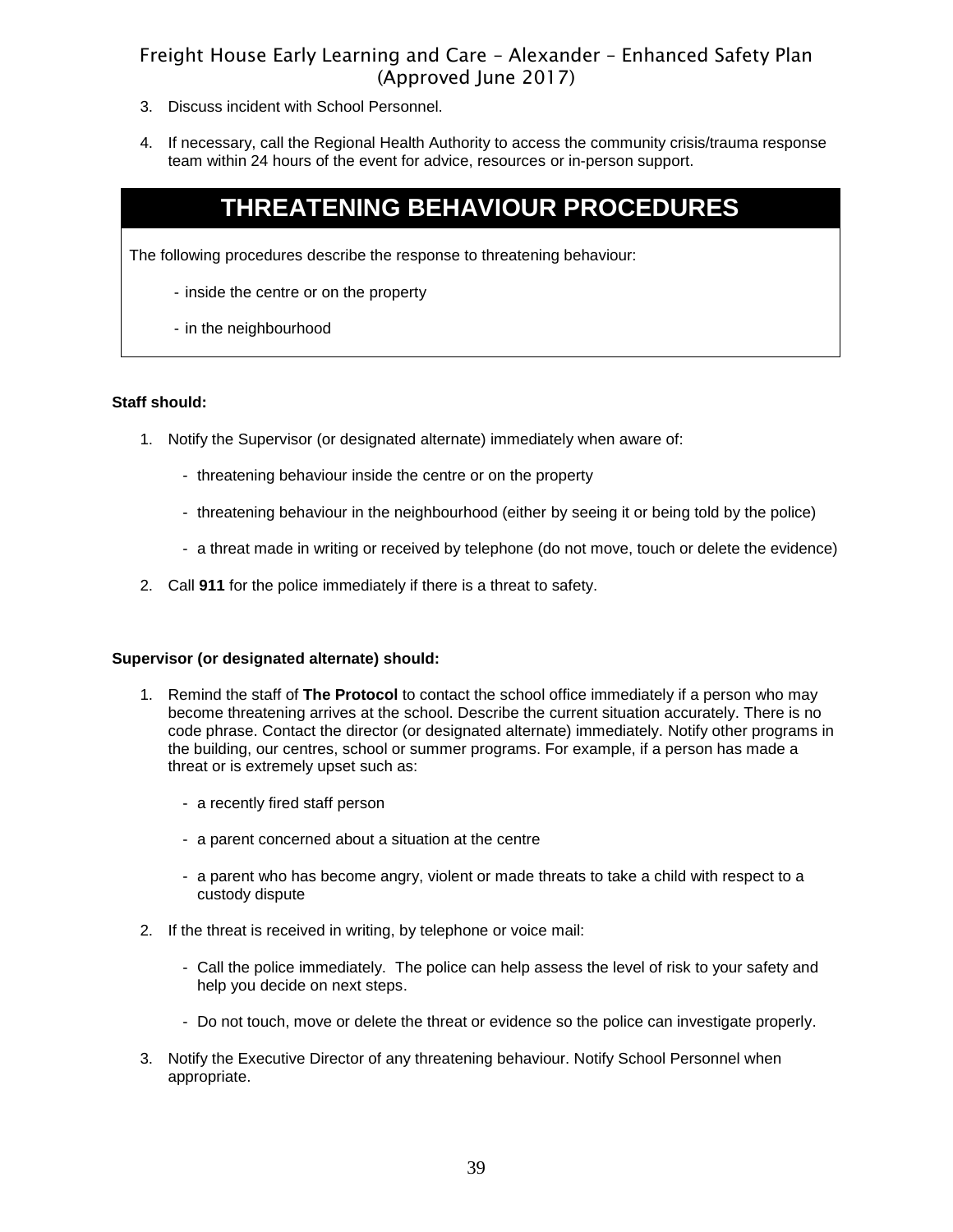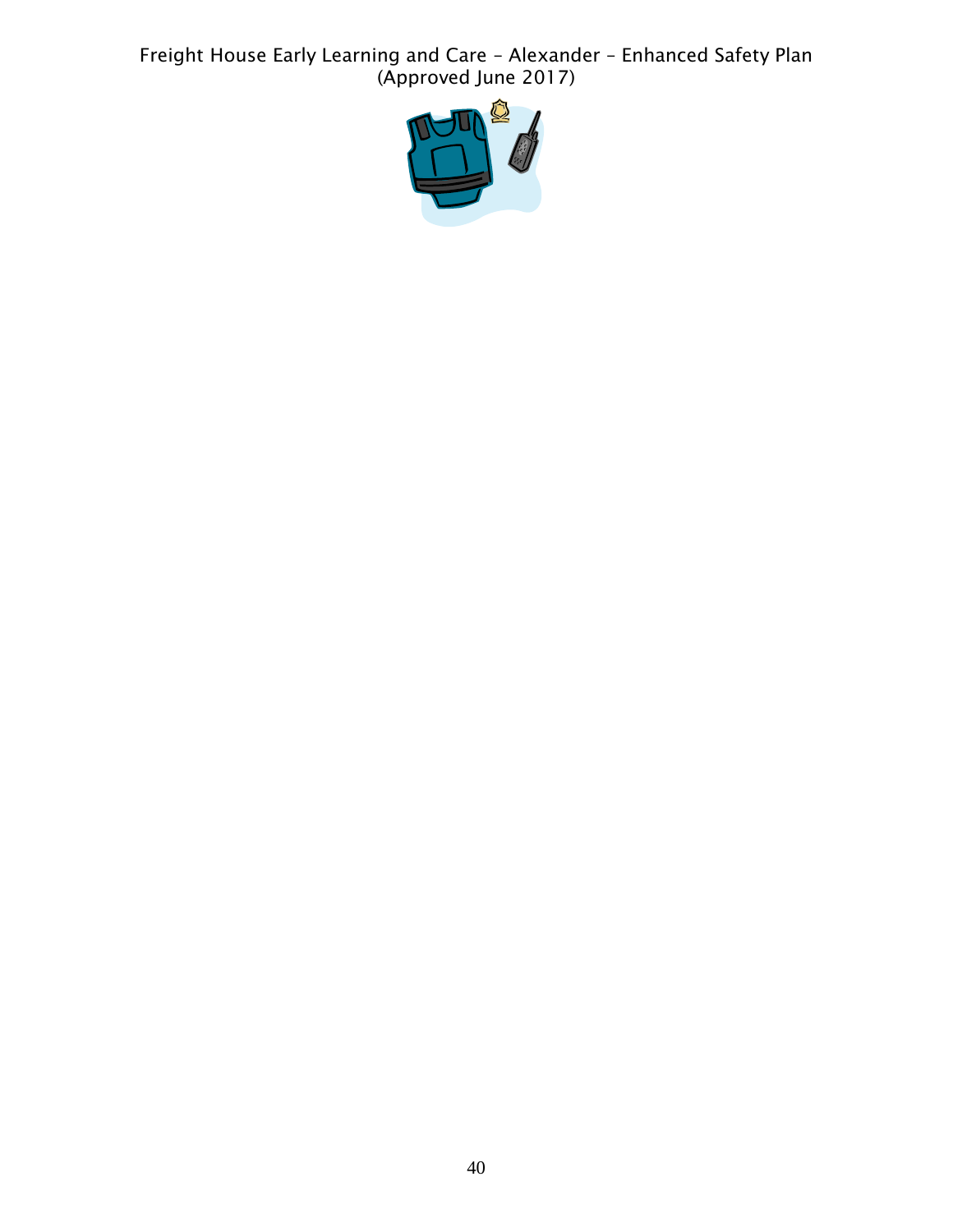## **SHELTER-IN-PLACE PROCEDURES**

## **Threatening Behaviour Inside Centre or On Property**

**Shelter-In-Place: Threatening Person Inside the Centre or on Property** is to be implemented immediately when notice of threat is received. Shelter-In-Place procedure is to remove the children away from the threat calmly and as quickly as possible. Staff will lock the door and stay out of sight (far north corner of the room).

Supervisor (or designated alternate) attempts to de-escalate the situation. All staff must remain calm and prepare for an emergency evacuation if the threat is inside. Police are called immediately. All staff must remain calm and prepare for an emergency evacuation if the threat is inside.

**You must wait until someone has checked to see if it is safe to leave the room or the building. Once police arrive on the scene they are in charge.**

#### **Supervisor (or designated alternate) should:**

- 1. Make the decision to enact *Shelter-in-Place Procedures*.
- 2. Direct Opening/Closing staff to lead the *Shelter-in-Place Procedures.*
- 3. Tell Opening/Closing staff where the threatening person is and whether they seem to have a weapon or not.
- 4. If the person does not have a weapon:
	- Direct a staff member to call 911 for the police and call School Personnel.
	- Notify other programs in the building, our centres, school or summer programs.
	- Talk to the person. Try to calm them down.
- 5. If the person has a weapon:
	- Call 911 for the police immediately and call School Personnel if possible.
	- Take cover in the closest protective space.
- 6. Follow directions from the police about what to do next.
- 7. Give the police floor plans and information about the number of children and staff and where they are.
- 8. As soon as possible, notify staff on outings to stay where they are or to look for indoor shelter.
- 9. As soon as possible, notify other schools and transportation services that the children cannot come to the centre until further notice. Make plans for the children's care.
- 10. As soon as possible, notify the Executive Director about the situation and the status of *Shelter-in-Place Procedures*.

#### **Opening/Closing staff should:**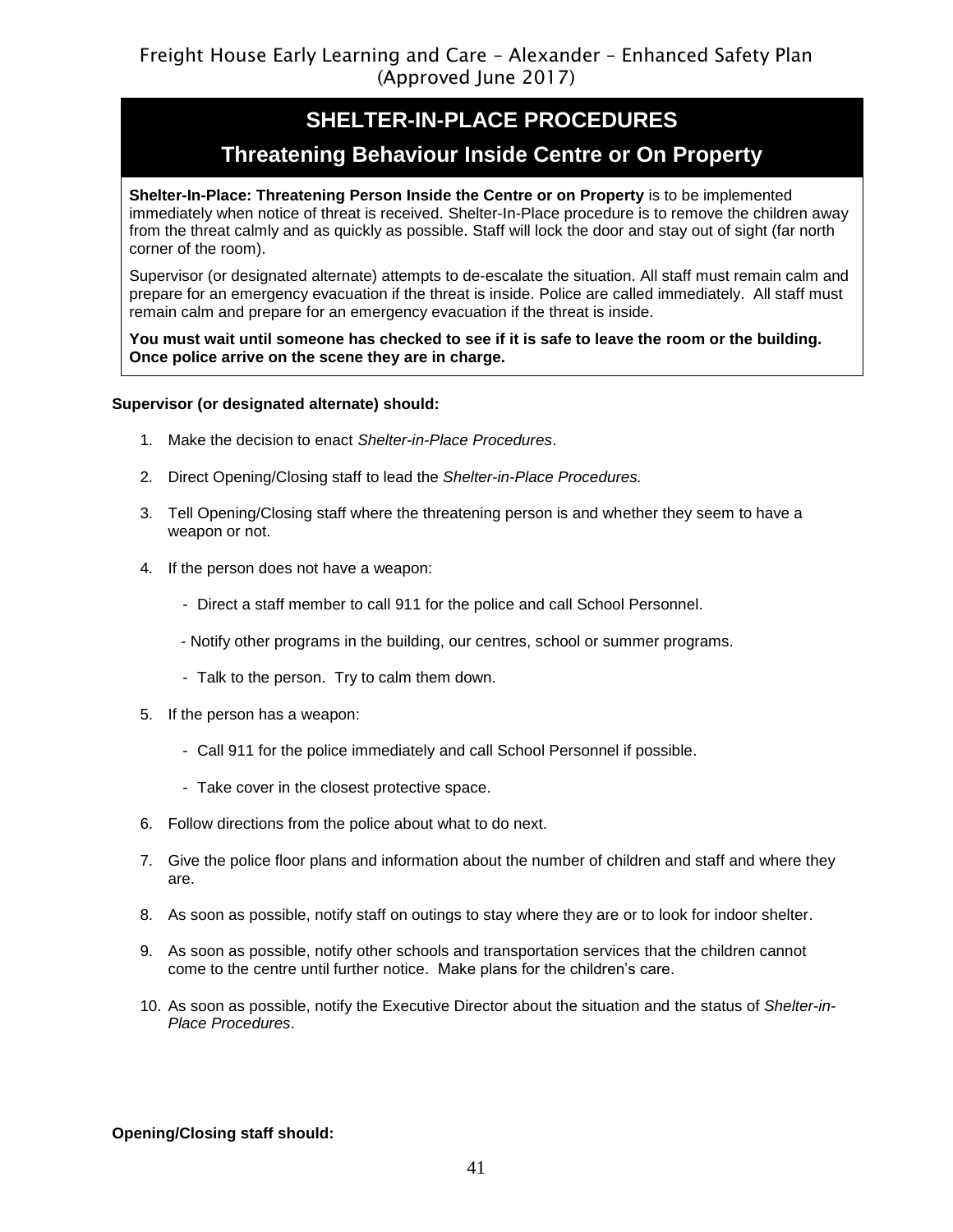- 1. Quietly direct staff to gather with children into the protective spaces as far away from the threatening person as possible.
	- If the threat is on the property, direct staff and children to quickly move inside, take cover or drop to the ground, depending on the situation.
	- If the threat is inside the centre, direct staff and children in the playground to go to the designated place of shelter immediately. **Staff inside will calmly direct the children to protective space inside and then proceed with an emergency evacuation to the designated shelter away from the centre.**
- 3. Take attendance to account for all children and staff.
- 4. Take required medications and specialized equipment for children with additional support needs if essential to their immediate safety and it is safe to do so.
- 5. Assign specific staff to help children who need additional assistance.
- 6. If safe to do so, advise Supervisor (or designated alternate) about the status of *Shelter-in-Place Procedures.*

#### **Staff should:**

- 1. Gather children in the nearest protective space away from the threatening person.
- 2. Lock the door to the room and cover door windows.
- 3. Turn off lights.
- 4. Close and lock exterior windows.
- 5. If the threat is inside the centre, DO NOT close exterior blinds or curtains. Police need to see inside the centre.
- 6. Stay in protective spaces that are out of sight from doors and windows.
- 7. DO NOT leave protective spaces until told by the Supervisor (or designated alternate).

#### **After the event, the Executive director (or designated alternate) should:**

- 1. Write and distribute a short letter telling parents about the event and any follow-up steps that will be taken.
- 2. Tell the Child Care Coordinator about the event.
- 3. Discuss the incident with School Personnel.
- 4. If necessary, call the Regional Health Authority to access the community crisis/trauma response team within 24 hours of the event for advice, resources or in-person support.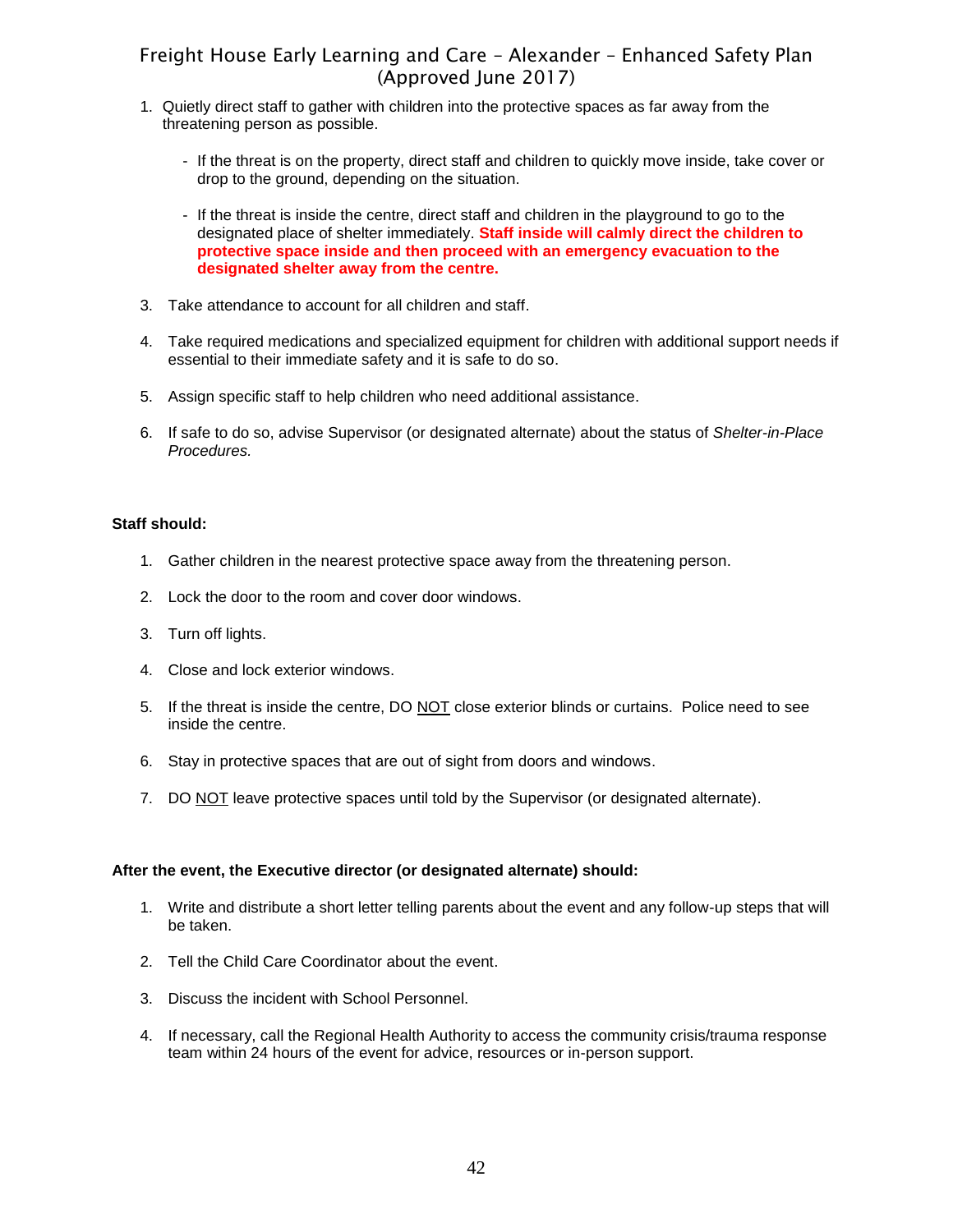## **SHELTER-IN-PLACE PROCEDURES Threatening Behaviour in Neighbourhood**

Shelter-In-Place Threatening Person In the Neighbourhood is to be implemented immediately when notice of threat is received. Shelter-In-Place procedure is to ensure that everyone comes inside immediately. All doors are locked, windows closed, blinds closed and children are moved to the areas designated. Staff and children away from the centre are instructed to find shelter, depending on their location and situation. All staff must remain calm.

**You must wait until police tell you when it is safe to leave the building.**

#### **Supervisor (or designated alternate) should:**

- 1. Direct Opening/Closing staff to lead *Shelter-in-Place Procedures.* Tell them the threat is in the neighbourhood.
- 2. Notify staff and children in the playground to come inside immediately.
- 3. Make sure exterior doors are closed and locked.
- 4. Notify staff with children on outings to stay where they are (if safe to do so) or find the closest indoor shelter. Have staff call back to say where they are.
- 5. Look at attendance records provided by staff to make sure all children and staff are accounted for.
- 6. Notify Executive Director to make sure all Freight House centres are aware of the situation.
- 7. Notify other programs in the building, our centres, school or summer programs.
- 8. Notify other schools and transportation services that the children cannot come to the centre until further notice. Make plans for the children's care.
- 9. Call **911** to make sure police know about the situation.
- 10. Follow directions from the police about what to do next.
- 11. Tell staff when it is safe to leave the protective spaces as directed by the police.

#### **Opening/Closing staff should:**

- 1. Direct staff to gather with children away from exterior windows and doors (on other side of lockers).
- 2. Assign specific staff to help children who need additional assistance.
- 3. Take attendance to account for all children.
- 4. Advise Supervisor (or designated alternate) of status of *Shelter-in-Place Procedures.*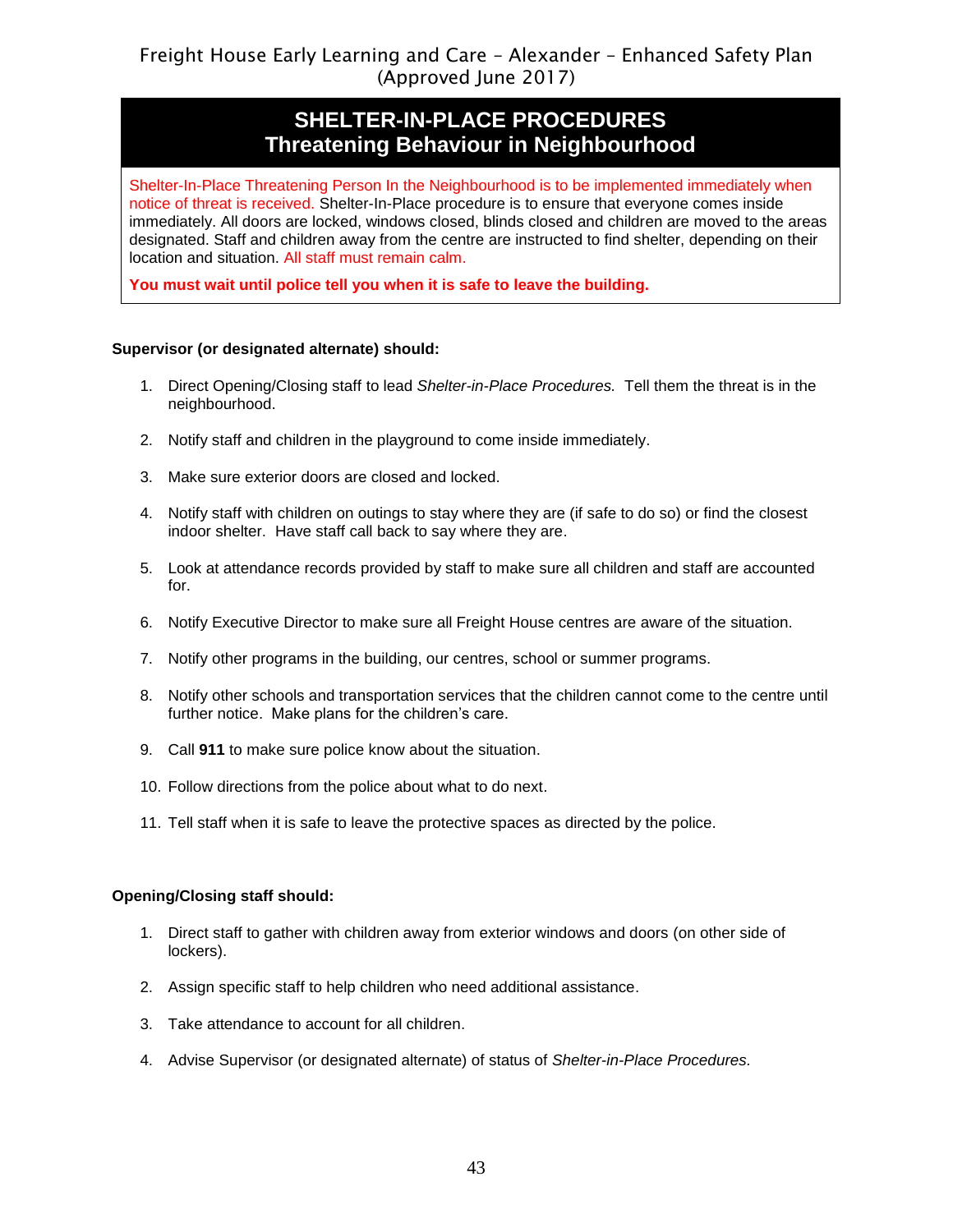#### **Staff should:**

- 1. Gather with children in areas away from exterior doors and windows.
- 2. Close and lock exterior windows.
- 3. If possible, close blinds or curtains.
- 4. DO NOT leave centre until advised by the director (or designated alternate).

#### **After the event, the Executive Director (or designated alternate) should:**

- 1. Write and distribute a short letter telling parents about the event and any follow-up steps that will be taken.
- 2. Tell the Child Care Coordinator about the event.
- 3. Discuss incident with School Personnel.
- 4. If necessary, call the Regional Health Authority to access the community crisis/trauma response team within 24 hours of the event for advice, resources or in-person support.

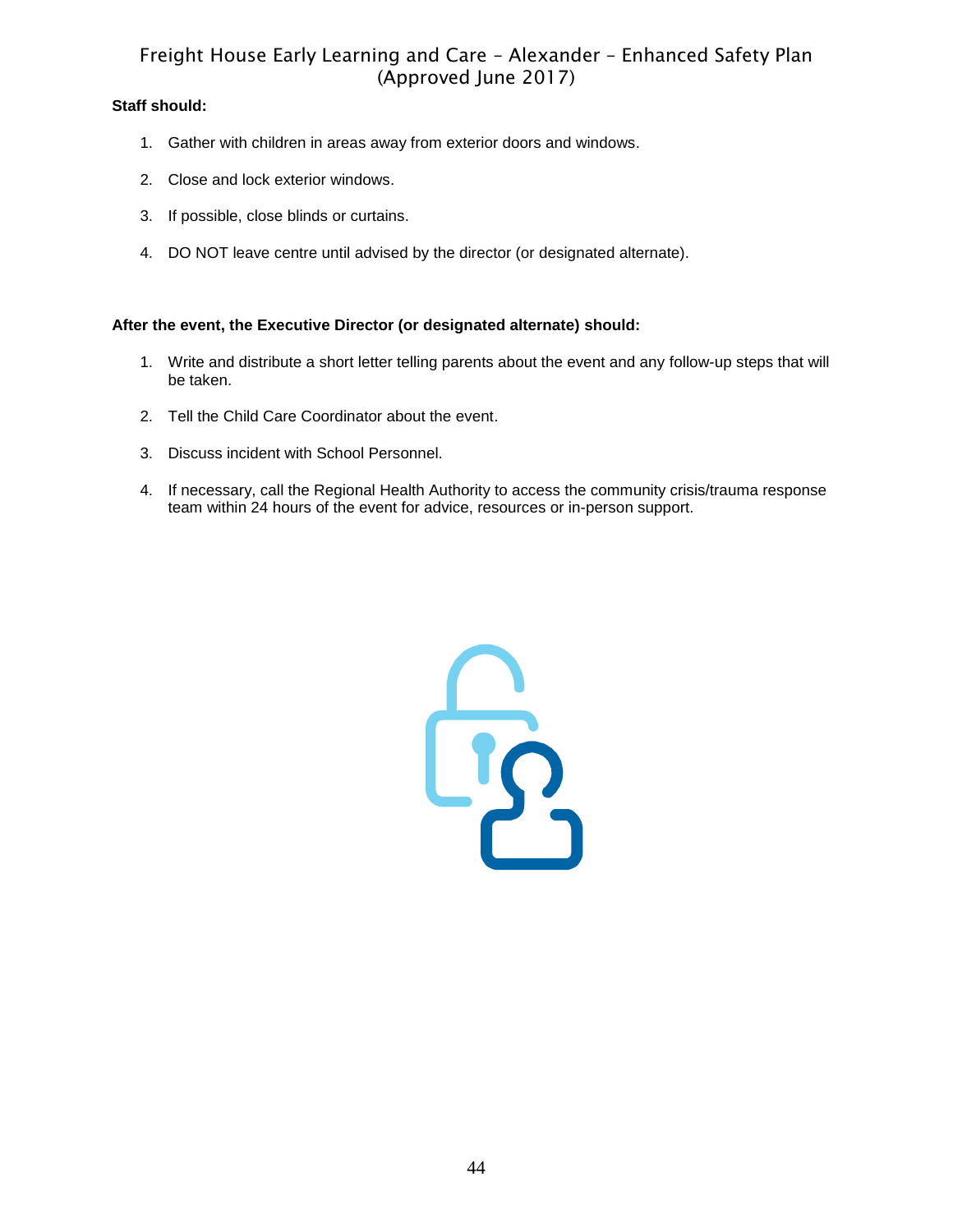## **CONTROLLING VISITOR ACCESS**

The following procedures describe how we control and monitor visitor access to ensure:

- staff are aware when parents and children arrive or depart
- staff are aware of expected or unexpected visitors
- people who do not belong in the centre are prevented from entering unnoticed

#### **All centre programs will use our designated entrance/exit**

#### **Preparation**

- There are policies that ask parents to tell staff when someone else will pick up their child. If staff don't know the person, they will ask for ID.
- Staff are told about custody arrangements and what to do if the non-custodial parent arrives at a time outside of the arrangements.
- Parents are informed in the parent policy manual that staff need to be told when there are changes to who is allowed to pick up their child. Staff then update the designated pick up list for that child.
- When visitors are expected, staff note it in the staff log book so all staff are aware. For example, this may include a different pick-up person, a utility repair person or practicum supervisor for an early childhood education student.
- If the visitor is unknown to the staff, staff must ask to see identification.
- Expected visitors are welcomed and escorted to the appropriate area in the centre.
- When we learn during the enrolment process, in an Inclusion Support Program meeting or through observation, that a child has a tendency to leave areas unescorted or is not fearful of strangers, all staff are informed. Staff are also required to pay particular attention to make sure the child remains safe.

### **Controlling and Monitoring Visitor Access**

- 1. On school days, all outside doors to the school are locked throughout the day except the front entrance which is unlocked from approximately 8:00 a.m. until 4:30 p.m. Visitors are to report to the school office. There are security cameras which are monitored by school staff.
- 2. On school in-services and holidays, all outside doors to the school are locked throughout the day except the front entrance is unlocked from approximately 9:00 am to 2:30 pm when CSI summer program is operating for 5 weeks in the summer.
- 3. The designated exterior entrance for the centre is located near Room 7. This door is equipped with a video intercom system with remote door release. This door also has a key pad for staff to re-enter from the playground.
- 4. The interior substation with door release button is located in Room 7. Staff monitor the camera and must identify the person before releasing the door to let them in. If the person is not known to the staff, they must use the intercom to ask who they are and their reason for gaining access prior to opening the door.
- 5. New staff and substitutes are not to respond to the intercom until they are familiar with the children.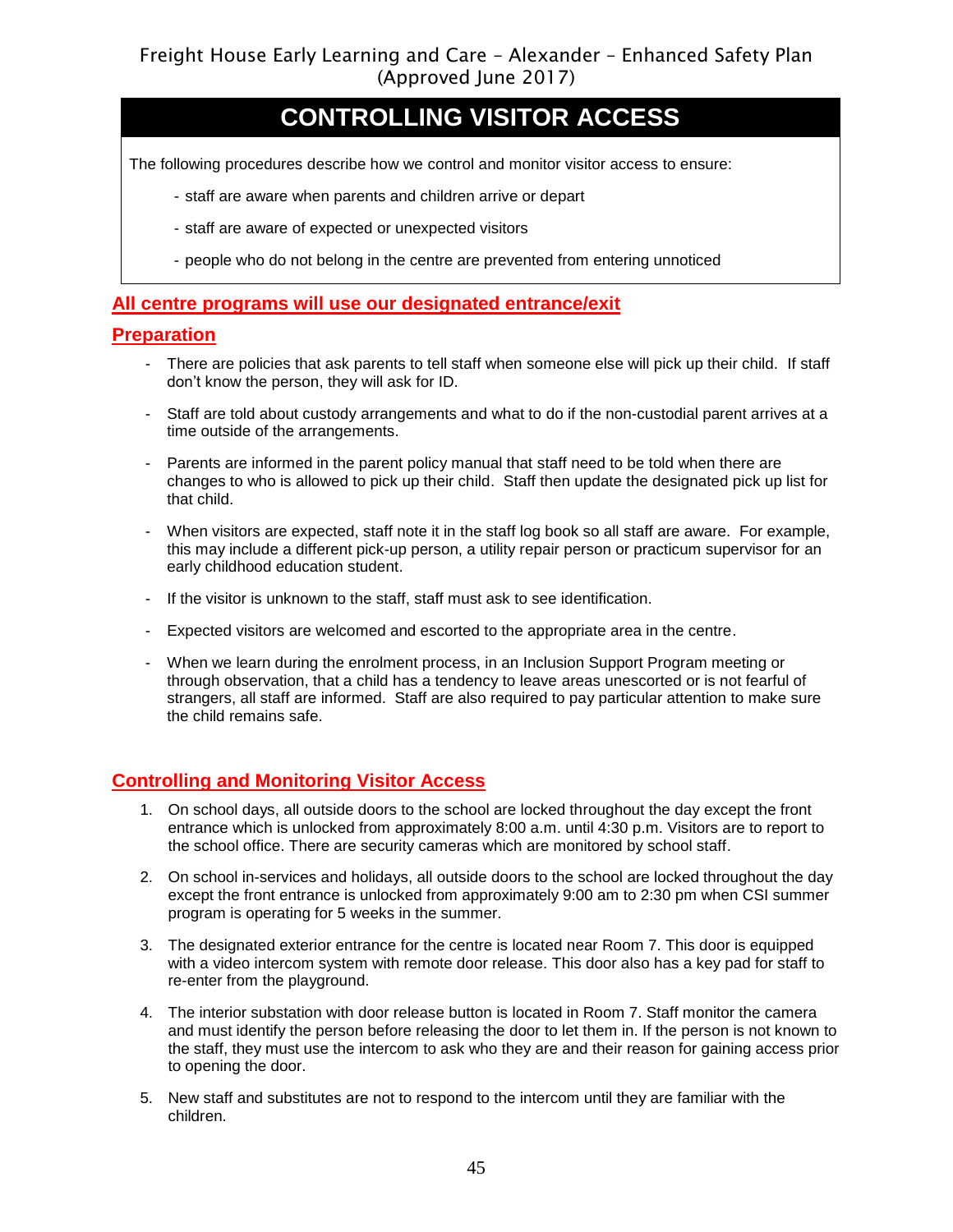- 6. All doors leading into the main child care room (Room #7) and the Upper Gym are locked throughout the day. Room #5 is used occasionally and the door may be left unlocked.
- 7. Staff are required to welcome parents and children into the centre, share pertinent information and help the child to get involved in the centre's activities.
- 8. Staff are required to sign children in and out on the attendance record.
- 9. Parents are required to directly tell a staff member when they are leaving the building, with or without their children.
- 10. Staff are required to visually check when they hear the door to make sure a child is not leaving without an appropriate adult.
- 11. The children are directly supervised when moving between rooms. When in the Upper Gym, the bathrooms are within the locked area.
- 12. Preschool children (including kindergarten children) are directly supervised when using washrooms in school hallways.
- 13. Indirect Supervision for School Age Children (Grade 1 to 6) with Written Parental Permission
	- The children may be indirectly supervised when using the closest school bathrooms, to get a drink from the closest water fountain, to go to their lockers (adjacent to the room #7) or go into the hallway (beside the program room #7) for small group play.
	- Children are required to ask permission at all times before leaving the room. Children are encouraged to write their own name on the white board and remove it when they return as a way to be responsible for their whereabouts. Children are asked to verbally announce to staff when they return.
	- Staff are required to know the whereabouts of all children in their ratio at all times. Staff must check on the children periodically (every 3 to 5 Minutes) when out of sight. Staff must position themselves so they are able to meet the supervision needs for both the individual child who is out of the room and the large group within the room. Staff must keep track of the children coming and going on the white board beside the door.
	- If children do not return in a reasonable amount of time, a staff will go to check on them. If only 1 staff is present, the staff will call the preschool centre for assistance if unable to get the child to return to the room. As stated in our behaviour management policy, if the child is not located, the parents and the police will be called.
	- See *Appendix: Indirect Supervision Policy*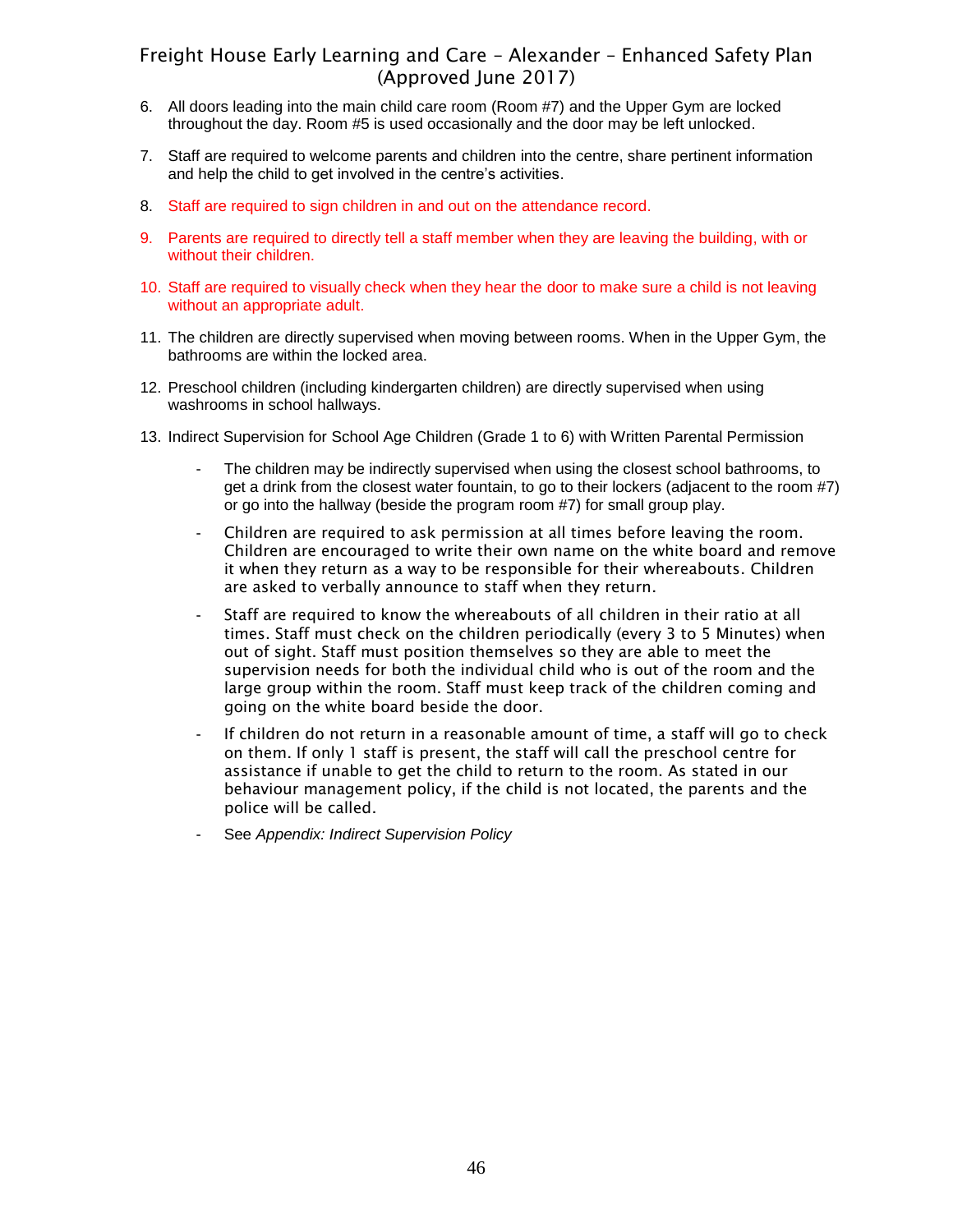## **SAFE INDOOR AND OUTDOOR SPACE PROCEDURES**

The following procedures describe how we ensure:

- safe indoor spaces
- safe outdoor spaces

#### **Staff should:**

- Watch for any safety concerns throughout the day.
- Correct the situation to the best of their abilities and document what was done.
- Bring concerns to the attention of the Supervisor (or designated alternate). Make sure action is taken, if needed.
- Note any safety concerns and related reminders about appropriate procedures in daily staff communication log book.
- Watch for suspicious activity in the neighbourhood and report it to the director and the police, if necessary.
- Stay alert to their surroundings when in the playground or on outings.
- Trust their instincts and, if they feel uncomfortable in a place or situation, to gather the children and leave immediately.

#### **Staff on opening shift should:**

- 1. Complete the *Daily Safety Checklist – Indoor* and *Daily Safety Checklist – Outdoor*.
- 2. Correct any safety concerns to the best of their abilities and document what was done.
- 3. Give the checklists to the Supervisor (or designated alternate).
- 4. Make sure the Supervisor is aware of any concerns and things that need to be done.
- 5. Note any safety concerns and related reminders about appropriate procedures in the daily staff communication log book.

#### **Staff on the closing shift should:**

- 1. Do a walk-through and make sure all appliances are unplugged, the stove is turned off, etc.
- 2. Note any safety concerns and related reminders about appropriate procedures in the daily staff communication log book.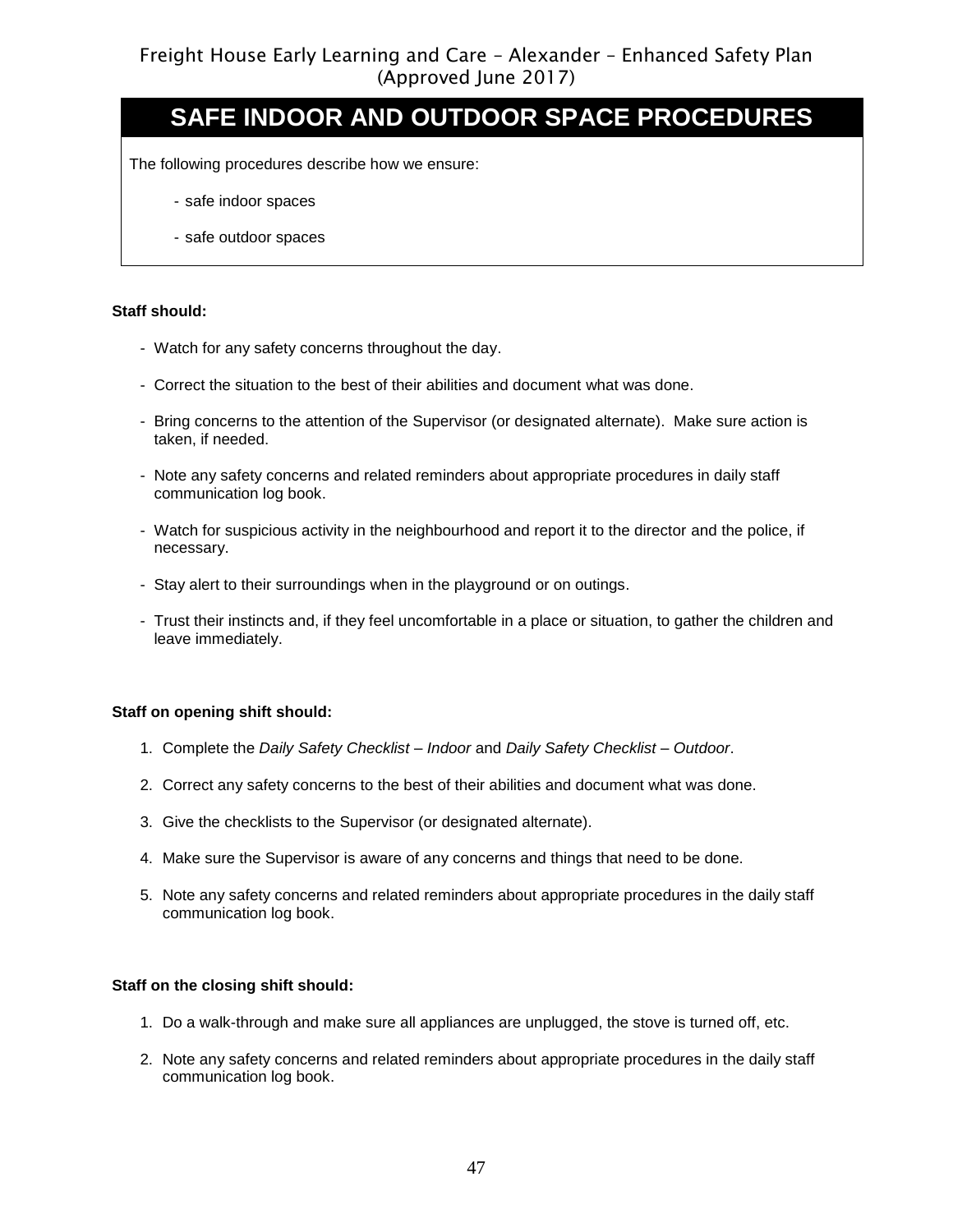#### **Executive Director/Supervisor (or designated alternate) should:**

- 1. Make sure monthly and annual inspections are completed and documented on the appropriate checklists.
- 2. Complete and document any required repairs or actions. Contact the School Principal (or Custodian) for follow up if the issue is the school's responsibility.
- 3. Review enrolment forms, Inclusion Support Program intake and review meeting minutes and URIS *Individual Health Care/Emergency Response Plan* as applicable for any specific requirements for a child with additional support needs.
- 4. Make any necessary changes to indoor or outdoor spaces to make sure children with additional support needs are safe. Contact the School Principal (or Custodian) if required changes are the school's responsibility.
- 5. Communicate safety concerns or changes to procedures to all staff:
	- Note concerns in the daily communication log book.
	- Review at a staff meeting and, depending on how serious the situation is, share with the board of directors.
- 6. Make sure safety concerns that relate directly to parents or require a change in their behaviour are posted in a prominent area. If the concern is serious, write a letter to each parent.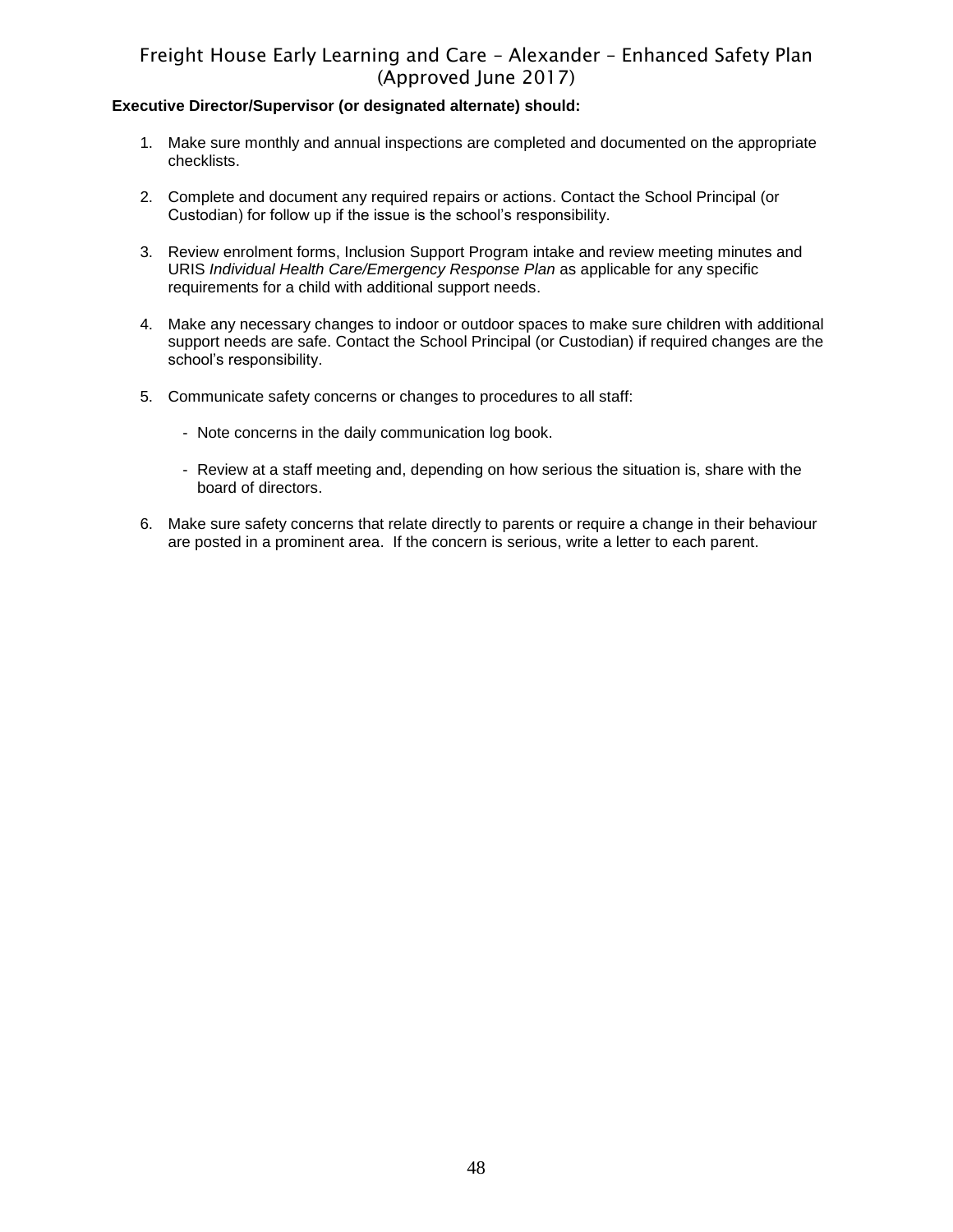## **STAFF TRAINING**

The enhanced safety plan will be reviewed and specific responsibilities will be discussed with the director (or designated alternate) when a staff member is given responsibilities for fire safety or emergency response procedures.

## **Training for New Staff**

#### **New staff are required to:**

- 1. Read the enhanced safety plan and discuss it with the Executive Director (or designated alternate).
- 2. Review the *Daily and Monthly Indoor Safety Checklists* with the Executive Director (or designated alternate) to learn how to control fire hazards and their responsibility to address any fire safety issues that they see. Staff are instructed to bring fire safety issues to the attention of the Executive Director. Issues not resolved by the Executive Director can be taken to the board.
- 3. Review *Individual Health Care Plan/Emergency Response Plans* for all children enrolled with anaphylaxis (life-threatening allergies). Be trained in the use of a child's auto-injector and childspecific avoidance strategies detailed in each individual plan.
- 4. Review several practice drills with the Executive Director (or designated alternate) to learn how to improve their participation and to have their questions answered.

#### **The Executive Director (or designated alternate) will show new staff the locations of:**

- staff communication log book (containing important information to read daily and a list of code words for emergency procedures found in the front cover)
- emergency phone number list including:
	- > the centre's location address
	- > designated place of shelter
	- > contact information for School Personnel
- fire alarm pull stations
- fire extinguishers
- emergency backpacks that contain child information records and staff emergency information
- first aid kits
- a copy of the enhanced safety plan
- *Individual Health Care Plan/Emergency Response Plans* for all children enrolled with anaphylaxis (life-threatening allergies) or other applicable health conditions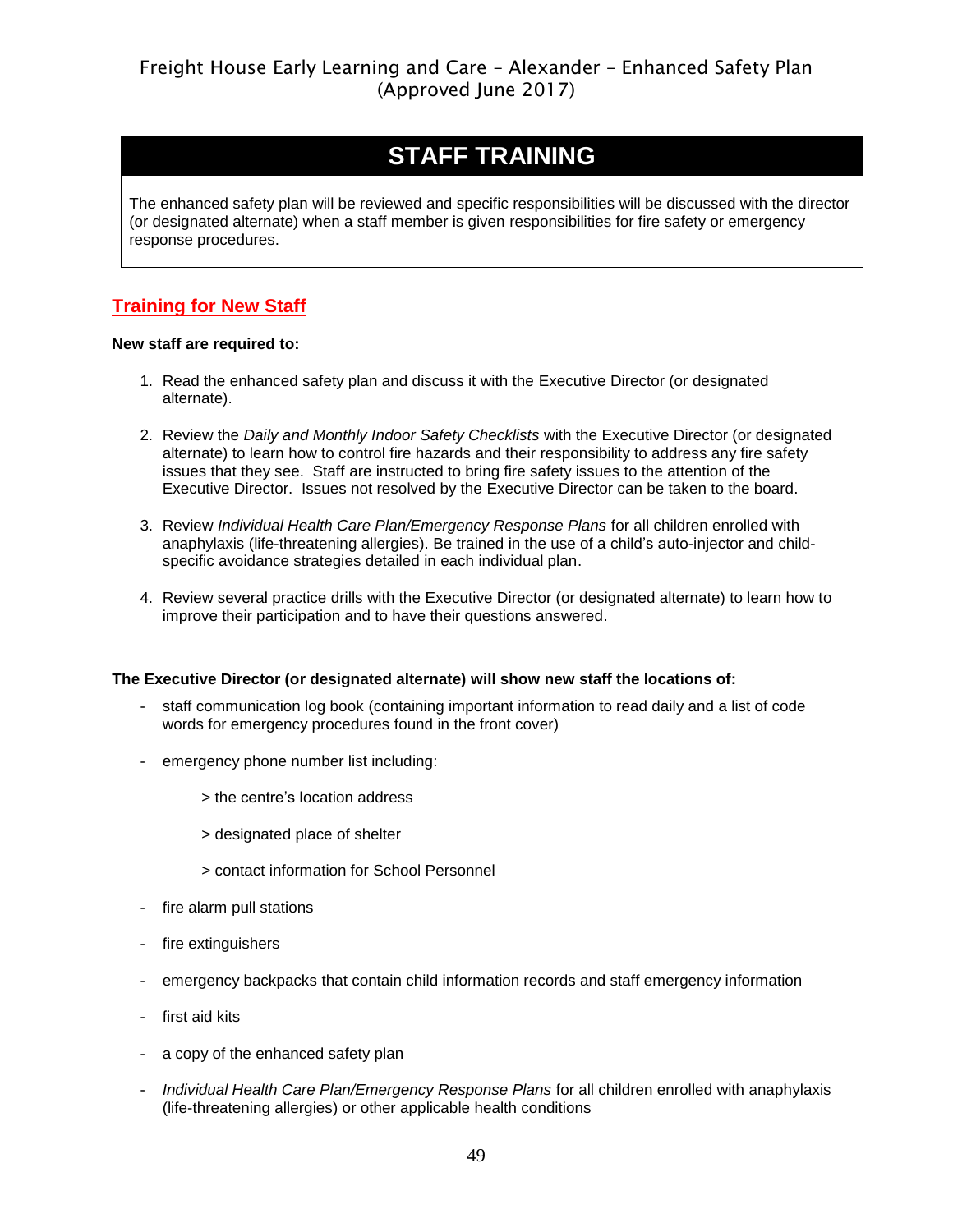- adrenaline auto-injectors for children with anaphylaxis

#### **The Executive Director (or designated alternate) will discuss and demonstrate to new staff:**

- when to use a fire extinguisher
- what type of fire extinguisher to use
- how to use the PASS method in the use of a fire extinguisher

### **Training for All Staff**

#### **All staff will:**

- 1. Review their actions, as well as the actions of the children, after each practice evacuation or shelter-in-place drill and discuss ways for improvement.
- 2. Review how to use a fire extinguisher at least once a year.
- 3. Be retrained in the use of a child's auto-injector and child-specific avoidance strategies detailed in each *Individual Health Care/Emergency Response Plan* for children with anaphylaxis (lifethreatening allergies) at least annually.
- 4. Be retrained in specific plans detailed in each *Individual Health Care/Emergency Response Plan*  for children with other applicable health conditions at least annually.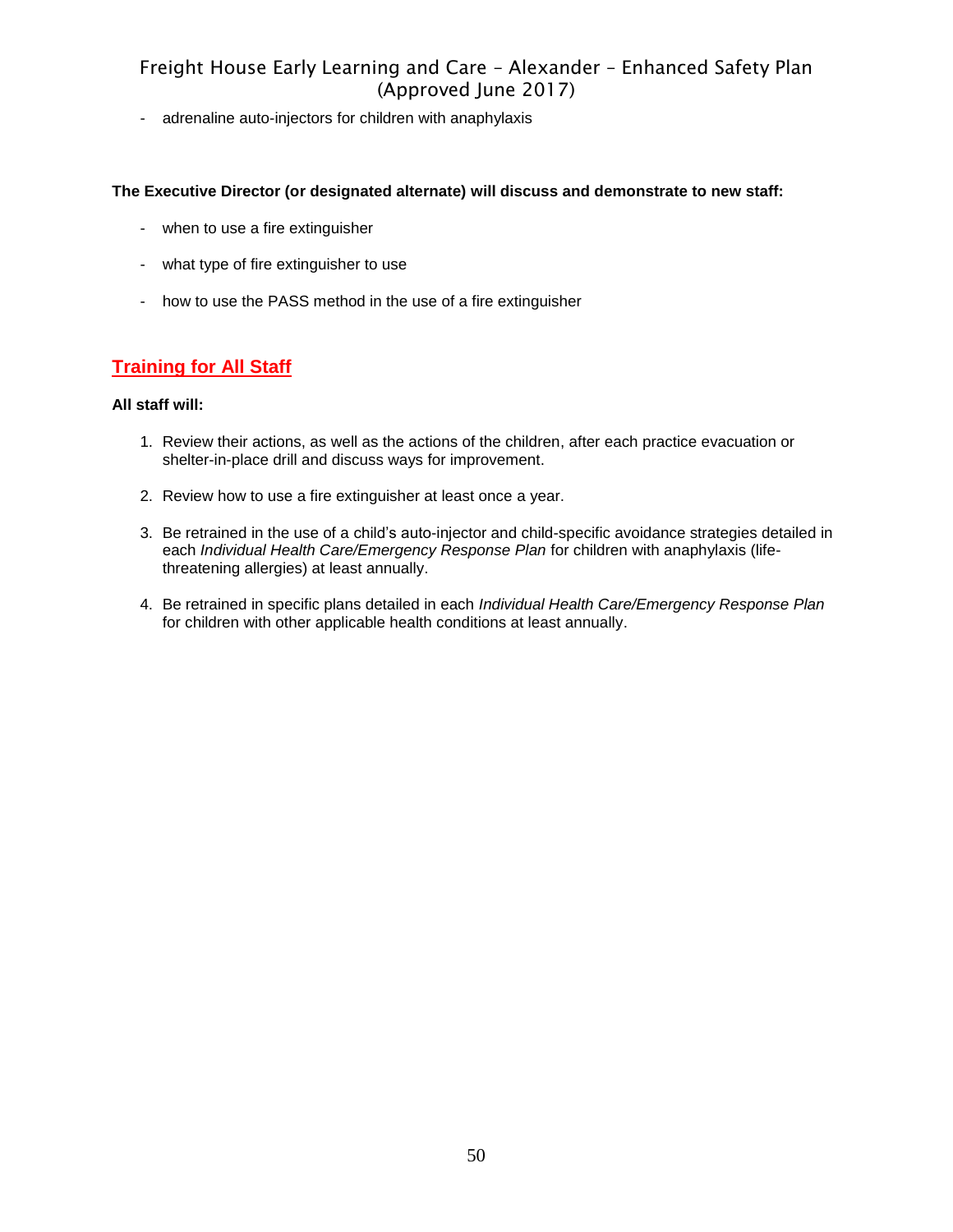## **BOARD OF DIRECTORS ROLES AND RESPONSIBILITIES**

#### **The roles and responsibilities of board members are outlined in our board orientation package indicating:**

- 1. New board members are required to read the enhanced safety plan and to discuss it with the Executive Director (or designated alternate).
- 2. The board will review and discuss the enhanced safety plan at board meetings at least annually.
- 3. Board members will review annual fire, public health and child care centre inspection checklists to ensure that the Executive Director (or designated alternate):
	- addresses any fire safety issues
	- monitors that all procedures to control fire hazards are completed
	- makes sure all required inspections and maintenance of fire safety equipment are completed and documented as required
	- addresses any public health concerns
	- addresses any child care licensing non-compliance issues or other concerns
- 4. The board will encourage staff to bring fire safety or other safety issues to their attention as stated in personnel policies, during employment orientations and during annual reviews of enhanced safety plan with all staff.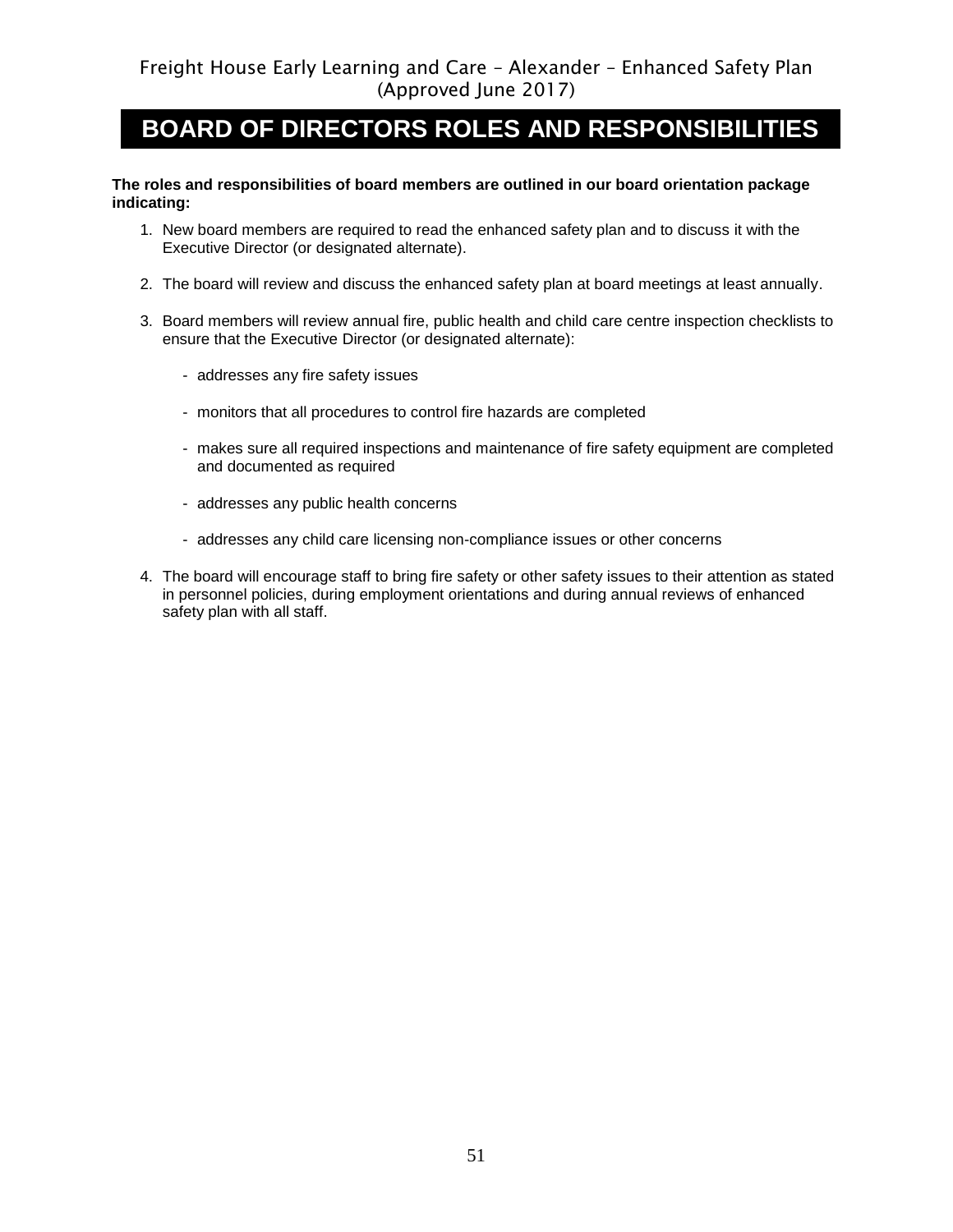## **STAFF AND BOARD ANNUAL REVIEW**

The enhanced safety plan will be reviewed annually at the board meeting in January by:

- all supervisory staff and designated alternates
- the board of directors

Any necessary changes or revisions will be made including:

- increases or decreases in staffing levels
- increases or decreases of licensed number of children
- changes to rooms or floor spaces occupied by the child care centre
- changes to emergency procedures

If revisions are made, new copies will be printed with the revision date and submitted to the child care coordinator for review and approval. If the revisions are related to fire safety or fire evacuation procedures, a copy will also be submitted to the fire inspector for review and approval.

The revised enhanced safety plan will be:

- distributed to all supervisory staff and designated alternates
- posted in the child care centre for reference by the fire authority
- kept in the staff communication area for easy access and review by child care staff
- reviewed by child care coordinator
- reviewed by the fire authority

The enhanced safety plan will be reviewed annually with all staff at the staff meeting in March and October or after revisions have been approved.

#### **Centre - School Annual Review**

Controlling visitor access procedures for the child care centre and school will be reviewed by the centre director and school principal annually in January. It will also be reviewed when there is a change in school principal, custodian, secretary, (centre) Supervisor and/or Executive Director.

#### **Individual Health Care Plan/Emergency Response Plans (URIS)**

Plans will be reviewed every year for each child enrolled with anaphylaxis (life-threatening allergies) or other applicable health conditions.

The director (or designated alternate) will monitor expiry dates for individual plans.